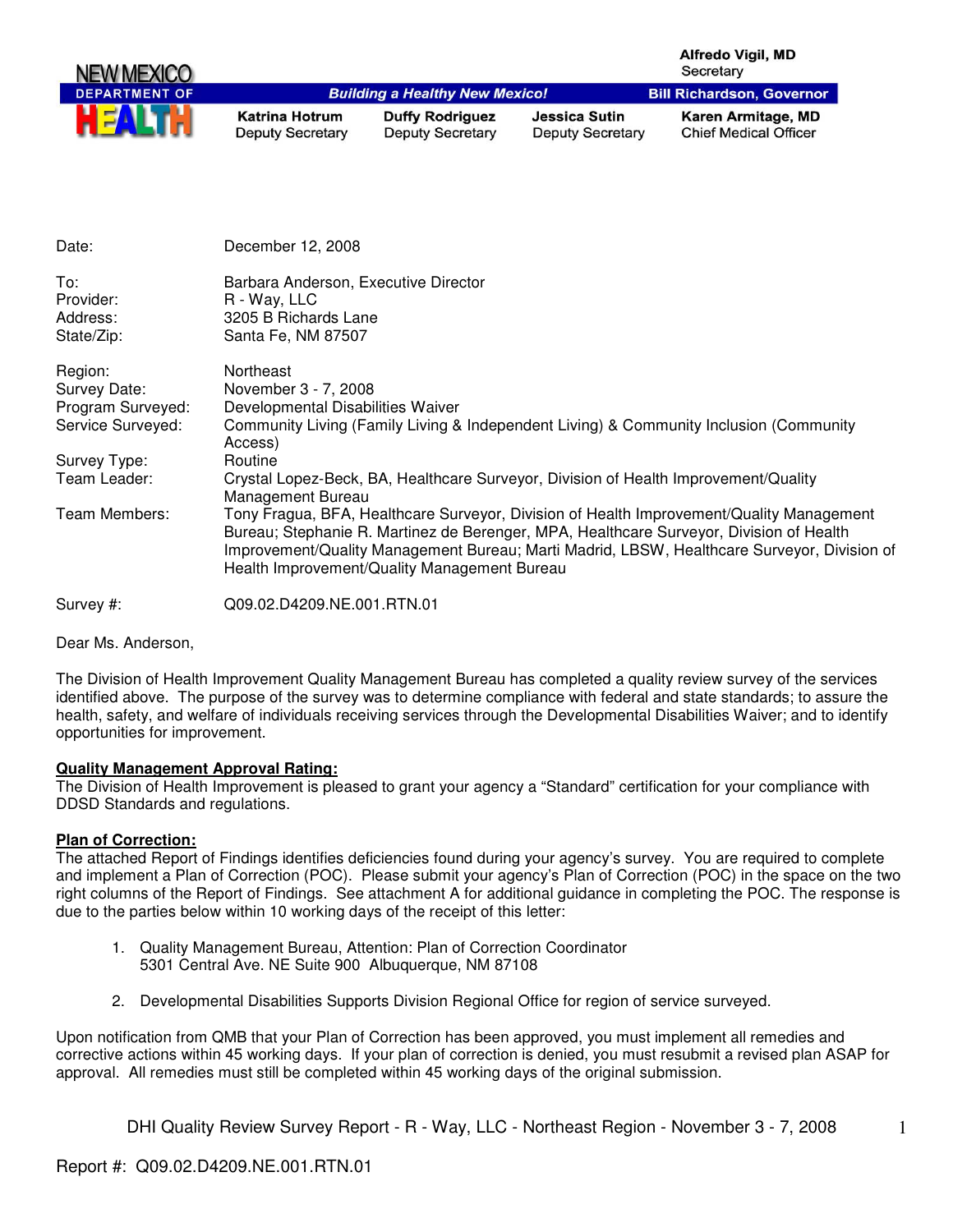Failure to submit, complete or implement your POC within the required time frames will result in the imposition of a \$200 per day Civil Monetary Penalty until it is received, completed and/or implemented.

#### **Request for Informal Reconsideration of Findings (IRF):**

If you disagree with a determination of noncompliance (finding) you have 10 working days upon receipt of this notice to request an IRF. Submit your request for an IRF in writing to:

> QMB Deputy Bureau Chief 5301 Central Ave NE Suite #900 Albuquerque, NM 87108 Attention: IRF request

A request for an IRF will not delay the implementation of your Plan of Correction which must be completed within 45 working days. Providers may not appeal the nature or interpretation of the standard or regulation, the team composition, sampling methodology or the Scope and Severity of the finding.

If the IRF approves the change or removal of a finding, you will be advised of any changes.

This IRF process is separate and apart from the Informal Dispute Resolution (IDR) and Fair Hearing Process for Sanctions from DOH.

Please call the Team Leader at 505-222-6625, if you have questions about the survey or the report. Thank you for your cooperation and for the work you perform.

Sincerely,

Der-Beck

Crystal Lopez-Beck, BA Team Lead/Healthcare Surveyor Division of Health Improvement Quality Management Bureau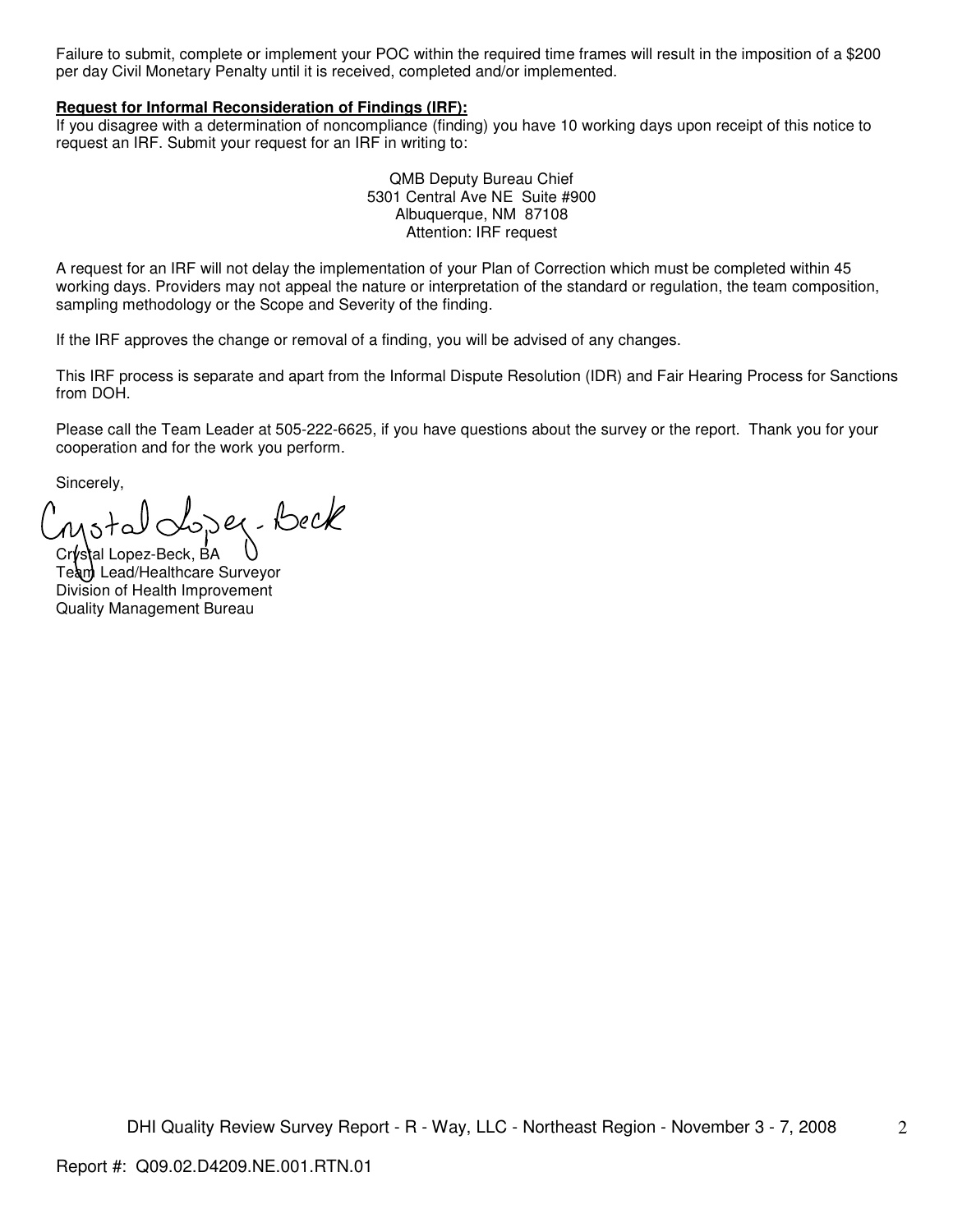#### **Survey Process Employed:**

Entrance Conference Date: November 3, 2008

Exit Conference Date: November 7, 2008

#### Present: **R** - Way, LLC

Jose Lopez, Service Coordinator Angela Medina, Office Manager Molly Phelan, Agency Trainer

#### **DOH/DHI/QMB**

Crystal Lopez-Beck, BA, Team Lead/Healthcare Surveyor Tony Fragua, BFA, Healthcare Surveyor Stephanie R. Martinez de Berenger, M.P.A., Healthcare Surveyor Marti Madrid, LBSW, Healthcare Surveyor

## Present: **R** - Way, LLC

Barbara Anderson, Executive Director Sharon Cook, Service Coordinator Angelia Medina, Office Manager Sonia Apodaca, Service Coordinator Molly Phelan, Agency Trainer Gary Cordova, Service Coordinator Eloy Montoya, Agency Nurse Jose Lopez, Service Coordinator

## **DOH/DHI/QMB**

Crystal Lopez-Beck, BA, Team Lead/Healthcare Surveyor Tony Fragua, BFA, Healthcare Surveyor

## **DDSD - NE Regional Office**

Charlene Cain, Regional Office Manager

| <b>Homes Visited</b>                 | Number:                                                                    | 16                                                                                                       |
|--------------------------------------|----------------------------------------------------------------------------|----------------------------------------------------------------------------------------------------------|
| Administrative Locations Visited     | Number:                                                                    | 2                                                                                                        |
| <b>Total Sample Size</b>             | Number:                                                                    | 21<br>17 - Family Living<br>4 - Independent Living<br>8 - Community Access                               |
| Persons Served Interviewed           | Number:                                                                    | 13                                                                                                       |
| <b>Persons Served Observed</b>       | Number:                                                                    | 8 (Two declined to be interview and 6 were not available<br>during the on-site week of November 3, 2008) |
| Records Reviewed (Persons Served)    | Number:                                                                    | 21                                                                                                       |
| <b>Administrative Files Reviewed</b> | <b>Billing Records</b><br><b>Medical Records</b><br><b>Dorcoppol Eiloc</b> | Incident Management Records                                                                              |

- Personnel Files
- Training Records
- Agency Policy and Procedure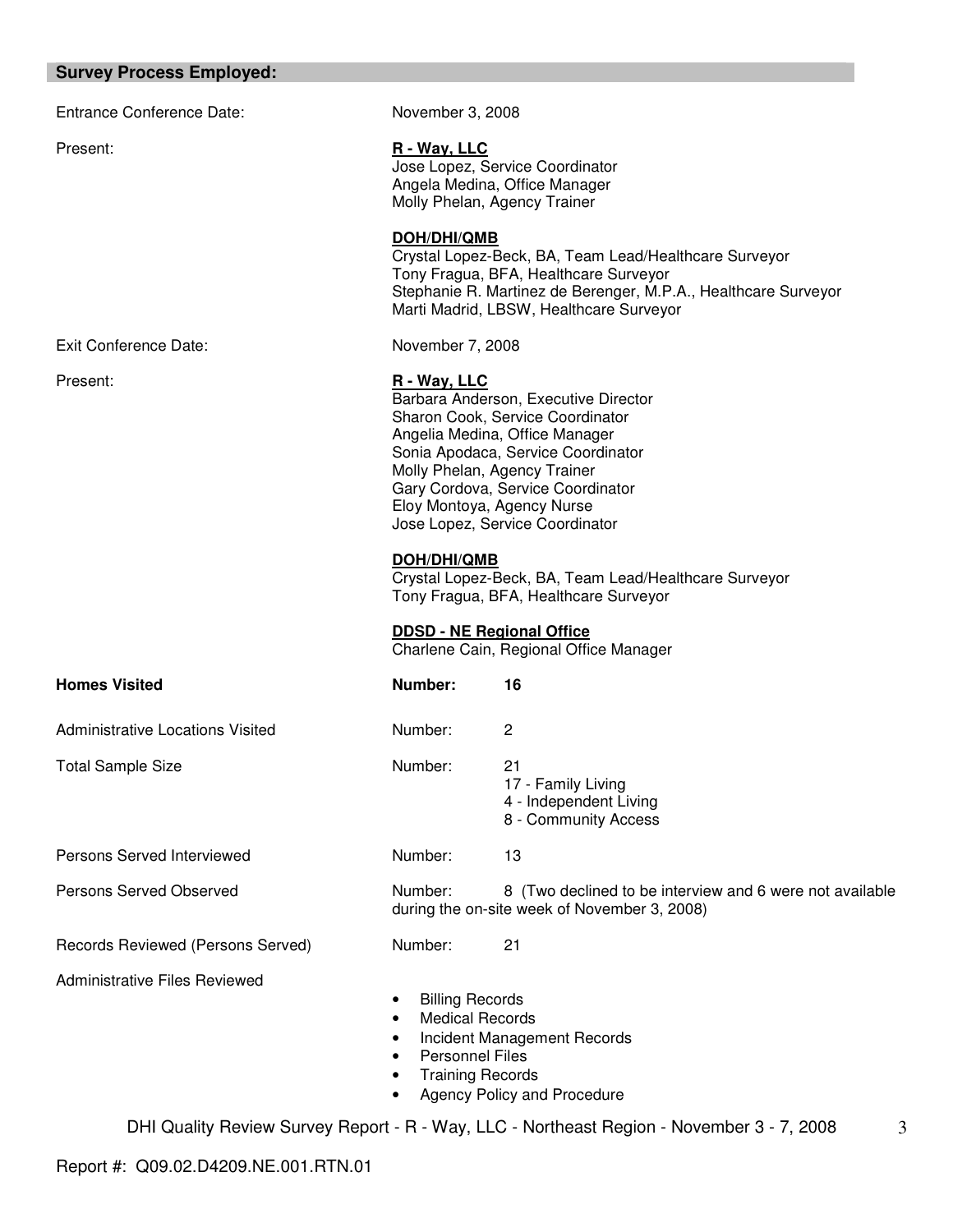- Caregiver Criminal History Screening Records
- Employee Abuse Registry
- Human Rights Notes and/or Meeting Minutes
- Nursing personnel files
- Evacuation Drills
- Quality Improvement/Quality Assurance Plan

- CC: Distribution List: DOH Division of Health Improvement
	- DOH Developmental Disabilities Supports Division
	- DOH Office of Internal Audit
	- HSD Medical Assistance Division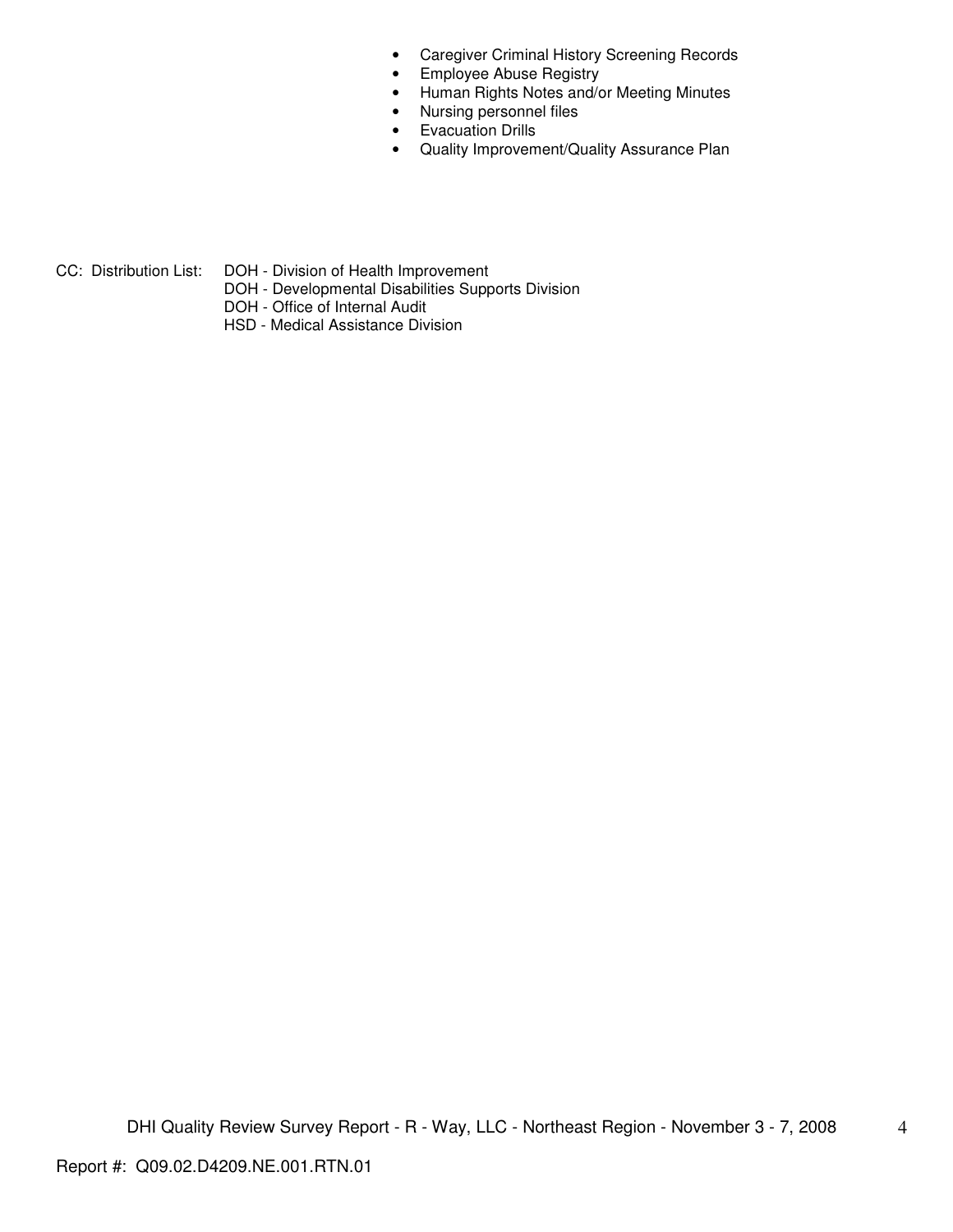# **Provider Instructions for Completing the QMB Plan of Correction (POC) Process**

- After a QMB Quality Review, your Survey Report will be sent to you via certified mail. You may request that it also be sent to you electronically by calling George Perrault, Plan of Correction Coordinator at 505-222-8624.
- Within 10 business days of the date you received your survey report, you must develop and send your Plan of Correction response to the QMB office. (Providers who do not pick up their mail will be referred to the Internal Review Committee [IRC]).
- For each Deficiency in your Survey Report, include specific information about HOW you will correct each Deficiency, WHO will fix each Deficiency ("Responsible Party"), and by WHEN ("Date Due").
- Your POC must not only address HOW, WHO and WHEN each Deficiency will be corrected, but must also address overall systemic issues to prevent the Deficiency from reoccurring, i.e., Quality Assurance (QA). Your description of your QA must include specifics about your selfauditing processes, such as HOW OFTEN you will self-audit, WHO will do it, and WHAT FORMS will be used.
- Corrective actions should be incorporated into your agency's Quality Assurance/Quality Improvement policies and procedures.
- You may send your POC response electronically to George.Perrault@state.nm.us, by fax (505- 841-5815), or by postal mail.
- Do not send supporting documentation to QMB until after your POC has been approved by QMB.
- QMB will notify you if your POC has been "Approved" or "Denied".
- Whether your POC is "Approved" or "Denied", you have a maximum of 45 business days to correct all survey Deficiencies from the date of receipt of your Survey Report. If your POC is "Denied" it must be revised and resubmitted ASAP, as the 45 working day limit is in effect. Providers whose revised POC is denied will be referred to the IRC.
- The POC must be completed on the official QMB Survey Report and Plan of Correction Form, unless approved in advance by the POC Coordinator.
- The following Deficiencies must be corrected within the deadlines below (after receipt of your Survey Report):

| $\circ$ CCHS and EAR:              | 10 working days |
|------------------------------------|-----------------|
| $\circ$ Medication errors:         | 10 working days |
| $\circ$ IMS system/training:       | 20 working days |
| $\circ$ ISP related documentation: | 30 working days |
| $\circ$ DDSD Training              | 45 working days |

- If you have questions about the POC process, call the QMB POC Coordinator, George Perrault at 505-222-8624 for assistance.
- For Technical Assistance (TA) in developing or implementing your POC, contact your local DDSD Regional Office.
- Once your POC has been approved by QMB, the POC may not be altered or the dates changed.
- Requests for an extension or modification of your POC (post approval) must be made in writing and submitted to the POC Coordinator at QMB, and are approved on a case-by case basis.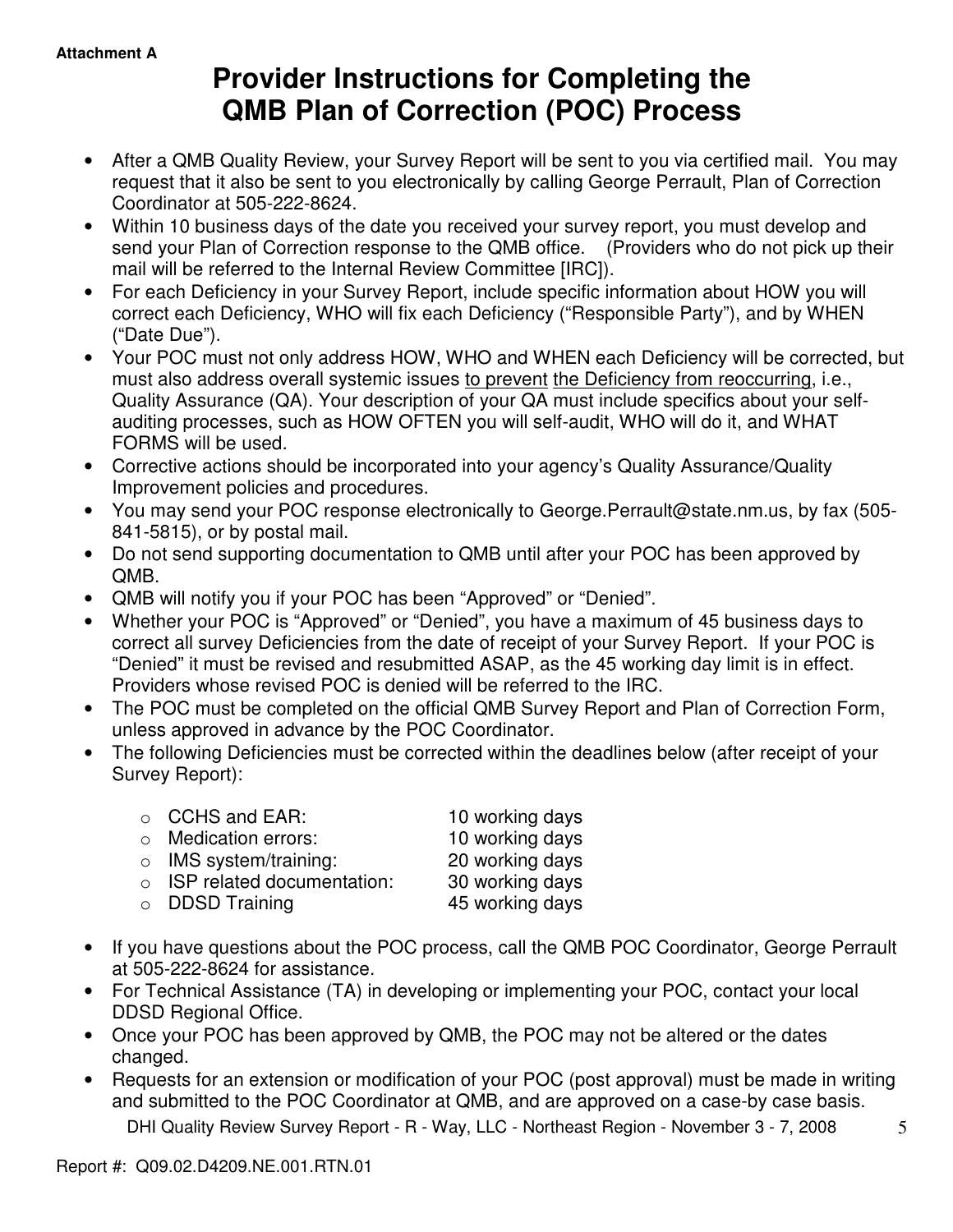- When submitting supporting documentation, organize your documents by Tag #s, and annotate or label each document using Individual #s.
- Do not submit original documents, copies are fine. Originals must be maintained in the agency/client file(s) as per DDSD Standards.
- Failure to submit, complete or implement your POC within the required timeframes will result in a referral to the IRC and the possible imposition of a \$200 per day Civil Monetary Penalty until it is received, completed and/or implemented.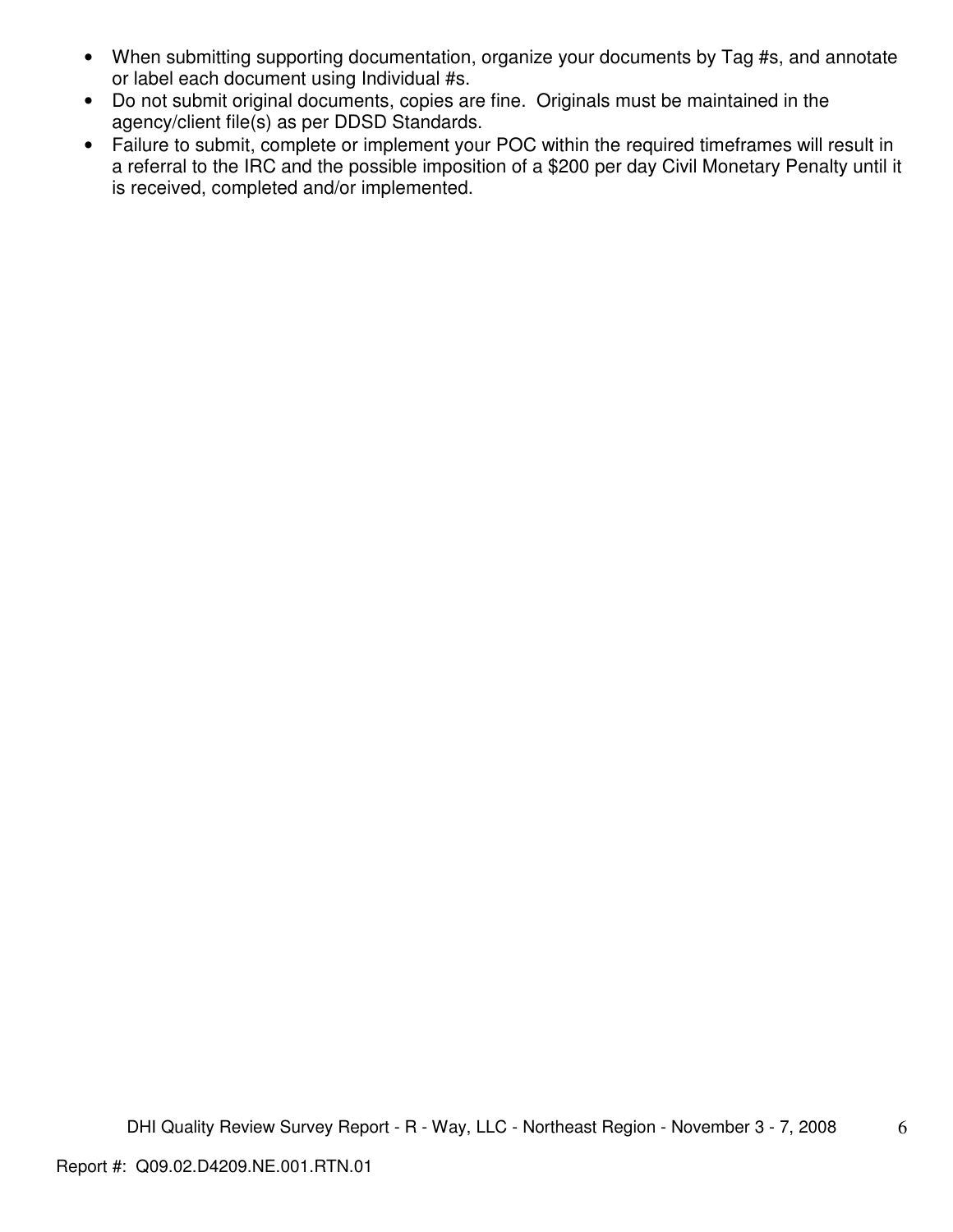# **QMB Scope and Severity Matrix of survey results**

Each deficiency in your Report of Findings is scored on a Scope and Severity Scale. The culmination of each deficiency's Scope and Severity is used to determine degree of compliance to standards and regulations and level of QMB Certification.

|                 |                      |                                                                |                                  | <b>SCOPE</b>                  |                                               |
|-----------------|----------------------|----------------------------------------------------------------|----------------------------------|-------------------------------|-----------------------------------------------|
|                 |                      |                                                                | <b>Isolated</b><br>$01\% - 15\%$ | <b>Pattern</b><br>$16% - 79%$ | <b>Widespread</b><br>$80\% - 100\%$           |
|                 | High Impact          | Immediate<br>Jeopardy to<br>individual health<br>and or safety | J.                               | K.                            | L.                                            |
| <b>SEVERITY</b> |                      | <b>Actual harm</b>                                             | G.                               | Н.                            | I.                                            |
|                 | Medium<br>Impact     | No Actual Harm<br><b>Potential for more</b>                    | D.                               | Е.                            | $F.$ (3 or more)                              |
|                 |                      | than minimal harm                                              | $D.$ (2 or less)                 |                               | <b>F.</b> (no conditions<br>of participation) |
|                 | <b>Impact</b><br>Low | No Actual Harm<br>Minimal potential<br>for harm.               | A.                               | Β.                            | C.                                            |

Scope and Severity Definitions:

## Key to Scope scale:

## Isolated:

A deficiency that is limited to 1% to 15% of the sample, usually impacting no more than one or two individuals in the sample.

## Pattern:

A deficiency that impacts a number or group of individuals from 16% to 79% of the sample is defined as a pattern finding. Pattern findings suggest the need for system wide corrective actions.

# Widespread:

A deficiency that impacts most or all (80% to 100%) of the individuals in the sample is defined as widespread or pervasive. Widespread findings suggest the need for system wide corrective actions as well as the need to implement a Continuous Quality Improvement process to improve or build infrastructure. Widespread findings must be referred to the Internal Review Committee for review and possible actions or sanctions.

## Key to Severity scale: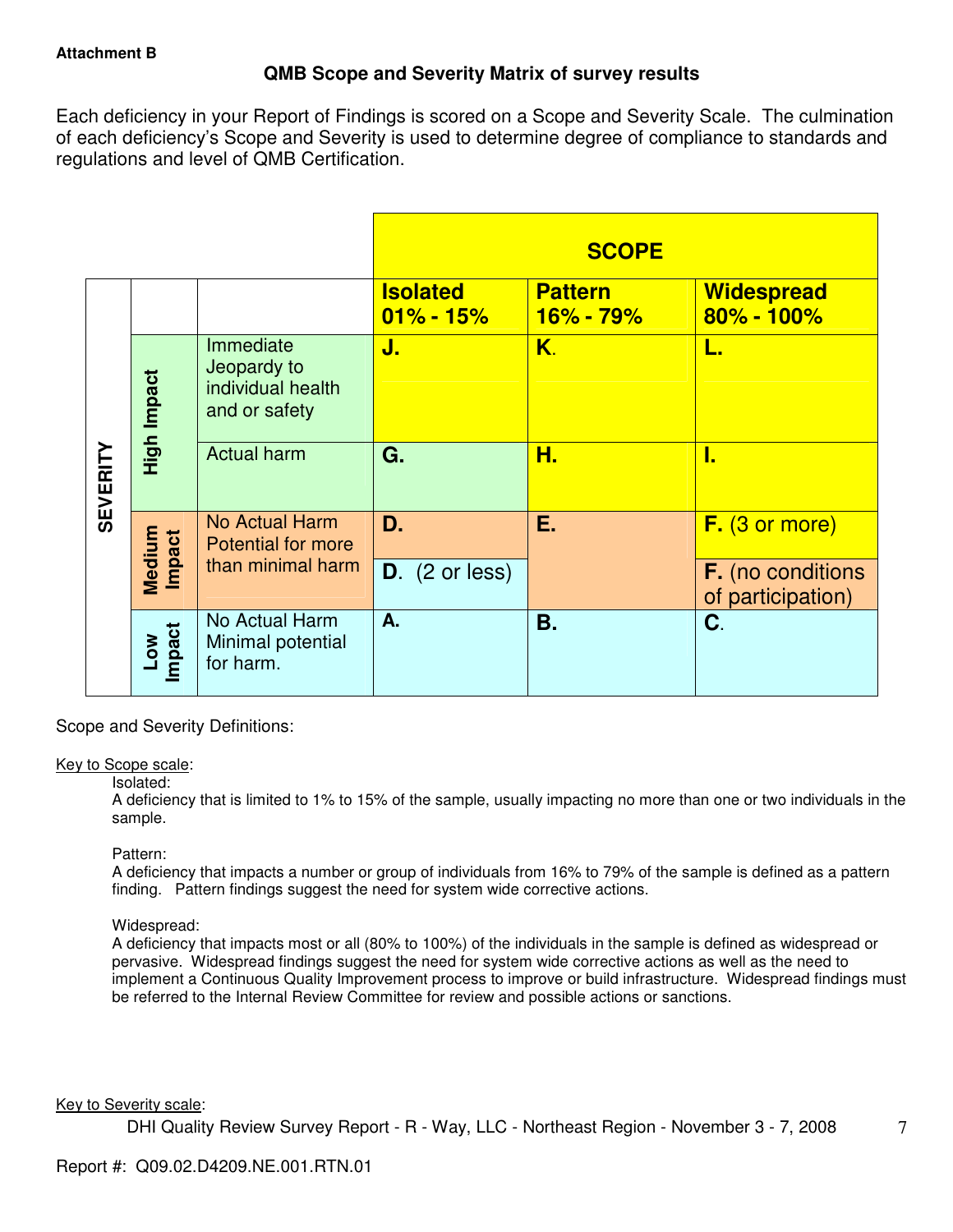Low Impact Severity: (Blue)

Low level findings have no or minimal potential for harm to an individual. Providers that have no findings above a "C" level may receive a "Quality" Certification approval rating from QMB.

Medium Impact Severity: (Tan)

Medium level findings have a potential for harm to an individual. Providers that have no findings above a "F" level and/or no more than two F level findings and no F level Conditions of Participation may receive a "Merit" Certification approval rating from QMB.

High Impact Severity: (Green or Yellow)

High level findings are when harm to an individual has occurred. Providers that have no findings above "I" level may only receive a "Standard" Approval rating from QMB and will be referred to the IRC.

High Impact Severity: (Yellow)

"J, K, and L" Level findings:

This is a finding of Immediate Jeopardy. If a provider is found to have "I" level findings or higher, with an outcome of Immediate Jeopardy, including repeat findings or Conditions of Participation they will be referred to the Internal Review Committee.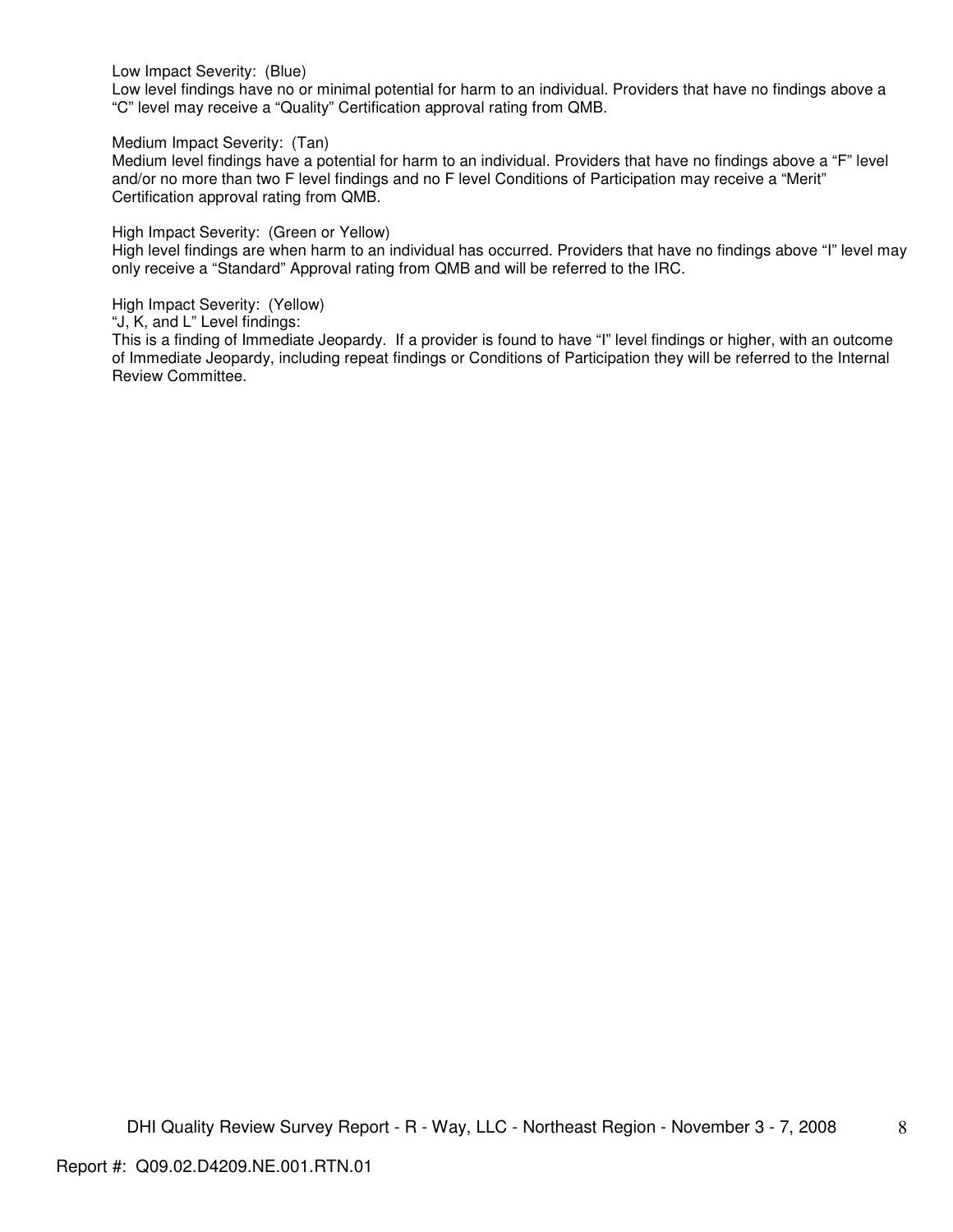# **Guidelines for the Provider Informal Reconsideration of Finding (IRF) Process**

# **Introduction:**

Throughout the process, surveyors are openly communicating with providers. Open communication means that surveyors have clarified issues and/or requested missing information before completing the review. Regardless, there may still be instances where the provider disagrees with a specific finding.

To informally dispute a finding the provider must request in writing an Informal Reconsideration of the Finding (IRF) to the QMB Deputy Bureau Chief **within 10 working days** of receipt of the final report.

The written request for an IRF must be completed on the **QMB Request for Informal Reconsideration of Finding Form** (available on the QMB website) and must specify in detail the request for reconsideration and why the finding is inaccurate. The **IRF request must include all supporting documentation or evidence that was not previously reviewed during the survey process.** 

## **The following limitations apply to the IRF process:**

- The request for an IRF and all supporting evidence must be received in 10 days.
- Findings based on evidence requested during the survey and not provided may not be subject to reconsideration.
- The supporting documentation must be new evidence not previously reviewed by the survey team.
- Providers must continue to complete their plan of correction during the IRF process
- Providers may not request an IRF to challenge the Scope and Severity of a finding.
- Providers may not request an IRF to challenge the sampling methodology.
- Providers may not request an IRF based on disagreement with the nature of the standard or regulation.
- Providers may not request an IRF to challenge the team composition
- Providers may not request an IRF to challenge the QMB Quality Approval Rating and the length of their DDSD provider contract.

## **A Provider forfeits the right to an IRF if the request is not made within 10 working days of receiving the report and does not include all supporting documentation or evidence to show compliance with the standards and regulations.**

QMB has 30 working days to complete the review and notify the provider of the decision. The request will be reviewed by the IRF committee. The Provider will be notified in writing of the ruling, no face to face meeting will be conducted.

When a Provider requests that a finding be reconsidered, it does not stop or delay the Plan of Correction process. **Providers must continue to complete the Plan of Correction, including the finding in dispute regardless of the IRF status.** If a finding is successfully reconsidered, it will be noted and will be removed or modified from the report. It should be noted that in some cases a Plan of Correction may be completed prior to the IRF process being completed. The provider will be notified in writing on the decisions of the IRF committee.

## **Administrative Review Process:**

If a Provider desires to challenge the decision of the IRF committee they may request an Administrative Review by the DHI and DDSD Director. The Request must be made in writing to the QMB Bureau Chief and received within 5 days of notification from the IRF decision.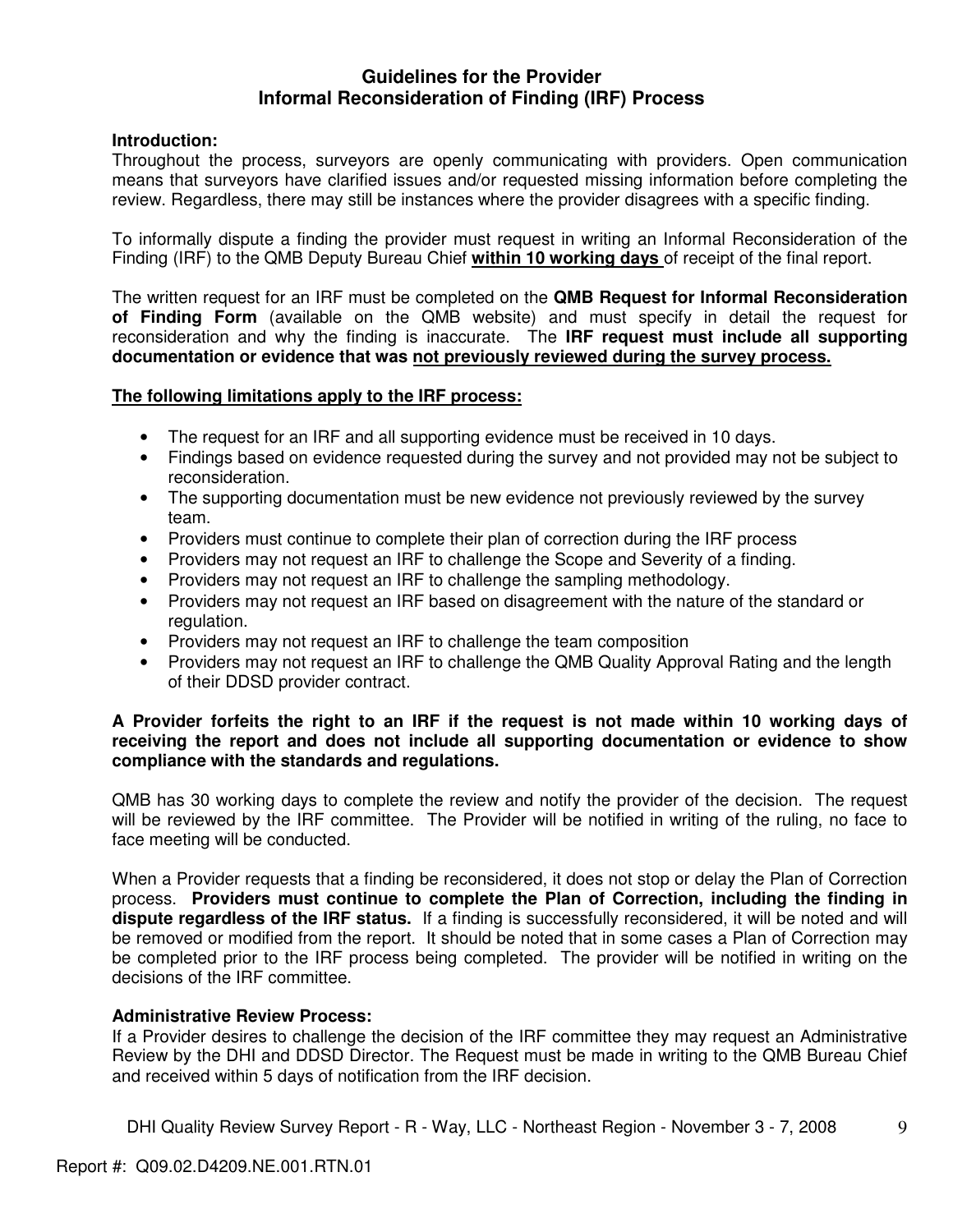# **Regarding IRC Sanctions:**

The Informal Reconsideration of the Finding process is a separate process specific to QMB Survey Findings and should not be confused with any process associated with IRC Sanctions.

If a Provider desires to Dispute or Appeal an IRC Sanction that is a separate and different process. Providers may choose the Informal Dispute Resolution Process or the Formal Medicaid Fair Hearing Process to dispute or appeal IRC sanctions, please refer to the DOH Sanction policy and section 39 of the provider contract agreement.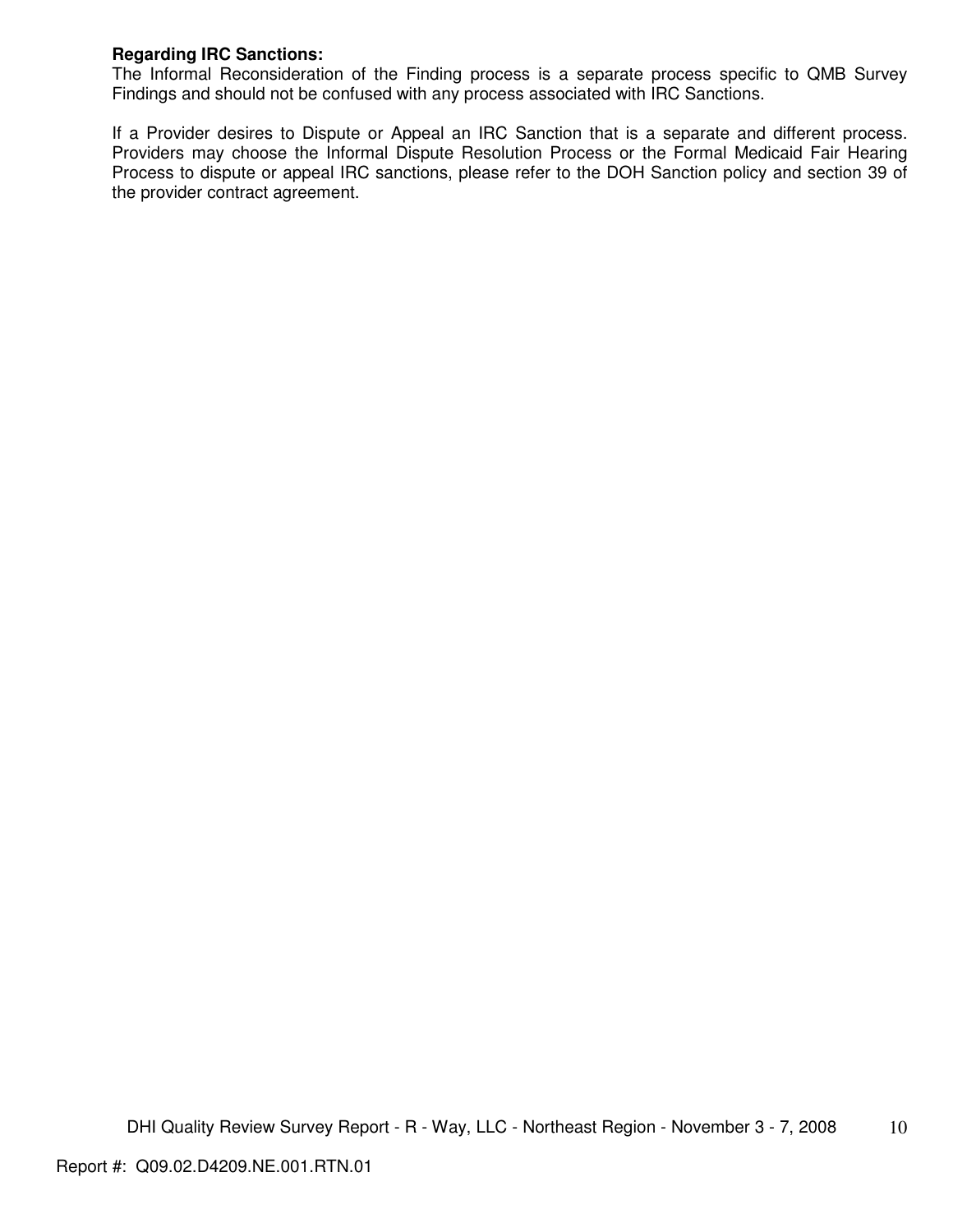| R - Way, LLC - Northeast Region                                                                |
|------------------------------------------------------------------------------------------------|
| Developmental Disabilities Waiver                                                              |
| Community Living (Family Living & Independent Living) & Community Inclusion (Community Access) |
| Routine                                                                                        |
| November 3 - 7, 2008                                                                           |
|                                                                                                |

| <b>Statute</b>                                    | <b>Deficiency</b>                               | <b>Agency Plan of Correction and</b> | <b>Date Due</b> |
|---------------------------------------------------|-------------------------------------------------|--------------------------------------|-----------------|
|                                                   |                                                 | <b>Responsible Party</b>             |                 |
| Tag # 1A03 CQI System                             | <b>Scope and Severity Rating: C</b>             |                                      |                 |
| Developmental Disabilities (DD) Waiver Service    | Based on record review and interview, the       |                                      |                 |
| Standards effective 4/1/2007                      | Agency failed to develop and implement a        |                                      |                 |
| <b>CHAPTER 1 I. PROVIDER AGENCY</b>               | Continuous Quality Management System.           |                                      |                 |
| <b>ENROLLMENT PROCESS</b>                         |                                                 |                                      |                 |
| I. Continuous Quality Management System:          | During the on-site week of November 3, 2008     |                                      |                 |
| Prior to approval or renewal of a DD Waiver       | surveyors requested the Agency's Continuous     |                                      |                 |
| Provider Agreement, the Provider Agency is        | Quality Improvement Plan. As of November 25,    |                                      |                 |
| required to submit in writing the current         | 2008 the Agency's policy had not been received. |                                      |                 |
| Continuous Quality Improvement Plan to the        |                                                 |                                      |                 |
| DOH for approval. In addition, on an annual       | When asked about the Agency's Continuous        |                                      |                 |
| basis DD Waiver Provider Agencies shall           | Quality Management System, the Executive        |                                      |                 |
| develop or update and implement the               | Director (#81) stated "R-Way continues to work  |                                      |                 |
| Continuous Quality Improvement Plan. The CQI      | on reformatting our Quality Management          |                                      |                 |
| Plan shall be used to 1) discover strengths and   | System. Our Continuous Quality Management       |                                      |                 |
| challenges of the provider agency, as well as     | System is still not fully implemented."         |                                      |                 |
| strengths, and barriers individuals experience in |                                                 |                                      |                 |
| receiving the quality, quantity, and              |                                                 |                                      |                 |
| meaningfulness of services that he or she         |                                                 |                                      |                 |
| desires; 2) build on strengths and remediate      |                                                 |                                      |                 |
| individual and provider level issues to improve   |                                                 |                                      |                 |
| the provider's service provision over time. At a  |                                                 |                                      |                 |
| minimum the CQI Plan shall address how the        |                                                 |                                      |                 |
| agency will collect, analyze, act on data and     |                                                 |                                      |                 |
| evaluate results related to:                      |                                                 |                                      |                 |
| Individual access to needed services and<br>(1)   |                                                 |                                      |                 |
| supports;                                         |                                                 |                                      |                 |
| Effectiveness and timeliness of<br>(2)            |                                                 |                                      |                 |
| implementation of Individualized Service          |                                                 |                                      |                 |
| Plans;                                            |                                                 |                                      |                 |
| Trends in achievement of individual<br>(3)        |                                                 |                                      |                 |
| outcomes in the Individual Service Plans;         |                                                 |                                      |                 |
| Trends in medication and medical incidents<br>(4) |                                                 |                                      |                 |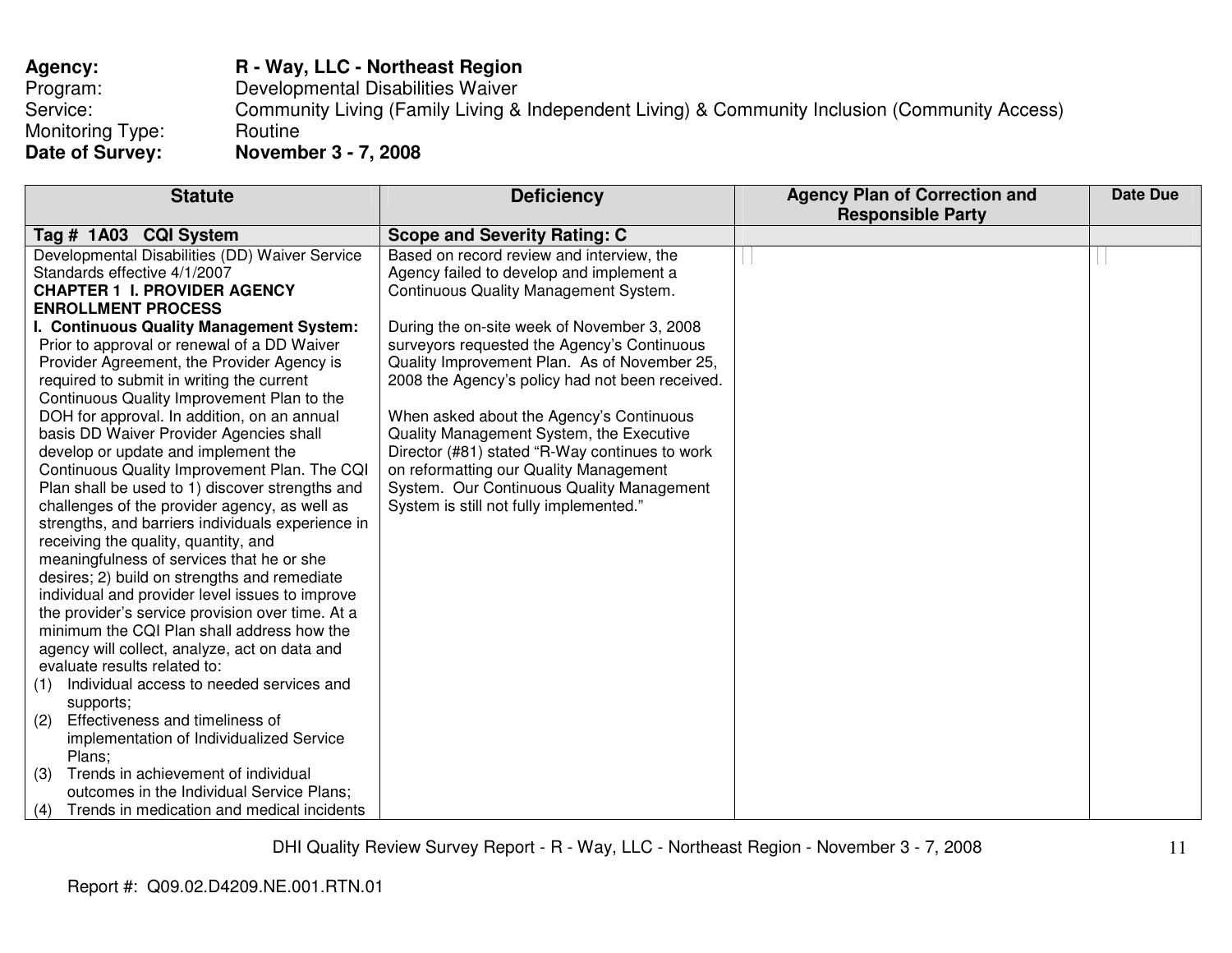| leading to adverse health events;                                                         |  |  |
|-------------------------------------------------------------------------------------------|--|--|
| (5) Trends in the adequacy of planning and<br>coordination of healthcare supports at both |  |  |
|                                                                                           |  |  |
|                                                                                           |  |  |
| supervisory and direct support levels;<br>(6) Quality and completeness documentation;     |  |  |
|                                                                                           |  |  |
| and                                                                                       |  |  |
|                                                                                           |  |  |
| (7) Trends in individual and guardian                                                     |  |  |
| satisfaction.                                                                             |  |  |
|                                                                                           |  |  |
|                                                                                           |  |  |
|                                                                                           |  |  |
|                                                                                           |  |  |
|                                                                                           |  |  |
|                                                                                           |  |  |
|                                                                                           |  |  |
|                                                                                           |  |  |
|                                                                                           |  |  |
|                                                                                           |  |  |
|                                                                                           |  |  |
|                                                                                           |  |  |
|                                                                                           |  |  |
|                                                                                           |  |  |
|                                                                                           |  |  |
|                                                                                           |  |  |
|                                                                                           |  |  |
|                                                                                           |  |  |
|                                                                                           |  |  |
|                                                                                           |  |  |
|                                                                                           |  |  |
|                                                                                           |  |  |
|                                                                                           |  |  |
|                                                                                           |  |  |
|                                                                                           |  |  |
|                                                                                           |  |  |
|                                                                                           |  |  |
|                                                                                           |  |  |
|                                                                                           |  |  |
|                                                                                           |  |  |
|                                                                                           |  |  |
|                                                                                           |  |  |
|                                                                                           |  |  |
|                                                                                           |  |  |
|                                                                                           |  |  |
|                                                                                           |  |  |
|                                                                                           |  |  |
|                                                                                           |  |  |
|                                                                                           |  |  |
|                                                                                           |  |  |
|                                                                                           |  |  |
|                                                                                           |  |  |
|                                                                                           |  |  |
|                                                                                           |  |  |
|                                                                                           |  |  |
|                                                                                           |  |  |
|                                                                                           |  |  |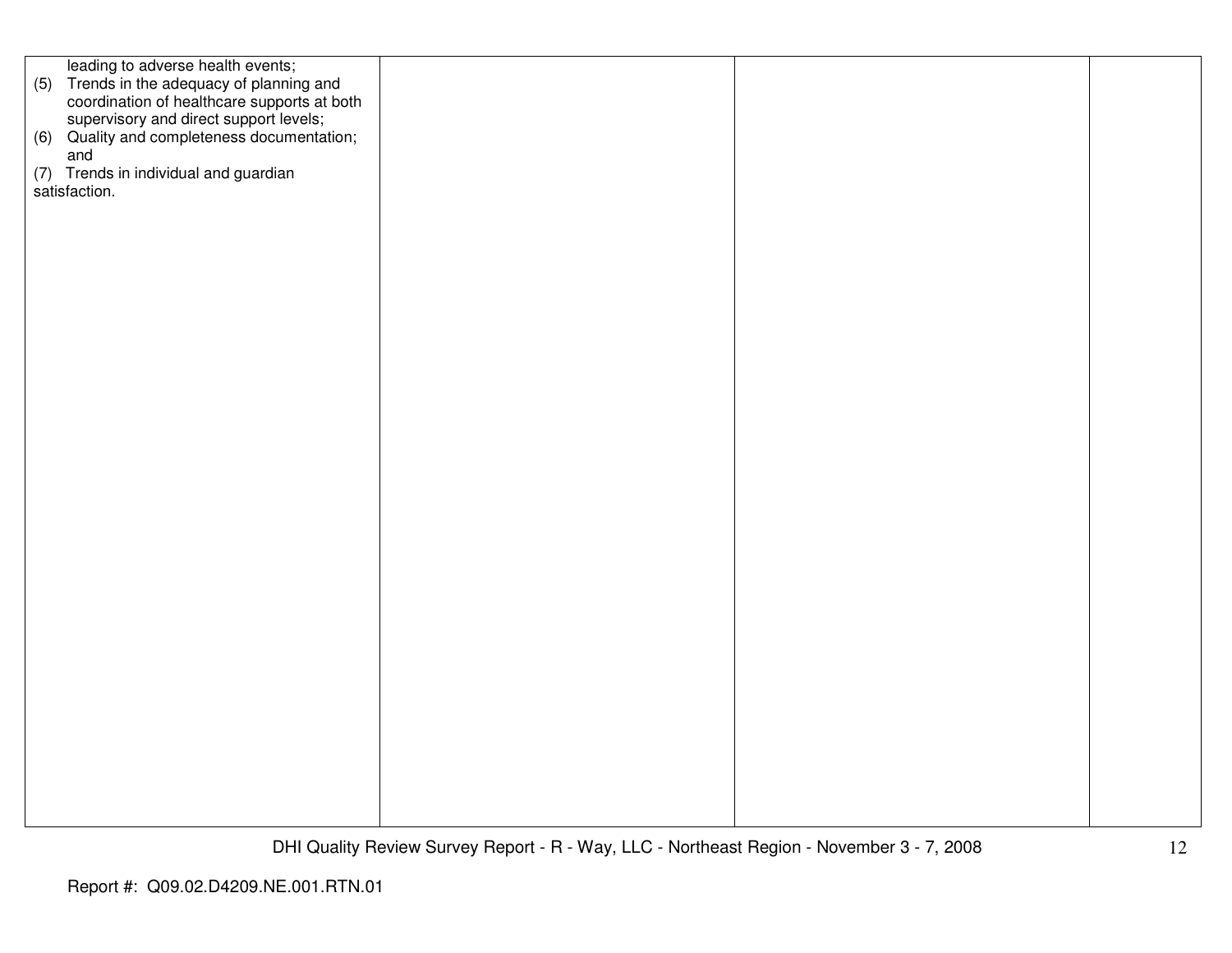| Tag # 1A08 Agency Case File                           | <b>Scope and Severity Rating: B</b>             |  |
|-------------------------------------------------------|-------------------------------------------------|--|
| Developmental Disabilities (DD) Waiver Service        | Based on record review, the Agency failed to    |  |
| Standards effective 4/1/2007                          | maintain at the administrative office a         |  |
| <b>CHAPTER 1 II. PROVIDER AGENCY</b>                  | confidential case file for 4 of 21 individuals. |  |
| <b>REQUIREMENTS:</b> The objective of these           |                                                 |  |
| standards is to establish Provider Agency policy,     | Review of the Agency individual case files      |  |
| procedure and reporting requirements for DD           | revealed the following items were not found,    |  |
| Medicaid Waiver program. These requirements           | incomplete, and/or not current:                 |  |
| apply to all such Provider Agency staff, whether      |                                                 |  |
| directly employed or subcontracting with the          | Positive Behavioral Plan (#19)<br>$\bullet$     |  |
| Provider Agency. Additional Provider Agency           |                                                 |  |
| requirements and personnel qualifications may         | Speech Therapy Plan (#13)<br>$\bullet$          |  |
| be applicable for specific service standards.         |                                                 |  |
| D. Provider Agency Case File for the                  | Physical Therapy Plan (#6 & 7)<br>$\bullet$     |  |
| Individual: All Provider Agencies shall maintain      |                                                 |  |
| at the administrative office a confidential case      |                                                 |  |
| file for each individual. Case records belong to      |                                                 |  |
| the individual receiving services and copies shall    |                                                 |  |
| be provided to the receiving agency whenever          |                                                 |  |
| an individual changes providers. The record           |                                                 |  |
| must also be made available for review when           |                                                 |  |
| requested by DOH, HSD or federal government           |                                                 |  |
| representatives for oversight purposes. The           |                                                 |  |
| individual's case file shall include the following    |                                                 |  |
| requirements:                                         |                                                 |  |
| Emergency contact information, including<br>(1)       |                                                 |  |
| the individual's address, telephone number,           |                                                 |  |
| names and telephone numbers of relatives,             |                                                 |  |
| or guardian or conservator, physician's               |                                                 |  |
| name(s) and telephone number(s),                      |                                                 |  |
| pharmacy name, address and telephone                  |                                                 |  |
| number, and health plan if appropriate;               |                                                 |  |
| The individual's complete and current ISP,<br>(2)     |                                                 |  |
| with all supplemental plans specific to the           |                                                 |  |
| individual, and the most current completed            |                                                 |  |
| Health Assessment Tool (HAT);                         |                                                 |  |
| Progress notes and other service delivery<br>(3)      |                                                 |  |
| documentation;                                        |                                                 |  |
| Crisis Prevention/Intervention Plans, if there<br>(4) |                                                 |  |
| are any for the individual;                           |                                                 |  |
| A medical history, which shall include at<br>(5)      |                                                 |  |
| least demographic data, current and past              |                                                 |  |
| medical diagnoses including the cause (if             |                                                 |  |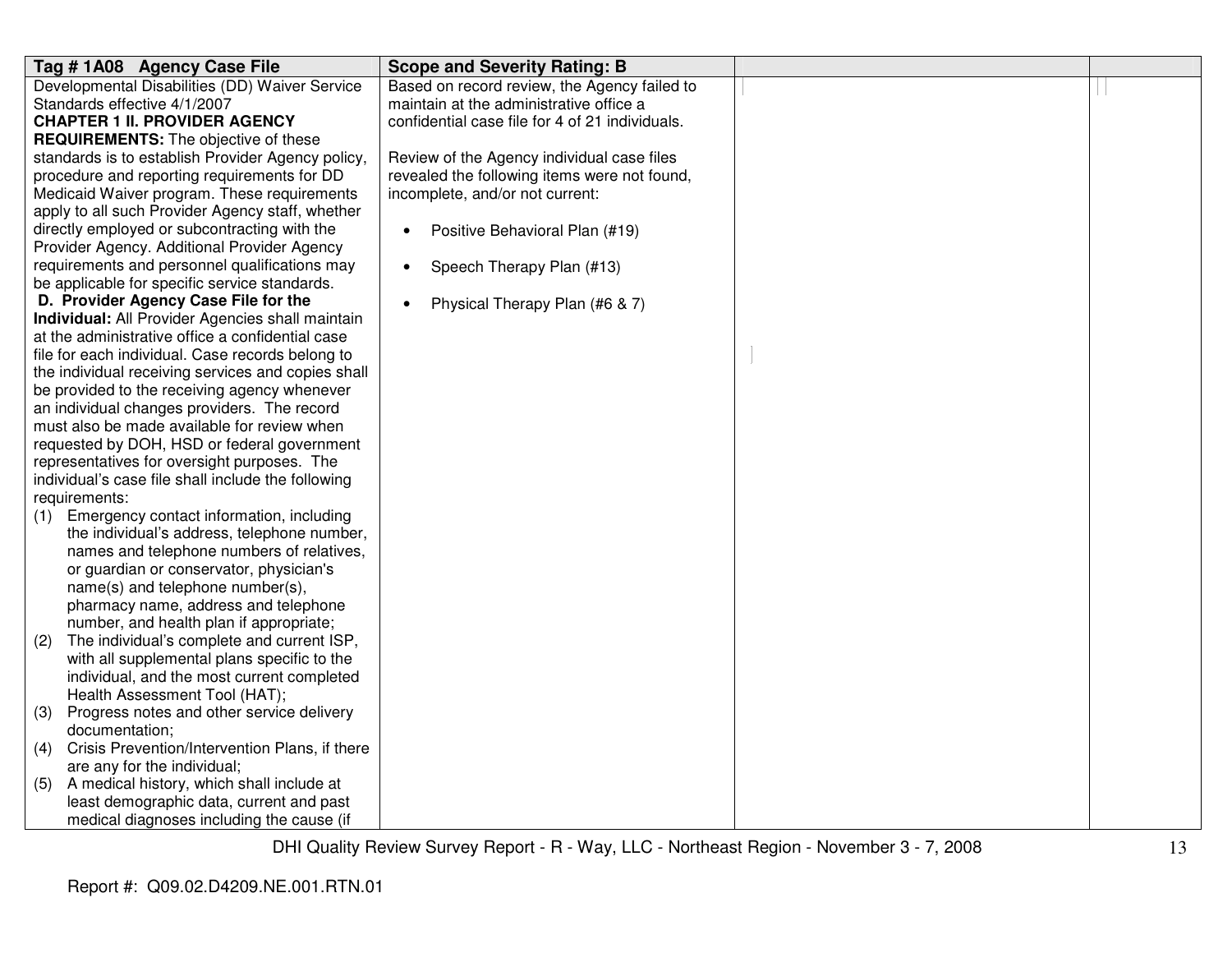|     | known) of the developmental disability,<br>psychiatric diagnoses, allergies (food, |  |  |
|-----|------------------------------------------------------------------------------------|--|--|
|     | environmental, medications),                                                       |  |  |
|     | immunizations, and most recent physical                                            |  |  |
|     | exam;                                                                              |  |  |
| (6) | When applicable, transition plans                                                  |  |  |
|     | completed for individuals at the time of                                           |  |  |
|     | discharge from Fort Stanton Hospital or Los                                        |  |  |
|     | Lunas Hospital and Training School; and                                            |  |  |
| (7) | Case records belong to the individual                                              |  |  |
|     | receiving services and copies shall be                                             |  |  |
|     | provided to the individual upon request.                                           |  |  |
| (8) | The receiving Provider Agency shall be                                             |  |  |
|     | provided at a minimum the following                                                |  |  |
|     | records whenever an individual changes                                             |  |  |
|     | provider agencies:                                                                 |  |  |
|     | (a) Complete file for the past 12 months;                                          |  |  |
|     | (b) ISP and quarterly reports from the current<br>and prior ISP year;              |  |  |
|     | (c) Intake information from original admission                                     |  |  |
|     | to services; and                                                                   |  |  |
|     | (d) When applicable, the Individual Transition                                     |  |  |
|     | Plan at the time of discharge from Los                                             |  |  |
|     | Lunas Hospital and Training School or Ft.                                          |  |  |
|     | Stanton Hospital.                                                                  |  |  |
|     |                                                                                    |  |  |
|     |                                                                                    |  |  |
|     |                                                                                    |  |  |
|     |                                                                                    |  |  |
|     |                                                                                    |  |  |
|     |                                                                                    |  |  |
|     |                                                                                    |  |  |
|     |                                                                                    |  |  |
|     |                                                                                    |  |  |
|     |                                                                                    |  |  |
|     |                                                                                    |  |  |
|     |                                                                                    |  |  |
|     |                                                                                    |  |  |
|     |                                                                                    |  |  |
|     |                                                                                    |  |  |
|     |                                                                                    |  |  |
|     |                                                                                    |  |  |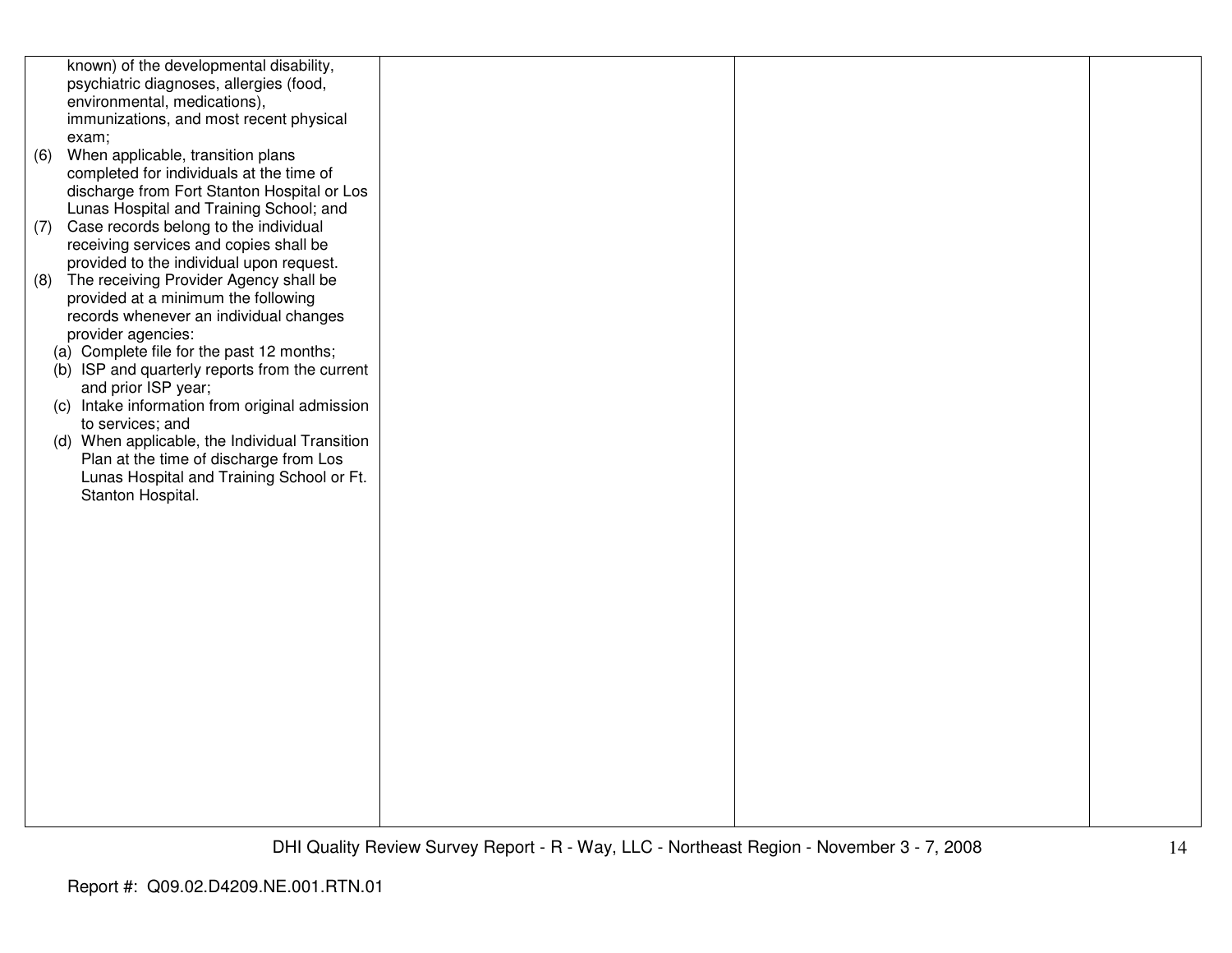| Tag #1A09 Medication Delivery (MAR)                                                       | <b>Scope and Severity Rating: E</b>                       |  |
|-------------------------------------------------------------------------------------------|-----------------------------------------------------------|--|
| Developmental Disabilities (DD) Waiver Service                                            | Based on record review of July, August and                |  |
| Standards effective 4/1/2007                                                              | September 2008 Medication Administration                  |  |
| <b>CHAPTER 1 II. PROVIDER AGENCY</b>                                                      | Records (MAR) 5 of 21 individuals had MARs,               |  |
| <b>REQUIREMENTS:</b> The objective of these                                               | which contained missing medications entries               |  |
| standards is to establish Provider Agency policy,                                         | and/or other errors:                                      |  |
| procedure and reporting requirements for DD                                               |                                                           |  |
| Medicaid Waiver program. These requirements                                               | Individual #3                                             |  |
| apply to all such Provider Agency staff, whether                                          | <b>July 2008</b>                                          |  |
| directly employed or subcontracting with the                                              | MAR contained missing entries. No                         |  |
| Provider Agency. Additional Provider Agency                                               | documentation found indicating reason for                 |  |
| requirements and personnel qualifications may                                             | missing entries:                                          |  |
| be applicable for specific service standards.                                             | Levoxyl .088mg (1 time daily) - Blank -                   |  |
| Ε.<br><b>Medication Delivery: Provider Agencies</b>                                       | July 31, 2008.                                            |  |
| that provide Community Living, Community                                                  | Lipitor 10mg (1 time daily) - Blank - July                |  |
| Inclusion or Private Duty Nursing services shall                                          | 31, 2008.                                                 |  |
| have written policies and procedures regarding                                            | Proctosl HC 25% (2 times daily) -Blank -                  |  |
| medication(s) delivery and tracking and reporting                                         | July 31, 2008 (AM & PM dosages).                          |  |
| of medication errors in accordance with DDSD                                              | One-a-day (1 time daily) - Blank - July 31,<br>$\bullet$  |  |
| Medication Assessment and Delivery Policy and                                             | 2008.                                                     |  |
| Procedures, the Board of Nursing Rules and                                                | Proctofoam-HC Spray (3 times a daily) -<br>$\bullet$      |  |
| Board of Pharmacy standards and regulations.                                              | Blank - July 29 & 31, 2008 (AM & PM                       |  |
|                                                                                           | dosages).                                                 |  |
| (2)<br>When required by the DDSD Medication<br>Assessment and Delivery Policy, Medication | Mineral Oil (2 times a daily) - Blank - July<br>$\bullet$ |  |
| Administration Records (MAR) shall be                                                     | 31, 2008 (AM & PM dosages).                               |  |
| maintained and include:                                                                   | Colace 100mg (1 time daily) - Blank - July                |  |
| (a) The name of the individual, a transcription                                           | $1 - 31, 2008.$                                           |  |
| of the physician's written or licensed                                                    |                                                           |  |
| health care provider's prescription                                                       | Medication Administration Records for the                 |  |
| including the brand and generic name of                                                   | following medications do not contain the time             |  |
| the medication, diagnosis for which the                                                   | medication is to be given. MAR notes time as              |  |
| medication is prescribed;                                                                 | "AM" & "PM."                                              |  |
| (b) Prescribed dosage, frequency and                                                      | Levoxyl .088mg<br>$\bullet$                               |  |
| method/route of administration, times and                                                 | Lipitor 10mg                                              |  |
| dates of administration;                                                                  | Proctosl HC 25%                                           |  |
| Initials of the individual administering or<br>(C)                                        | Colace 100mg<br>$\bullet$                                 |  |
| assisting with the medication;                                                            | One-a-day<br>$\bullet$                                    |  |
| (d) Explanation of any medication irregularity;                                           | Protofoam-HC Spray<br>$\bullet$                           |  |
| (e) Documentation of any allergic reaction or                                             | Mineral Oil                                               |  |
| adverse medication effect; and                                                            |                                                           |  |
| For PRN medication, an<br>(f)                                                             | August 2008                                               |  |
| explanation for the use of the PRN                                                        | MAR contained missing entries. No                         |  |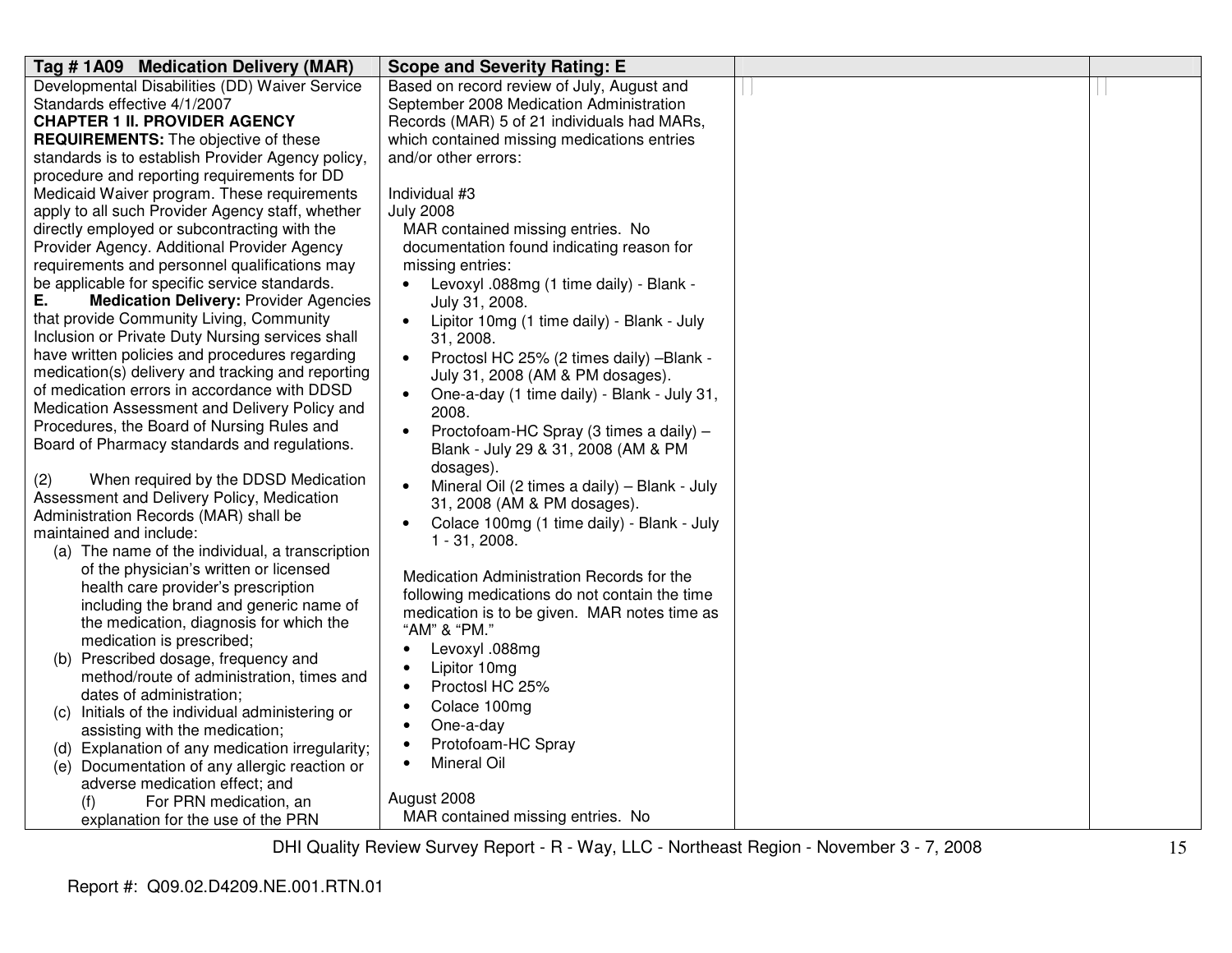medication shall include observable signs/symptoms or circumstances in which the medication is to be used, and documentation of effectiveness of PRN medication administered.

- (3) The Provider Agency shall also maintain a signature page that designates the full name that corresponds to each initial used to document administered or assisted delivery of each dose;
- (4) MARs are not required for individuals participating in Independent Living who selfadminister their own medications;
- (5) Information from the prescribing pharmacy regarding medications shall be kept in the home and community inclusion service locations and shall include the expected desired outcomes of administrating the medication, signs and symptoms of adverse events and interactions with other medications;

## **NMAC 16.19.11.8 MINIMUM STANDARDS:**

A. MINIMUM STANDARDS FOR THE DISTRIBUTION, STORAGE, HANDLING AND RECORD KEEPING OF DRUGS:

(d) The facility shall have a Medication Administration Record (MAR) documenting medication administered to residents, including over-the-counter medications. This documentation shall include:

 (i) Name of resident; (ii) Date given; (iii) Drug product name; (iv) Dosage and form; (v) Strength of drug; (vi) Route of administration; (vii) How often medication is to be taken; (viii) Time taken and staff initials; (ix) Dates when the medication is discontinued or changed; Medication Administration Records for the following medications do not contain the time medication is to be given. MAR notes time as "AM" & "PM." • Levoxyl .088mg

 (x) The name and initials of all staff • Lipitor 10mg • Proctosl HC 25% • Colace 100mg • One-a-day • Protofoam-HC Spray • Mineral Oil

documentation found indicating reason for

• Levoxyl .088mg (1 time daily) - Blank -

• Lipitor 10mg (1 time daily) - Blank - August

 • Proctosl HC 25% (2 times a daily) – Blank - August 30 & 31, 2008 (AM & PM

• One-a-day (1 time daily) - Blank - August

 • Proctofoam-HC Spray (3 times a daily) –Blank - August 29, 30 & 31, 2008 (AM &

 • Mineral Oil (2 times a daily) – Blank - August 30 & 31, 2008 (AM & PM

Medication Administration Records for the following medications do not contain the time medication is to be given. MAR notes time as

August 30 & 31, 2008.

30 & 31, 2008

30 & 31, 2008.

PM dosages).

dosages).

"AM" & "PM."

• Mineral Oil

September 2008

• Levoxyl .088mg • Lipitor 10mg • Proctosl HC 25% • Colace 100mg • One-a-day

• Protofoam-HC Spray

dosages)..

missing entries: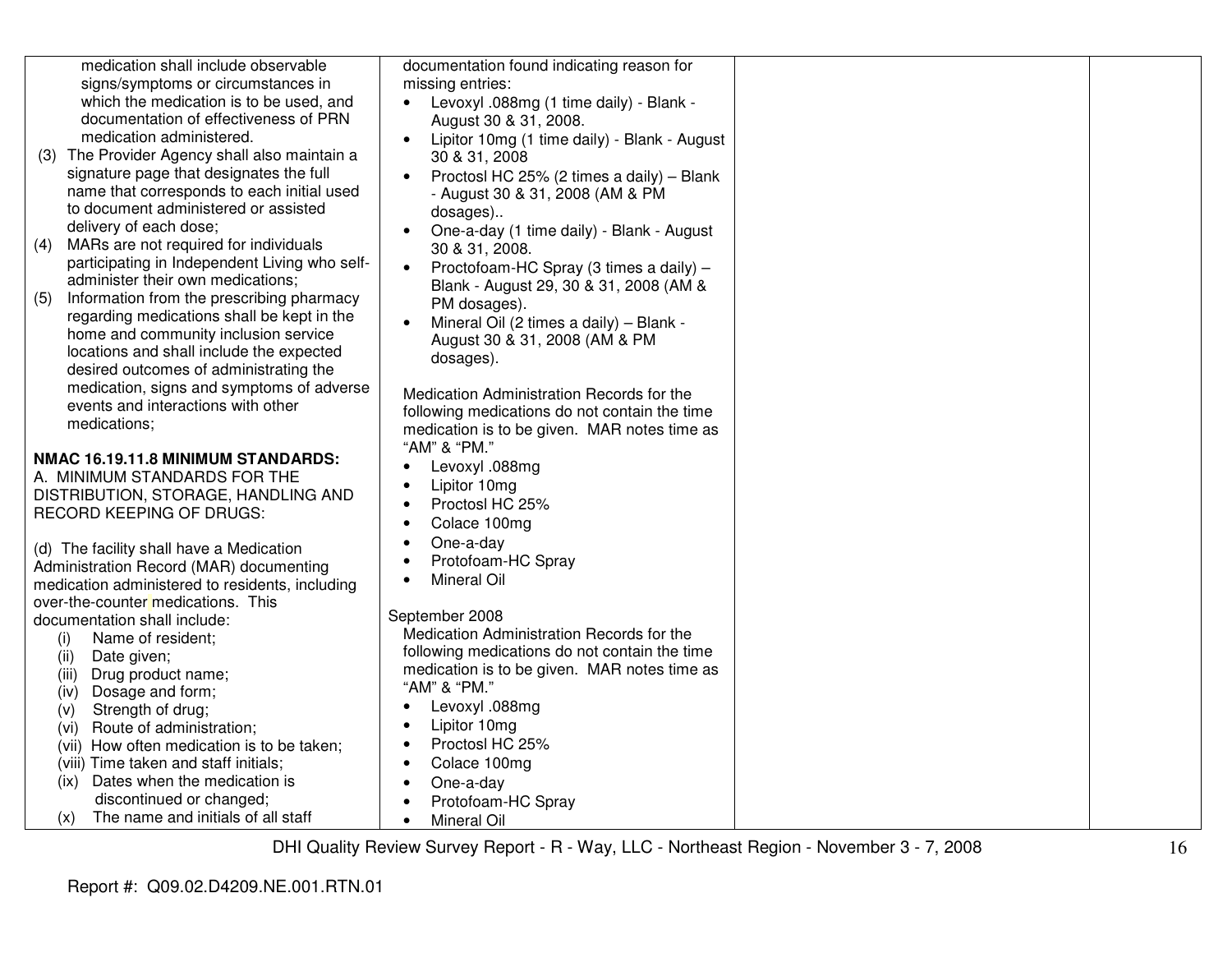| administering medications. | Individual #6<br><b>July 2008</b><br>Medication Administration Record contained<br>checks, but did not contain the initials of the                                                                                                                                                   |  |
|----------------------------|--------------------------------------------------------------------------------------------------------------------------------------------------------------------------------------------------------------------------------------------------------------------------------------|--|
|                            | individual administering and/or assisting with<br>the medication, as required by standard:<br>Klonopin 0.5mg - 7am & 7 pm dosages -<br>July 1-31, 2008                                                                                                                               |  |
|                            | Medication Administration Record did not<br>contain the frequency the medication is to be<br>given:<br>Klonopin 0.5mg<br>$\bullet$                                                                                                                                                   |  |
|                            | August 2008<br>Medication Administration Record contained<br>checks, but did not contain the initials of the<br>individual administering and/or assisting with<br>the medication, as required by standard:<br>Klonopin 0.5mg - August 1-31, 2008 (7am<br>& 7 pm).                    |  |
|                            | Medication Administration Record did not<br>contain the frequency the medication is to be<br>given:<br>Klonopin 0.5mg<br>$\bullet$                                                                                                                                                   |  |
|                            | September 2008<br>Medication Administration Record contained<br>checks, but did not contain the initials of the<br>individual administering and/or assisting with<br>the medication, as required by standard:<br>Klonopin 0.5mg - September 1-30, 2008<br>$\bullet$<br>(7am & 7 pm). |  |
|                            | Medication Administration Record did not<br>contain the frequency the medication is to be<br>given:<br>Klonopin 0.5mg                                                                                                                                                                |  |
|                            | Individual #10<br><b>July 2008</b>                                                                                                                                                                                                                                                   |  |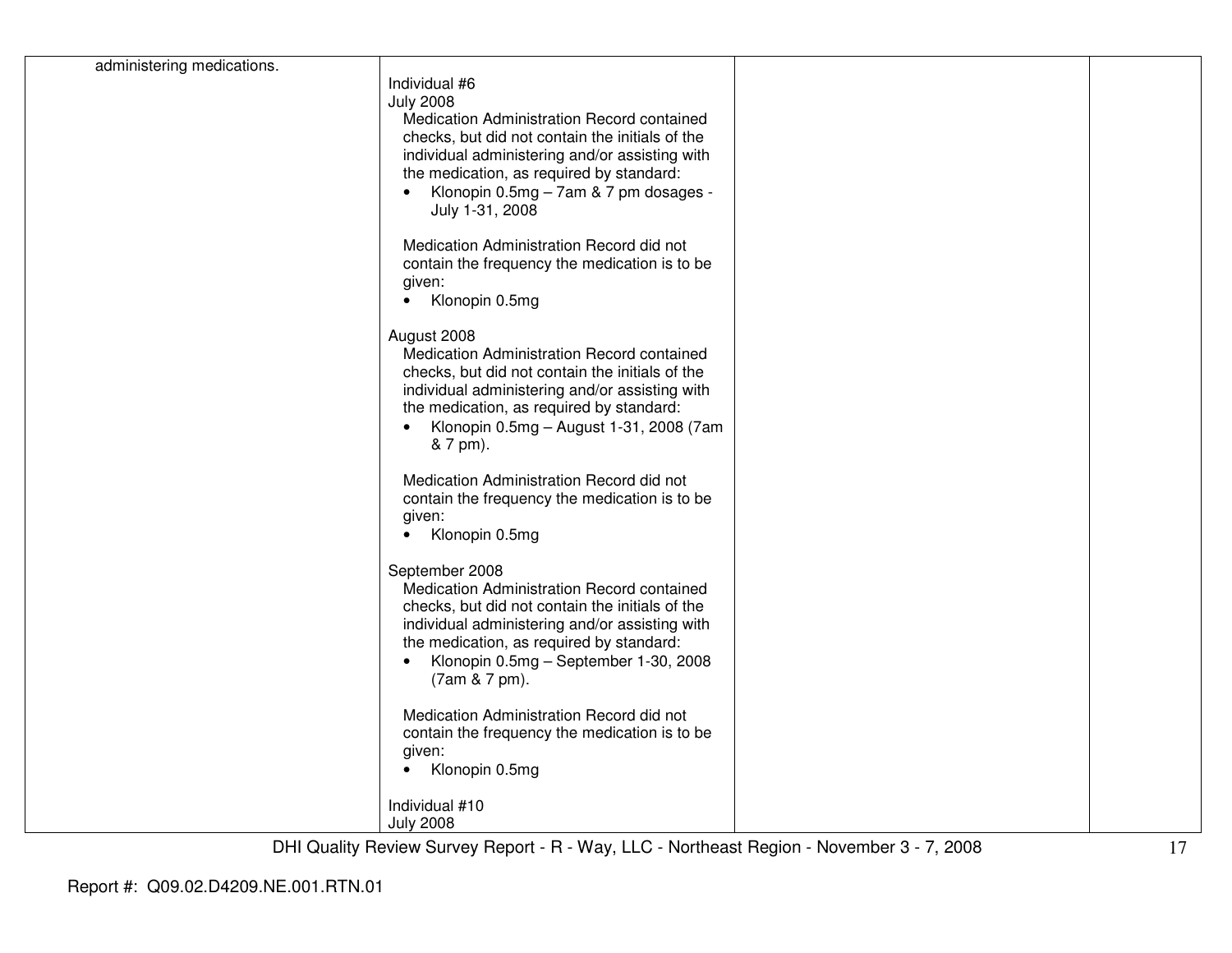| Medication Administration Records did not<br>contain the form, route, dosage, frequency &<br>purpose of medications:<br>Clonazepam<br>$\bullet$<br>Lamictal<br>$\bullet$<br>Glycolax<br>$\bullet$                                                                      |  |
|------------------------------------------------------------------------------------------------------------------------------------------------------------------------------------------------------------------------------------------------------------------------|--|
| Xopenex<br>$\bullet$<br>Medication Administration Records did not<br>contain the dosage of medication:<br>Valproic Acid<br>$\bullet$                                                                                                                                   |  |
| August 2008<br>Medication Administration Records did not<br>contain the form, route, dosage, frequency &<br>purpose of medications:<br>Valproic Acid<br>$\bullet$<br>Clonazepam<br>$\bullet$<br>Lamictal<br>$\bullet$<br>Glycolax<br>$\bullet$<br>Xopenex<br>$\bullet$ |  |
| September 2008<br>Medication Administration Records did not<br>contain the form, route, dosage, frequency &<br>purpose of medications:<br>Clonazepam<br>$\bullet$<br>Lamictal<br>$\bullet$<br>Glycolax<br>$\bullet$<br>Xopenex<br>$\bullet$                            |  |
| Medication Administration Records did not<br>contain the dosage of medication:<br>Valproic Acid<br>$\bullet$                                                                                                                                                           |  |
| Individual #14<br><b>July 2008</b><br>Medication Administration Records for the<br>following medications do not contain the time<br>medication is to be given. MAR notes time as<br>"AM" & "PM."<br>• Levothyroxine 75mg (1 time daily)                                |  |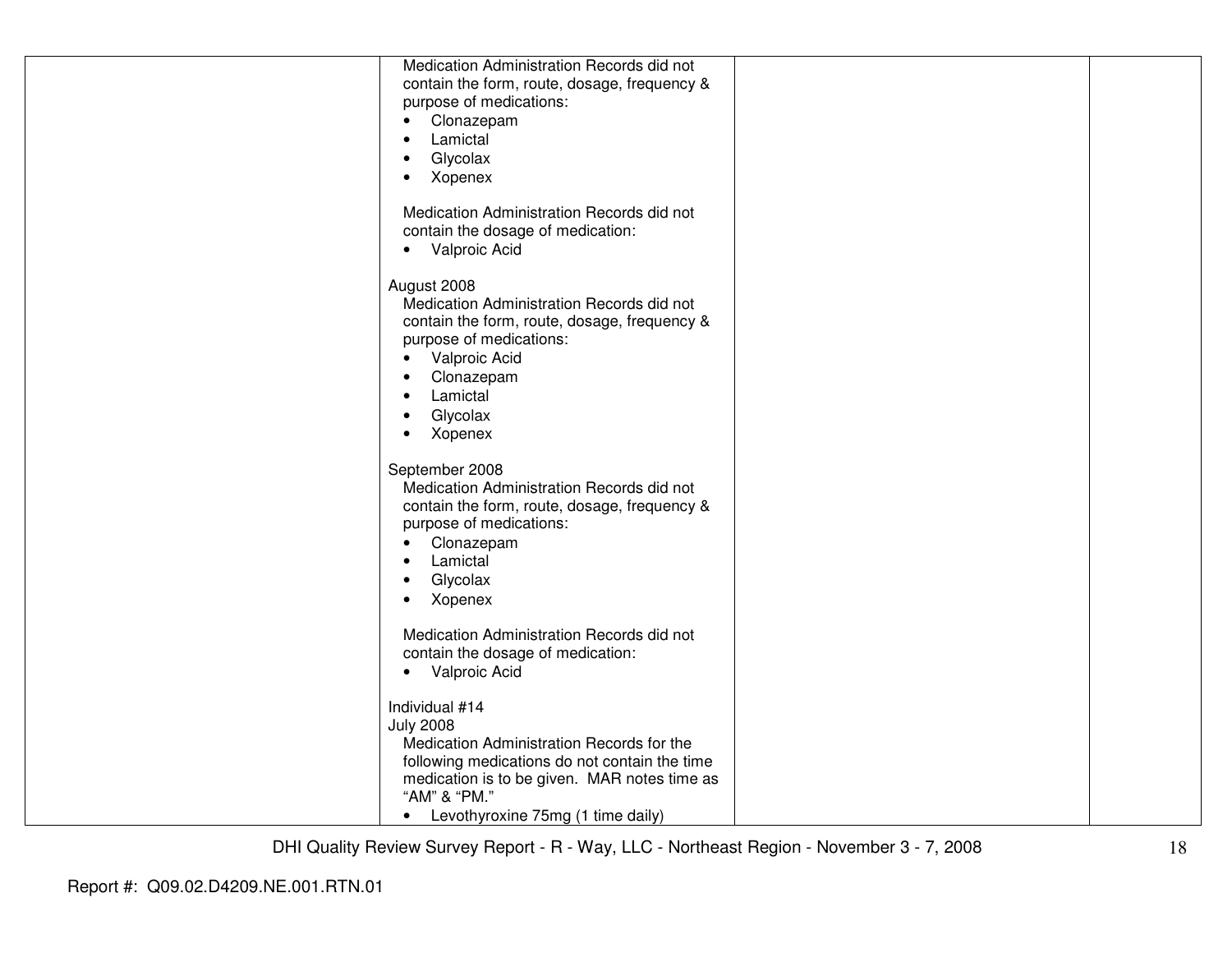| Trileptal 300mg (2 times daily)<br>$\bullet$<br>Simvastatin 20mg (1 time daily)<br>$\bullet$                                                                                                                                                                                                                                   |  |
|--------------------------------------------------------------------------------------------------------------------------------------------------------------------------------------------------------------------------------------------------------------------------------------------------------------------------------|--|
| August 2008<br>Medication Administration Records for the<br>following medications do not contain the time<br>medication is to be given. MAR notes time as<br>"AM" & "PM."<br>Levothyroxine 75mg (1 time daily)<br>$\bullet$<br>Trileptal 300mg (2 times daily)<br>$\bullet$<br>Simvastatin 20mg (1 time daily)<br>$\bullet$    |  |
| September 2008<br>Medication Administration Records for the<br>following medications do not contain the time<br>medication is to be given. MAR notes time as<br>"AM" & "PM."<br>Levothyroxine 75mg (1 time daily)<br>$\bullet$<br>Trileptal 300mg (2 times daily)<br>$\bullet$<br>Simvastatin 20mg (1 time daily)<br>$\bullet$ |  |
| Individual #21<br><b>July 2008</b><br>Medication Administration Records did not<br>contain the dosage & purpose of the<br>medication:<br>Amitriplene<br>$\bullet$                                                                                                                                                              |  |
| August 2008<br>Medication Administration Records did not<br>contain the dosage & purpose of the<br>medication:<br>Amitriplene<br>$\bullet$                                                                                                                                                                                     |  |
| September 2008<br>Medication Administration Records did not<br>contain the dosage & purpose of the<br>medication:<br>Amitriplene<br>$\bullet$                                                                                                                                                                                  |  |
|                                                                                                                                                                                                                                                                                                                                |  |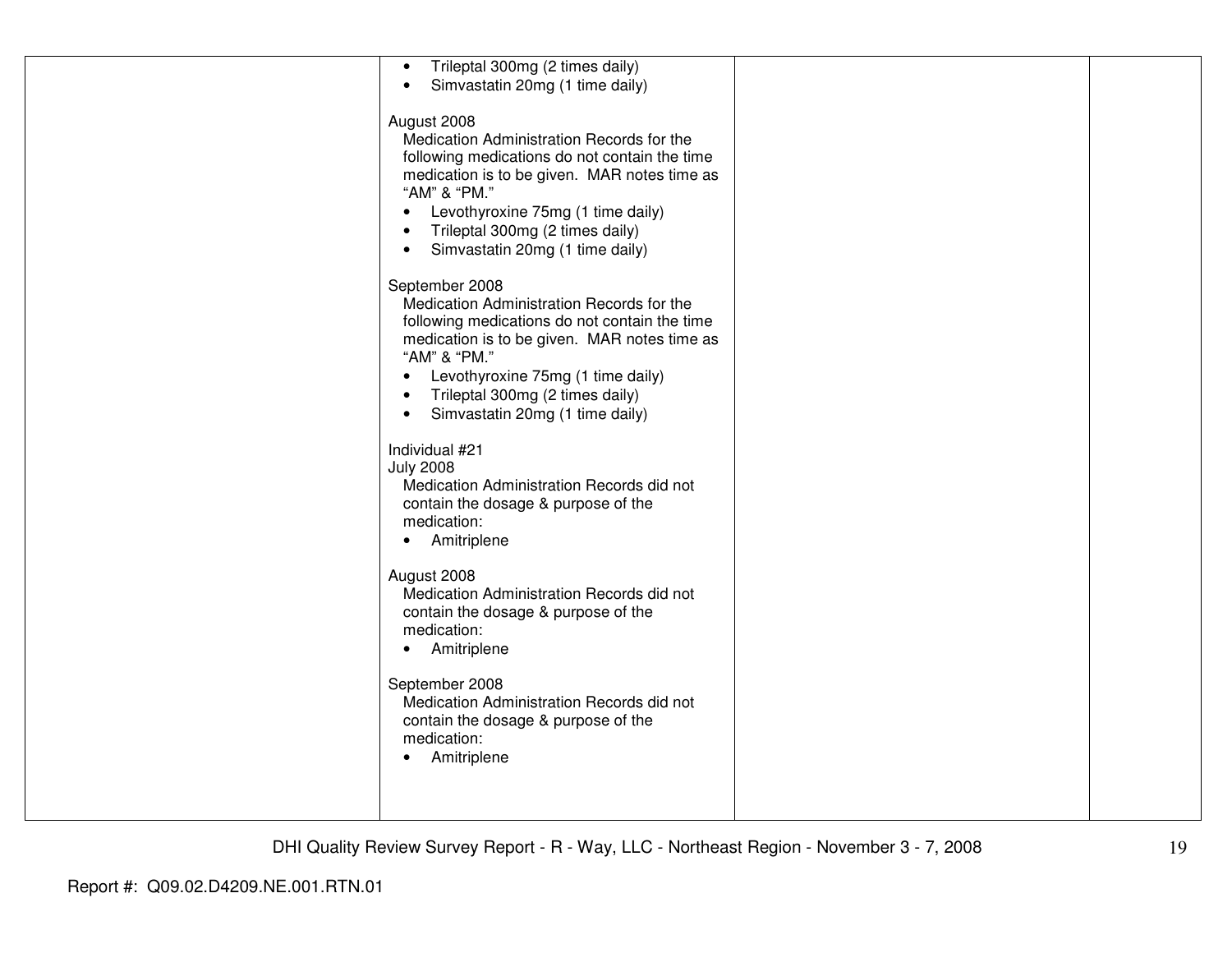| Tag #1A09 Medication Delivery - PRN                                                  | <b>Scope and Severity Rating: D</b>                 |  |
|--------------------------------------------------------------------------------------|-----------------------------------------------------|--|
| Developmental Disabilities (DD) Waiver Service                                       | Based on record review, the Agency failed to        |  |
| Standards effective 4/1/2007                                                         | maintain Medication Administration Records,         |  |
| <b>CHAPTER 1 II. PROVIDER AGENCY</b>                                                 | which included an explanation for the use of the    |  |
| <b>REQUIREMENTS:</b> The objective of these                                          | PRN medication including observable                 |  |
| standards is to establish Provider Agency policy,                                    | signs/symptoms or circumstances in which the        |  |
| procedure and reporting requirements for DD                                          | medication is to be used, and documentation of      |  |
| Medicaid Waiver program. These requirements                                          | effectiveness, for 1 of 21 individuals. (Individual |  |
| apply to all such Provider Agency staff, whether                                     | #10)                                                |  |
| directly employed or subcontracting with the                                         |                                                     |  |
| Provider Agency. Additional Provider Agency                                          | Individual #10                                      |  |
| requirements and personnel qualifications may                                        | <b>July 2008</b>                                    |  |
| be applicable for specific service standards.                                        | $\bullet$ Lorazepam 1mg - PRN - July 16 & 24, 2008  |  |
| Е.<br><b>Medication Delivery: Provider Agencies</b>                                  | - No effectiveness noted.                           |  |
| that provide Community Living, Community                                             |                                                     |  |
| Inclusion or Private Duty Nursing services shall                                     | August 2008                                         |  |
| have written policies and procedures regarding                                       | • Lorazepam $1mg - PRN - August 1, 20, 25 &$        |  |
| medication(s) delivery and tracking and reporting                                    | 28, 2008 - No effectiveness noted.                  |  |
| of medication errors in accordance with DDSD                                         |                                                     |  |
| Medication Assessment and Delivery Policy and                                        | September 2008                                      |  |
| Procedures, the Board of Nursing Rules and                                           | • Lorazepam 1mg - PRN - September 25,               |  |
| Board of Pharmacy standards and regulations.                                         | 2008 (8:30am & 7:20pm) - No effectiveness           |  |
|                                                                                      | noted.                                              |  |
| For PRN medication, an explanation for<br>(f)<br>the use of the PRN medication shall |                                                     |  |
| include observable signs/symptoms or                                                 |                                                     |  |
| circumstances in which the medication is                                             |                                                     |  |
| to be used, and documentation of                                                     |                                                     |  |
| effectiveness of PRN medication                                                      |                                                     |  |
| administered.                                                                        |                                                     |  |
|                                                                                      |                                                     |  |
| <b>Model Custodial Procedure Manual</b>                                              |                                                     |  |
| <b>D. Administration of Drugs</b>                                                    |                                                     |  |
| Unless otherwise stated by practitioner, patients                                    |                                                     |  |
| will not be allowed to administer their own                                          |                                                     |  |
| medications.                                                                         |                                                     |  |
| Document the practitioner's order authorizing the                                    |                                                     |  |
| self-administration of medications.                                                  |                                                     |  |
|                                                                                      |                                                     |  |
| All PRN (As needed) medications shall have                                           |                                                     |  |
| complete detail instructions regarding the                                           |                                                     |  |
| administering of the medication. This shall                                          |                                                     |  |
| include:                                                                             |                                                     |  |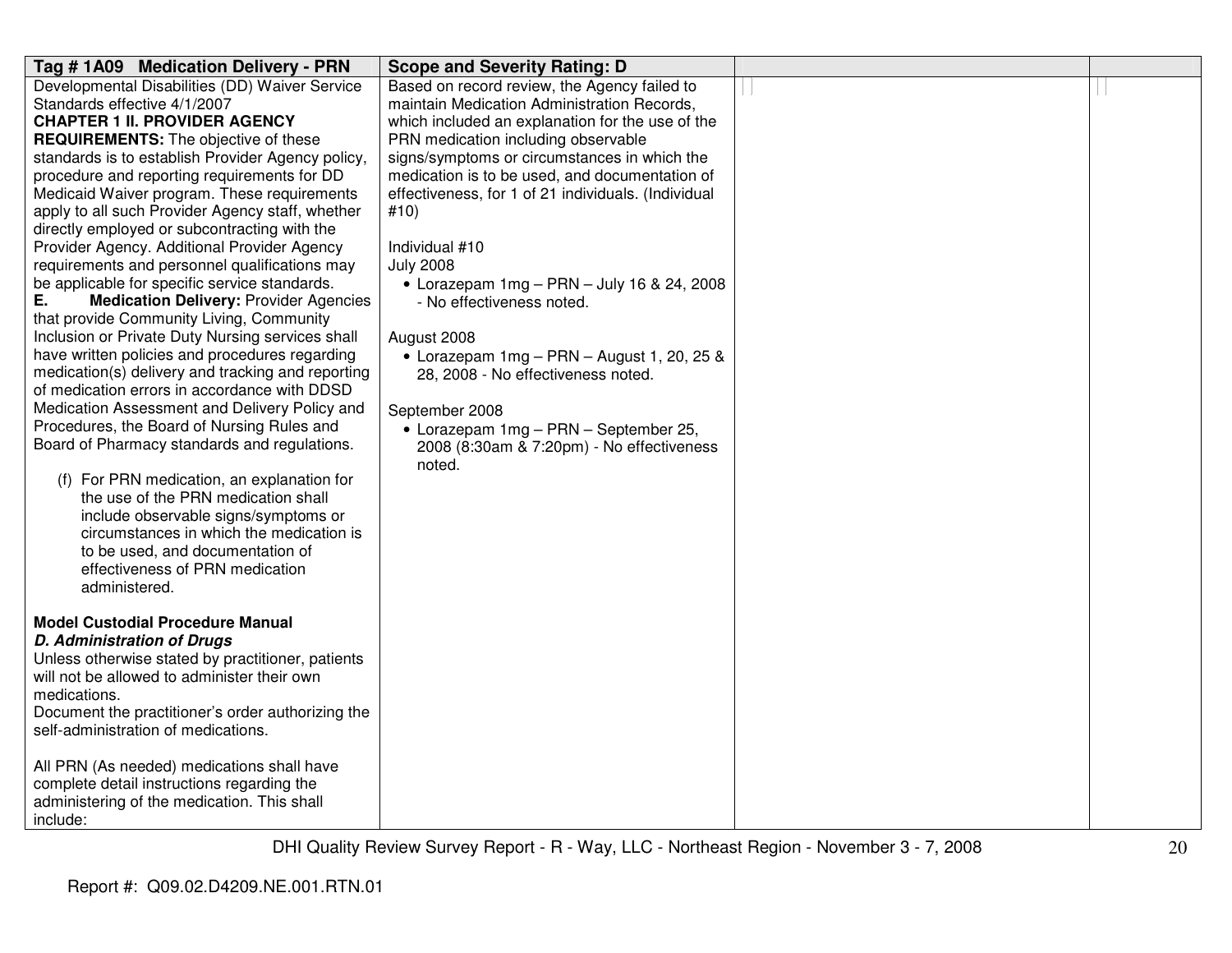| $\triangleright$ symptoms that indicate the use of the                                                                    |  |  |
|---------------------------------------------------------------------------------------------------------------------------|--|--|
|                                                                                                                           |  |  |
| medication,<br>$\triangleright$ exact dosage to be used, and<br>$\triangleright$ the exact amount to be used in a 24 hour |  |  |
|                                                                                                                           |  |  |
|                                                                                                                           |  |  |
| period.                                                                                                                   |  |  |
|                                                                                                                           |  |  |
|                                                                                                                           |  |  |
|                                                                                                                           |  |  |
|                                                                                                                           |  |  |
|                                                                                                                           |  |  |
|                                                                                                                           |  |  |
|                                                                                                                           |  |  |
|                                                                                                                           |  |  |
|                                                                                                                           |  |  |
|                                                                                                                           |  |  |
|                                                                                                                           |  |  |
|                                                                                                                           |  |  |
|                                                                                                                           |  |  |
|                                                                                                                           |  |  |
|                                                                                                                           |  |  |
|                                                                                                                           |  |  |
|                                                                                                                           |  |  |
|                                                                                                                           |  |  |
|                                                                                                                           |  |  |
|                                                                                                                           |  |  |
|                                                                                                                           |  |  |
|                                                                                                                           |  |  |
|                                                                                                                           |  |  |
|                                                                                                                           |  |  |
|                                                                                                                           |  |  |
|                                                                                                                           |  |  |
|                                                                                                                           |  |  |
|                                                                                                                           |  |  |
|                                                                                                                           |  |  |
|                                                                                                                           |  |  |
|                                                                                                                           |  |  |
|                                                                                                                           |  |  |
|                                                                                                                           |  |  |
|                                                                                                                           |  |  |
|                                                                                                                           |  |  |
|                                                                                                                           |  |  |
|                                                                                                                           |  |  |
|                                                                                                                           |  |  |
|                                                                                                                           |  |  |
|                                                                                                                           |  |  |
|                                                                                                                           |  |  |
|                                                                                                                           |  |  |
|                                                                                                                           |  |  |
|                                                                                                                           |  |  |
|                                                                                                                           |  |  |
|                                                                                                                           |  |  |
|                                                                                                                           |  |  |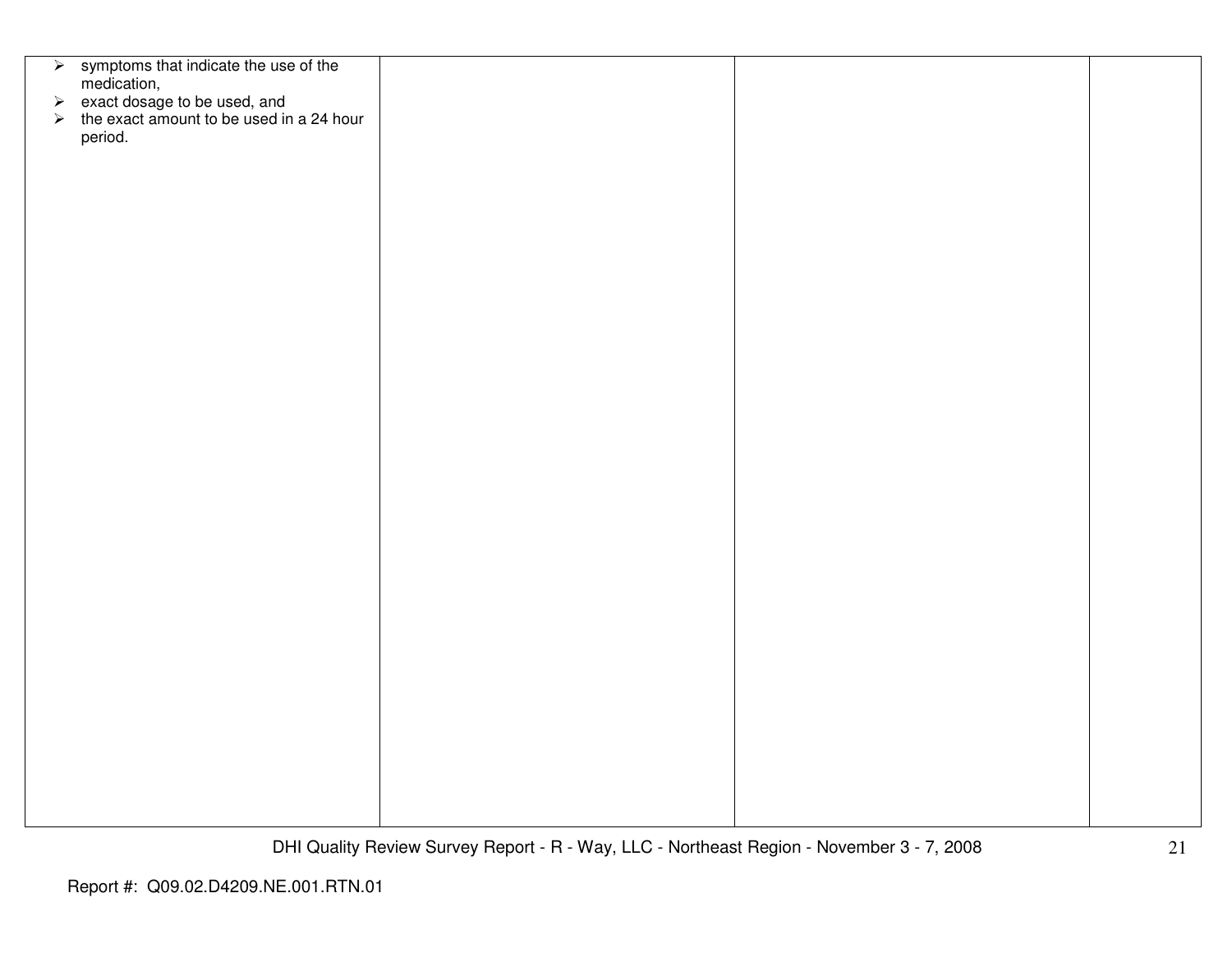| Tag #1A12 Reimbursement/Billable Units                                                           | <b>Scope and Severity Rating: A</b>                            |  |
|--------------------------------------------------------------------------------------------------|----------------------------------------------------------------|--|
| Developmental Disabilities (DD) Waiver Service                                                   | Based on record review, the Agency failed to                   |  |
| Standards effective 4/1/2007                                                                     | provide written or electronic documentation as                 |  |
| <b>CHAPTER 1 III. PROVIDER AGENCY</b>                                                            | evidence for each unit billed, which contained                 |  |
| <b>DOCUMENTATION OF SERVICE DELIVERY</b>                                                         | the required information for 2 of 21 individuals.              |  |
| <b>AND LOCATION</b>                                                                              |                                                                |  |
| General: All Provider Agencies shall<br>А.                                                       | Individual #7                                                  |  |
| maintain all records necessary to fully                                                          | • The Agency billed 28 units of Family Living                  |  |
| disclose the service, quality, quantity and<br>clinical necessity furnished to individuals       | for the month of July, 2008. Progress Notes                    |  |
| who are currently receiving services. The                                                        | did not contain a signature/authenticated                      |  |
| Provider Agency records shall be                                                                 | name of the staff providing the service to<br>justify billing. |  |
| sufficiently detailed to substantiate the date,                                                  |                                                                |  |
| time, individual name, servicing Provider                                                        | • The Agency billed 28 units of Family Living                  |  |
| Agency, level of services, and length of a                                                       | for the month of August, 2008. Progress                        |  |
| session of service billed.                                                                       | Notes did not contain a                                        |  |
| <b>Billable Units:</b> The documentation of the<br>В.                                            | signature/authenticated name of the staff                      |  |
| billable time spent with an individual shall                                                     | providing the service to justify billing.                      |  |
| be kept on the written or electronic record                                                      |                                                                |  |
| that is prepared prior to a request for                                                          | Individual #11                                                 |  |
| reimbursement from the HSD. For each                                                             | • The Agency billed 28 units of Family Living                  |  |
| unit billed, the record shall contain the                                                        | for the month of September, 2008. Progress                     |  |
| following:                                                                                       | Notes did not contain a                                        |  |
| Date, start and end time of each service<br>(1)<br>encounter or other billable service interval; | signature/authenticated name of the staff                      |  |
| A description of what occurred during the<br>(2)                                                 | providing the service to justify billing.                      |  |
| encounter or service interval; and                                                               |                                                                |  |
| The signature or authenticated name of<br>(3)                                                    |                                                                |  |
| staff providing the service.                                                                     |                                                                |  |
|                                                                                                  |                                                                |  |
|                                                                                                  |                                                                |  |
|                                                                                                  |                                                                |  |
|                                                                                                  |                                                                |  |
|                                                                                                  |                                                                |  |
|                                                                                                  |                                                                |  |
|                                                                                                  |                                                                |  |
|                                                                                                  |                                                                |  |
|                                                                                                  |                                                                |  |
|                                                                                                  |                                                                |  |
|                                                                                                  |                                                                |  |
|                                                                                                  |                                                                |  |
|                                                                                                  |                                                                |  |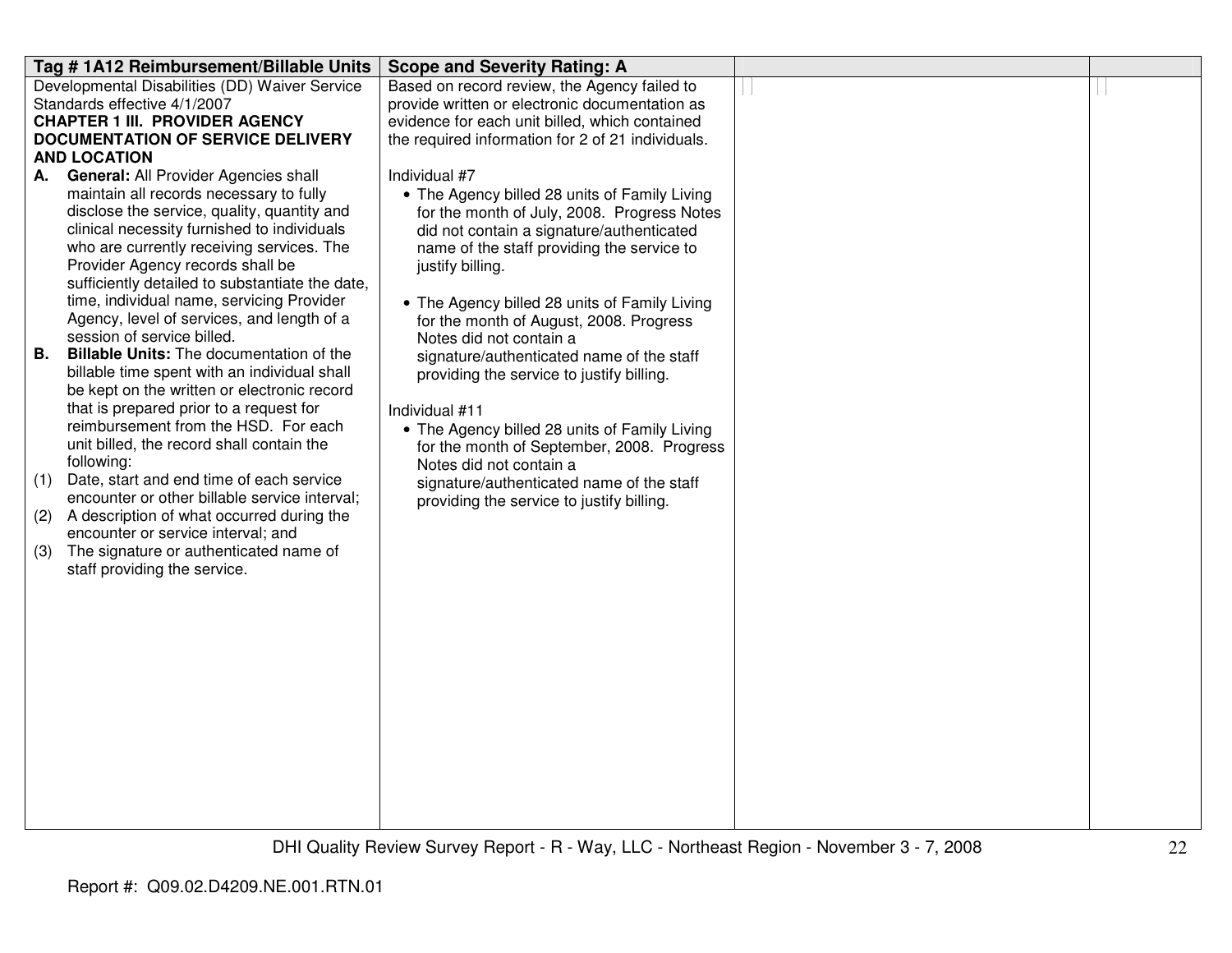| Tag #1A15 Healthcare Documentation                     | <b>Scope and Severity Rating: D</b>              |  |
|--------------------------------------------------------|--------------------------------------------------|--|
| <b>Developmental Disabilities (DD) Waiver</b>          | Based on record review, the Agency failed to     |  |
| Service Standards Chapter 1. III. E. (1 - 4)           | maintain the required documentation in the       |  |
| <b>CHAPTER 1. III. PROVIDER AGENCY</b>                 | Individuals' Agency Records as required per      |  |
| <b>DOCUMENTATION OF SERVICE DELIVERY</b>               | standard for 2 of 21 individuals.                |  |
| <b>AND LOCATION</b>                                    |                                                  |  |
|                                                        | The following were missing or not current:       |  |
| E. Healthcare Documentation by Nurses For              |                                                  |  |
| <b>Community Living Services, Community</b>            | • Special Health Care Needs:                     |  |
| <b>Inclusion Services and Private Duty Nursing</b>     |                                                  |  |
| <b>Services:</b> Nursing services must be available as | $\circ$<br>Meal Time Plan (#13)                  |  |
| needed and documented for Provider Agencies            |                                                  |  |
| delivering Community Living Services,                  | $\circ$<br>Nutritional Evaluation 2008 (#4) (Per |  |
| Community Inclusion Services and Private Duty          | 2007 Nutritional Evaluation one year             |  |
| Nursing Services.                                      | follow-up is required)                           |  |
| (1) Documentation of nursing assessment                |                                                  |  |
| activities                                             |                                                  |  |
| (a) The following hierarchy shall be used to           |                                                  |  |
| determine which provider agency is responsible         |                                                  |  |
| for completion of the HAT and MAAT and related         |                                                  |  |
| subsequent planning and training:                      |                                                  |  |
| (i) Community living services provider agency;         |                                                  |  |
| (ii) Private duty nursing provider agency;             |                                                  |  |
| (iii) Adult habilitation provider agency;              |                                                  |  |
| (iv) Community access provider agency; and             |                                                  |  |
| (v) Supported employment provider agency.              |                                                  |  |
| (b) The provider agency must arrange for their         |                                                  |  |
| nurse to complete the Health Assessment Tool           |                                                  |  |
| (HAT) and the Medication Administration                |                                                  |  |
| Assessment Tool (MAAT) on at least an annual           |                                                  |  |
| basis for each individual receiving community          |                                                  |  |
| living, community inclusion or private duty            |                                                  |  |
| nursing services, unless the provider agency           |                                                  |  |
| arranges for the individual's Primary Care             |                                                  |  |
| Practitioner (PCP) to voluntarily complete these       |                                                  |  |
| assessments in lieu of the agency nurse. Agency        |                                                  |  |
| nurses may also complete these assessments in          |                                                  |  |
| collaboration with the Primary Care Practitioner if    |                                                  |  |
| they believe such consultation is necessary for        |                                                  |  |
| an accurate assessment. Family Living Provider         |                                                  |  |
| Agencies have the option of having the                 |                                                  |  |
| subcontracted caregiver complete the HAT               |                                                  |  |
| instead of the nurse or PCP, if the caregiver is       |                                                  |  |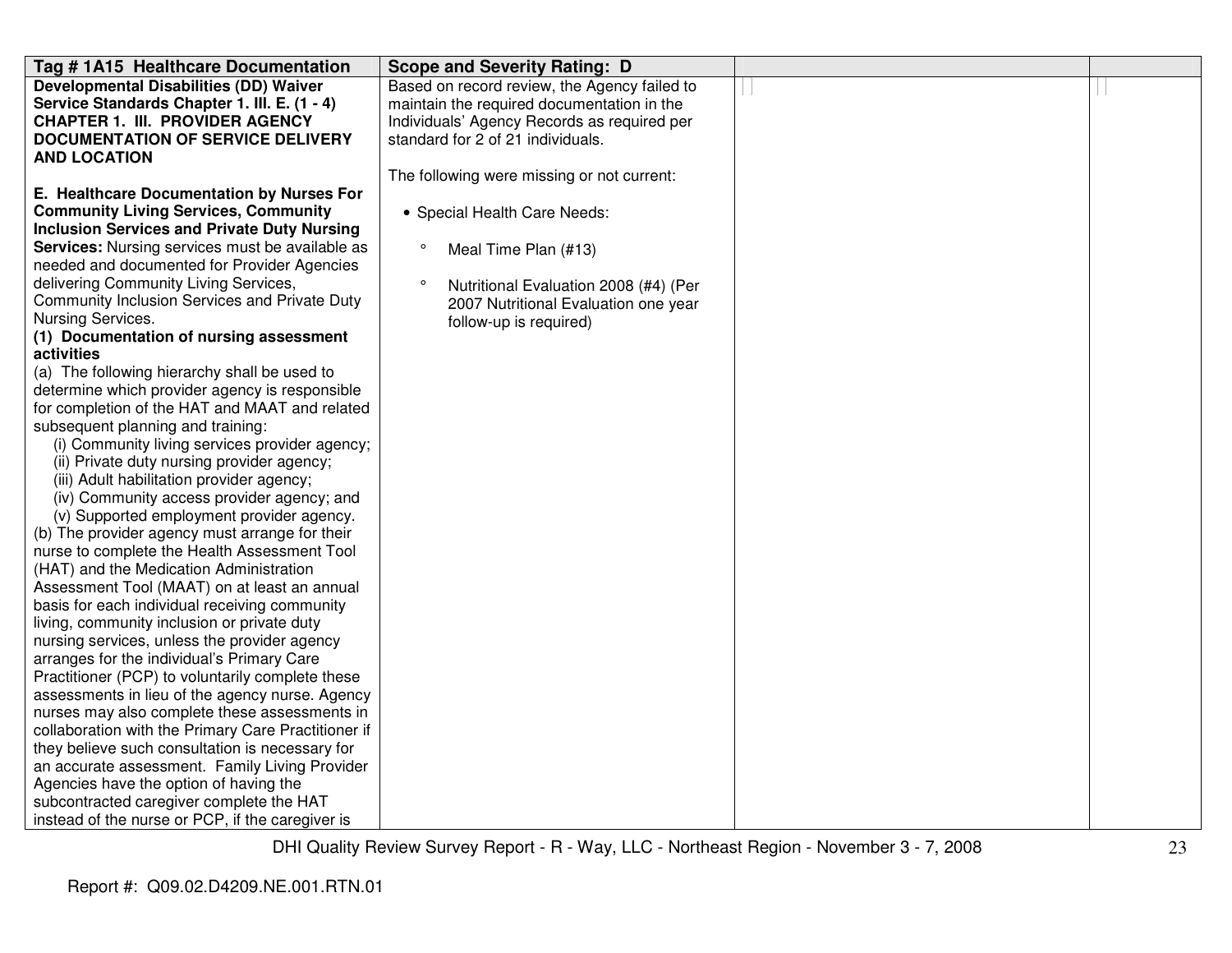| comfortable doing so. However, the agency               |  |  |
|---------------------------------------------------------|--|--|
| nurse must be available to assist the caregiver         |  |  |
| upon request.                                           |  |  |
| (c) For newly allocated individuals, the HAT and        |  |  |
| the MAAT must be completed within seventy-two           |  |  |
| (72) hours of admission into direct services or         |  |  |
| two weeks following the initial ISP, whichever          |  |  |
| comes first.                                            |  |  |
| (d) For individuals already in services, the HAT        |  |  |
| and the MAAT must be completed at least                 |  |  |
| fourteen (14) days prior to the annual ISP              |  |  |
| meeting and submitted to all members of the             |  |  |
| interdisciplinary team. The HAT must also be            |  |  |
| completed at the time of any significant change         |  |  |
| in clinical condition and upon return from any          |  |  |
| hospitalizations. In addition to annually, the          |  |  |
| MAAT must be completed at the time of any               |  |  |
| significant change in clinical condition, when a        |  |  |
| medication regime or route change requires              |  |  |
| delivery by licensed or certified staff, or when an     |  |  |
| individual has completed additional training            |  |  |
| designed to improve their skills to support self-       |  |  |
| administration (see DDSD Medication                     |  |  |
| Assessment and Delivery Policy).                        |  |  |
| (e) Nursing assessments conducted to                    |  |  |
| determine current health status or to evaluate a        |  |  |
| change in clinical condition must be documented         |  |  |
| in a signed progress note that includes time and        |  |  |
| date as well as <i>subjective</i> information including |  |  |
| the individual complaints, signs and symptoms           |  |  |
| noted by staff, family members or other team            |  |  |
| members; objective information including vital          |  |  |
| signs, physical examination, weight, and other          |  |  |
| pertinent data for the given situation (e.g.,           |  |  |
| seizure frequency, method in which temperature          |  |  |
| taken); assessment of the clinical status, and          |  |  |
| plan of action addressing relevant aspects of all       |  |  |
| active health problems and follow up on any             |  |  |
| recommendations of medical consultants.                 |  |  |
| (2) Health related plans                                |  |  |
| (a) For individuals with chronic conditions that        |  |  |
| have the potential to exacerbate into a life-           |  |  |
|                                                         |  |  |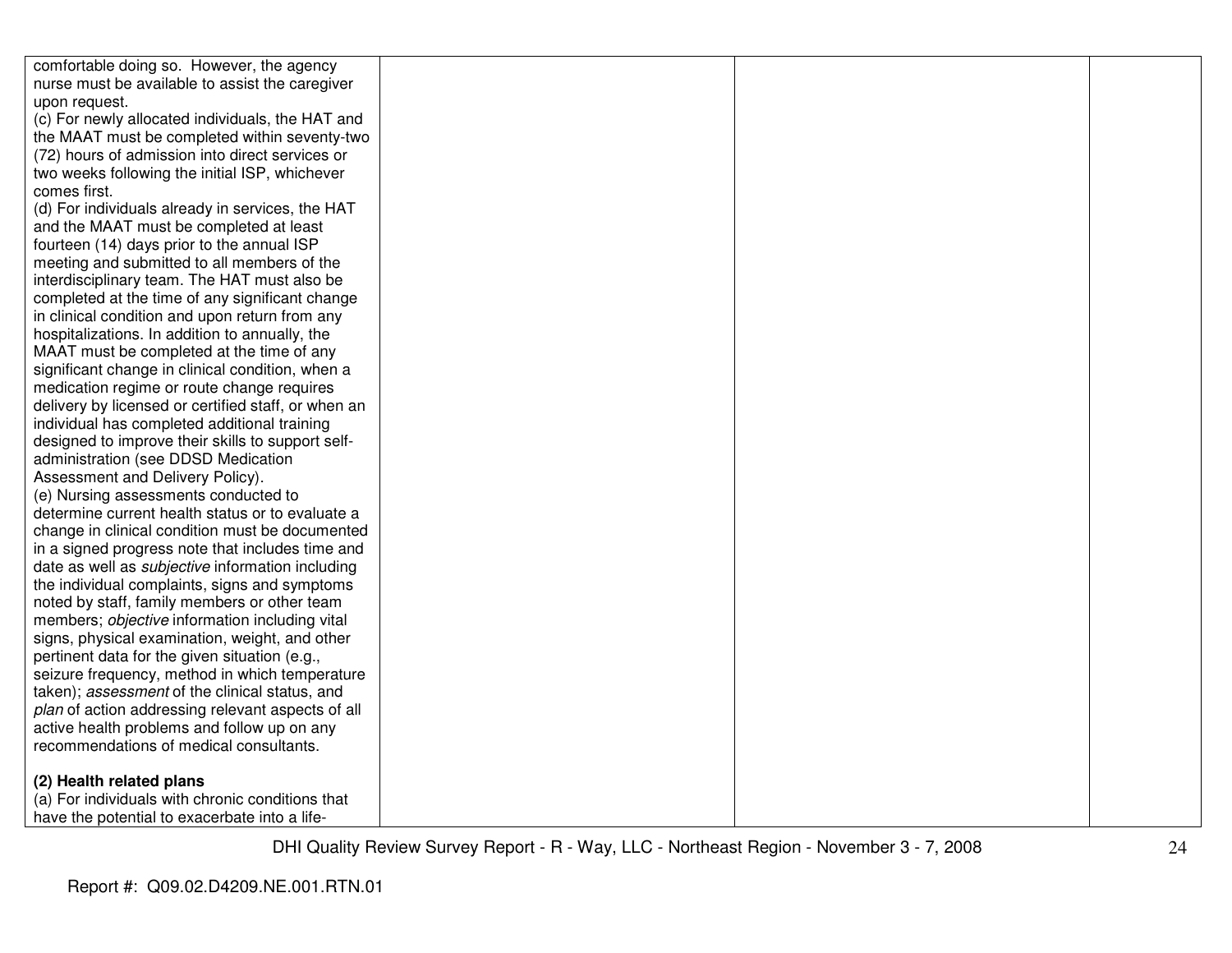| threatening situation, a medical crisis prevention                                        |  |  |
|-------------------------------------------------------------------------------------------|--|--|
| and intervention plan must be written by the                                              |  |  |
| nurse or other appropriately designated                                                   |  |  |
| healthcare professional.                                                                  |  |  |
| (b) Crisis prevention and intervention plans must                                         |  |  |
| be written in user-friendly language that is easily                                       |  |  |
| understood by those implementing the plan.                                                |  |  |
| (c) The nurse shall also document training                                                |  |  |
| regarding the crisis prevention and intervention                                          |  |  |
| plan delivered to agency staff and other team                                             |  |  |
| members, clearly indicating competency                                                    |  |  |
| determination for each trainee.                                                           |  |  |
| (d) If the individual receives services from                                              |  |  |
| separate agencies for community living and                                                |  |  |
| community inclusion services, nurses from each                                            |  |  |
| agency shall collaborate in the development of                                            |  |  |
| and training delivery for crisis prevention and                                           |  |  |
| intervention plans to assure maximum                                                      |  |  |
| consistency across settings.                                                              |  |  |
|                                                                                           |  |  |
| (3) For all individuals with a HAT score of 4, 5 or                                       |  |  |
| 6, the nurse shall develop a comprehensive                                                |  |  |
| healthcare plan that includes health related                                              |  |  |
| supports identified in the ISP (The healthcare                                            |  |  |
| plan is the equivalent of a nursing care plan; two                                        |  |  |
| separate documents are not required nor                                                   |  |  |
| recommended):                                                                             |  |  |
| (a) Each healthcare plan must include a<br>statement of the person's healthcare needs and |  |  |
| list measurable goals to be achieved through                                              |  |  |
| implementation of the healthcare plan. Needs                                              |  |  |
| statements may be based upon supports needed                                              |  |  |
| for the individual to maintain a current strength,                                        |  |  |
| ability or skill related to their health, prevention                                      |  |  |
| measures, and/or supports needed to remediate,                                            |  |  |
| minimize or manage an existing health condition.                                          |  |  |
| (b) Goals must be measurable and shall be                                                 |  |  |
| revised when an individual has met the goal and                                           |  |  |
| has the potential to attain additional goals or no                                        |  |  |
| longer requires supports in order to maintain the                                         |  |  |
| goal.                                                                                     |  |  |
| (c) Approaches described in the plan shall be                                             |  |  |
| individualized to reflect the individual's unique                                         |  |  |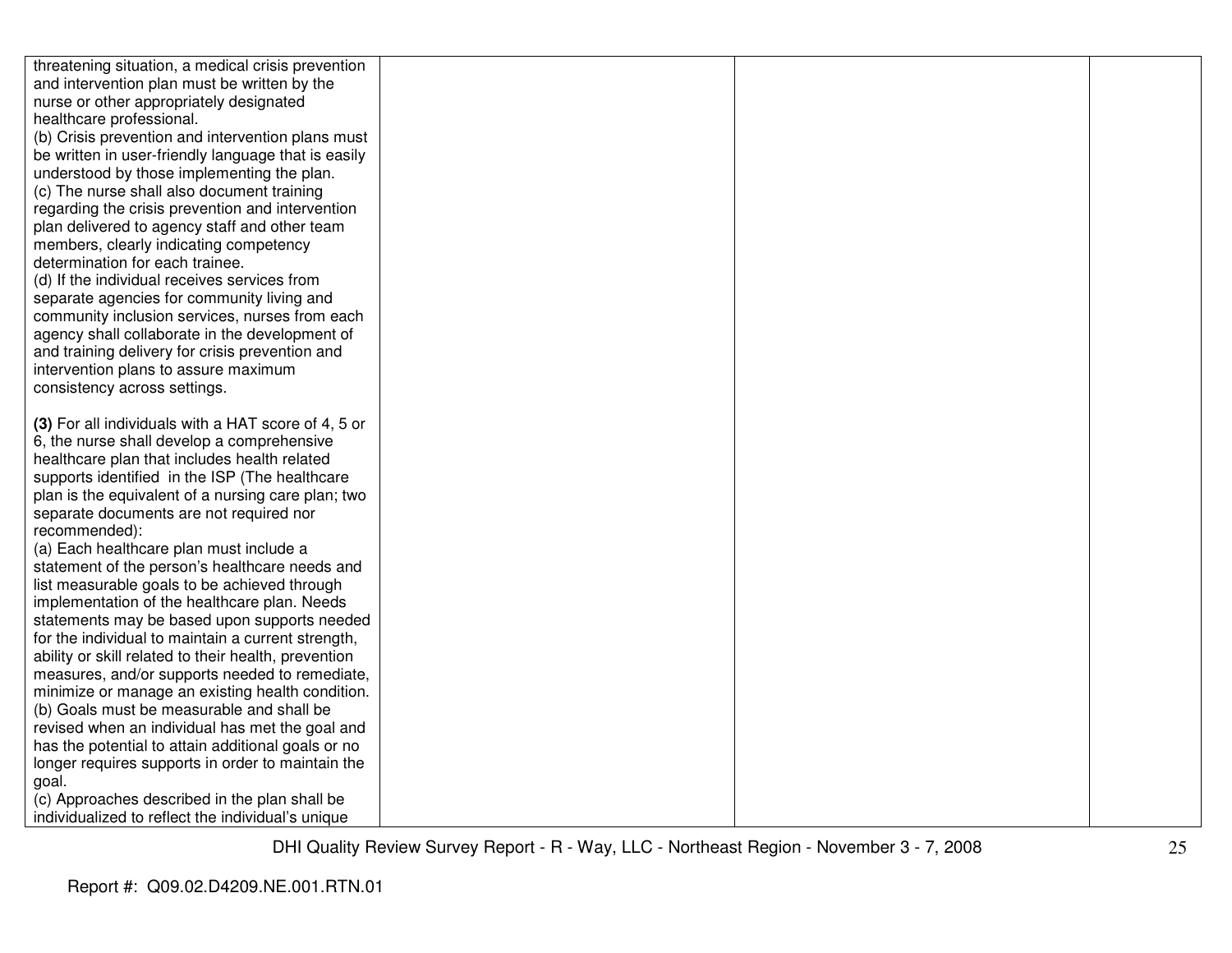| needs, provide guidance to the caregiver(s) and                                                   |  |  |
|---------------------------------------------------------------------------------------------------|--|--|
| designed to support successful interactions.                                                      |  |  |
| Some interventions may be carried out by staff,                                                   |  |  |
| family members or other team members, and                                                         |  |  |
| other interventions may be carried out directly by                                                |  |  |
| the nurse – persons responsible for each                                                          |  |  |
| intervention shall be specified in the plan.                                                      |  |  |
| (d) Healthcare plans shall be written in language                                                 |  |  |
| that will be easily understood by the person(s)                                                   |  |  |
| identified as implementing the interventions.                                                     |  |  |
| (e) The nurse shall also document training on                                                     |  |  |
| the healthcare plan delivered to agency staff and                                                 |  |  |
| other team members, clearly indicating                                                            |  |  |
| competency determination for each trainee. If                                                     |  |  |
| the individual receives services from separate                                                    |  |  |
| agencies for community living and community                                                       |  |  |
| inclusion services, nurses from each agency                                                       |  |  |
| shall collaborate in the development of and                                                       |  |  |
| training delivery for healthcare plans to assure                                                  |  |  |
| maximum consistency across settings.                                                              |  |  |
| (f) Healthcare plans must be updated to reflect                                                   |  |  |
| relevant discharge orders whenever an                                                             |  |  |
| individual returns to services following a                                                        |  |  |
| hospitalization.                                                                                  |  |  |
| (g) All crisis prevention and intervention plans                                                  |  |  |
| and healthcare plans shall include the                                                            |  |  |
| individual's name and date on each page and                                                       |  |  |
| shall be signed by the author.                                                                    |  |  |
| (h) Crisis prevention and intervention plans as                                                   |  |  |
| well as healthcare plans shall be reviewed by the                                                 |  |  |
| nurse at least quarterly, and updated as needed.                                                  |  |  |
|                                                                                                   |  |  |
| (4) General Nursing Documentation                                                                 |  |  |
| (a) The nurse shall complete legible and signed                                                   |  |  |
| progress notes with date and time indicated that<br>describe all interventions or interactions    |  |  |
| conducted with individuals served as well as all                                                  |  |  |
|                                                                                                   |  |  |
| interactions with other healthcare providers                                                      |  |  |
| serving the individual. All interactions shall be<br>documented whether they occur by phone or in |  |  |
| person.                                                                                           |  |  |
| (b) For individuals with a HAT score of 4, 5 or 6,                                                |  |  |
| or who have identified health concerns in their                                                   |  |  |
|                                                                                                   |  |  |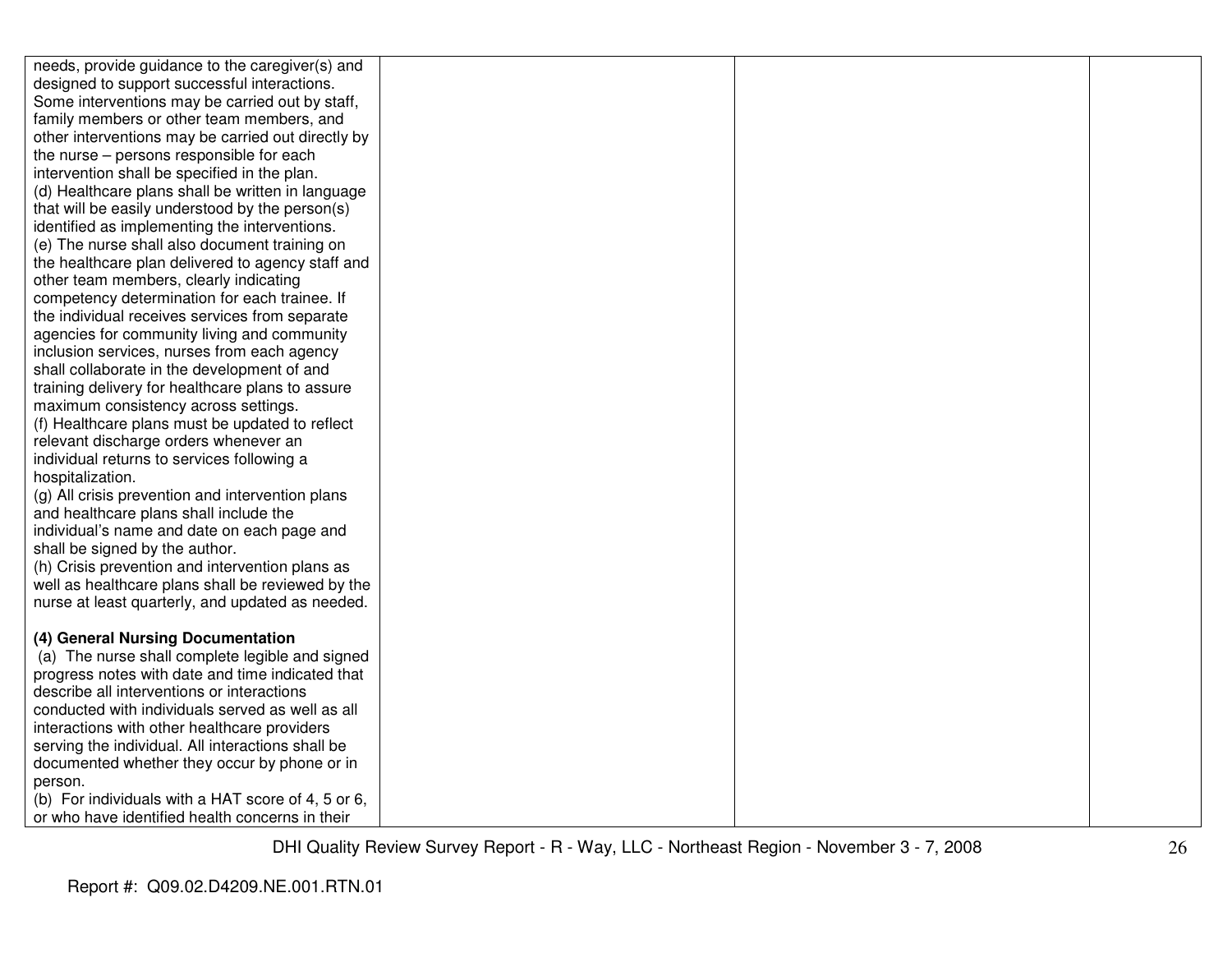| ISP, the nurse shall provide the interdisciplinary                                                                                             |  |  |
|------------------------------------------------------------------------------------------------------------------------------------------------|--|--|
| team with a quarterly report that indicates<br>current health status and progress to date on<br>health related ISP desired outcomes and action |  |  |
|                                                                                                                                                |  |  |
|                                                                                                                                                |  |  |
| plans as well as progress toward goals in the healthcare plan.                                                                                 |  |  |
|                                                                                                                                                |  |  |
|                                                                                                                                                |  |  |
|                                                                                                                                                |  |  |
|                                                                                                                                                |  |  |
|                                                                                                                                                |  |  |
|                                                                                                                                                |  |  |
|                                                                                                                                                |  |  |
|                                                                                                                                                |  |  |
|                                                                                                                                                |  |  |
|                                                                                                                                                |  |  |
|                                                                                                                                                |  |  |
|                                                                                                                                                |  |  |
|                                                                                                                                                |  |  |
|                                                                                                                                                |  |  |
|                                                                                                                                                |  |  |
|                                                                                                                                                |  |  |
|                                                                                                                                                |  |  |
|                                                                                                                                                |  |  |
|                                                                                                                                                |  |  |
|                                                                                                                                                |  |  |
|                                                                                                                                                |  |  |
|                                                                                                                                                |  |  |
|                                                                                                                                                |  |  |
|                                                                                                                                                |  |  |
|                                                                                                                                                |  |  |
|                                                                                                                                                |  |  |
|                                                                                                                                                |  |  |
|                                                                                                                                                |  |  |
|                                                                                                                                                |  |  |
|                                                                                                                                                |  |  |
|                                                                                                                                                |  |  |
|                                                                                                                                                |  |  |
|                                                                                                                                                |  |  |
|                                                                                                                                                |  |  |
|                                                                                                                                                |  |  |
|                                                                                                                                                |  |  |
|                                                                                                                                                |  |  |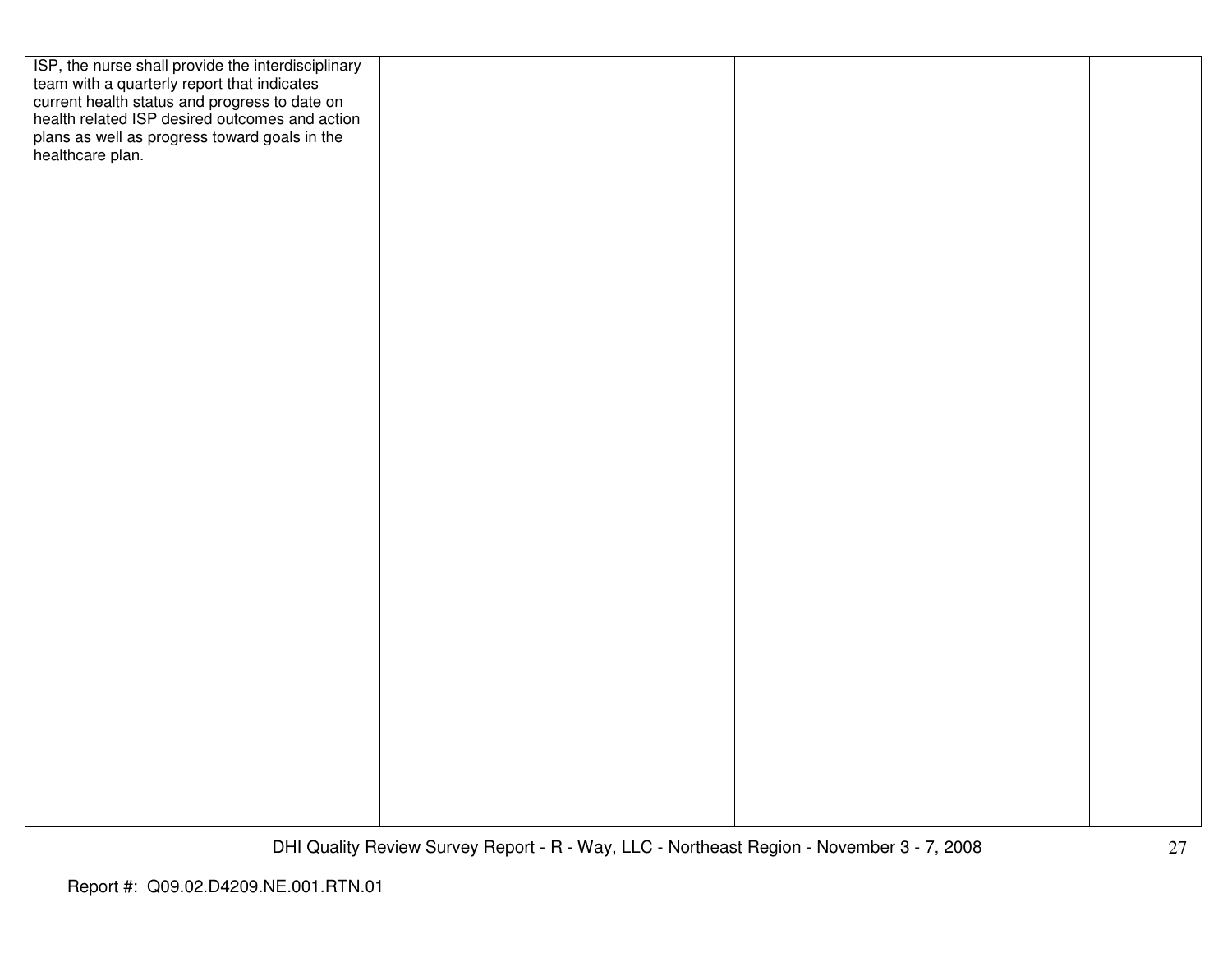| Tag #1A20 DSP Training Documents                                                | <b>Scope and Severity Rating: D</b>                |  |
|---------------------------------------------------------------------------------|----------------------------------------------------|--|
| Developmental Disabilities (DD) Waiver Service                                  | Based on record review, the Agency failed to       |  |
| Standards effective 4/1/2007                                                    | ensure that Orientation and Training               |  |
| <b>CHAPTER 1 IV. GENERAL REQUIREMENTS</b>                                       | requirements were met for 3 of 50 Direct Service   |  |
| <b>FOR PROVIDER AGENCY SERVICE</b>                                              | Personnel.                                         |  |
| PERSONNEL: The objective of this section is to                                  |                                                    |  |
| establish personnel standards for DD Medicaid                                   | Review of Direct Service Personnel training        |  |
| Waiver Provider Agencies for the following                                      | records found no evidence of the following         |  |
| services: Community Living Supports,                                            | required DOH/DDSD trainings and certification      |  |
| Community Inclusion Services, Respite,                                          | being completed:                                   |  |
| Substitute Care and Personal Support                                            |                                                    |  |
| Companion Services. These standards apply to                                    | Person-Centered Planning (1-Day) (DSP              |  |
| all personnel who provide services, whether                                     | #75)                                               |  |
| directly employed or subcontracting with the                                    |                                                    |  |
| Provider Agency. Additional personnel<br>requirements and qualifications may be | First Aid (DSP #50 & 75)<br>$\bullet$              |  |
| applicable for specific service standards.                                      |                                                    |  |
| <b>Orientation and Training Requirements:</b><br>C.                             | CPR (DSP #75)<br>$\bullet$                         |  |
| Orientation and training for direct support                                     |                                                    |  |
| staff and his or her supervisors shall comply                                   | Assisting With Medications (DSP #27 &<br>$\bullet$ |  |
| with the DDSD/DOH Policy Governing the                                          | 75)                                                |  |
| <b>Training Requirements for Direct Support</b>                                 |                                                    |  |
| <b>Staff and Internal Service Coordinators</b>                                  |                                                    |  |
| Serving Individuals with Developmental                                          |                                                    |  |
| Disabilities to include the following:                                          |                                                    |  |
| Each new employee shall receive<br>(1)                                          |                                                    |  |
| appropriate orientation, including but not                                      |                                                    |  |
| limited to, all policies relating to fire                                       |                                                    |  |
| prevention, accident prevention, incident                                       |                                                    |  |
| management and reporting, and emergency                                         |                                                    |  |
| procedures; and                                                                 |                                                    |  |
| Individual-specific training for each<br>(2)                                    |                                                    |  |
| individual under his or her direct care, as                                     |                                                    |  |
| described in the individual service plan,                                       |                                                    |  |
| prior to working alone with the individual.                                     |                                                    |  |
|                                                                                 |                                                    |  |
|                                                                                 |                                                    |  |
|                                                                                 |                                                    |  |
|                                                                                 |                                                    |  |
|                                                                                 |                                                    |  |
|                                                                                 |                                                    |  |
|                                                                                 |                                                    |  |
|                                                                                 |                                                    |  |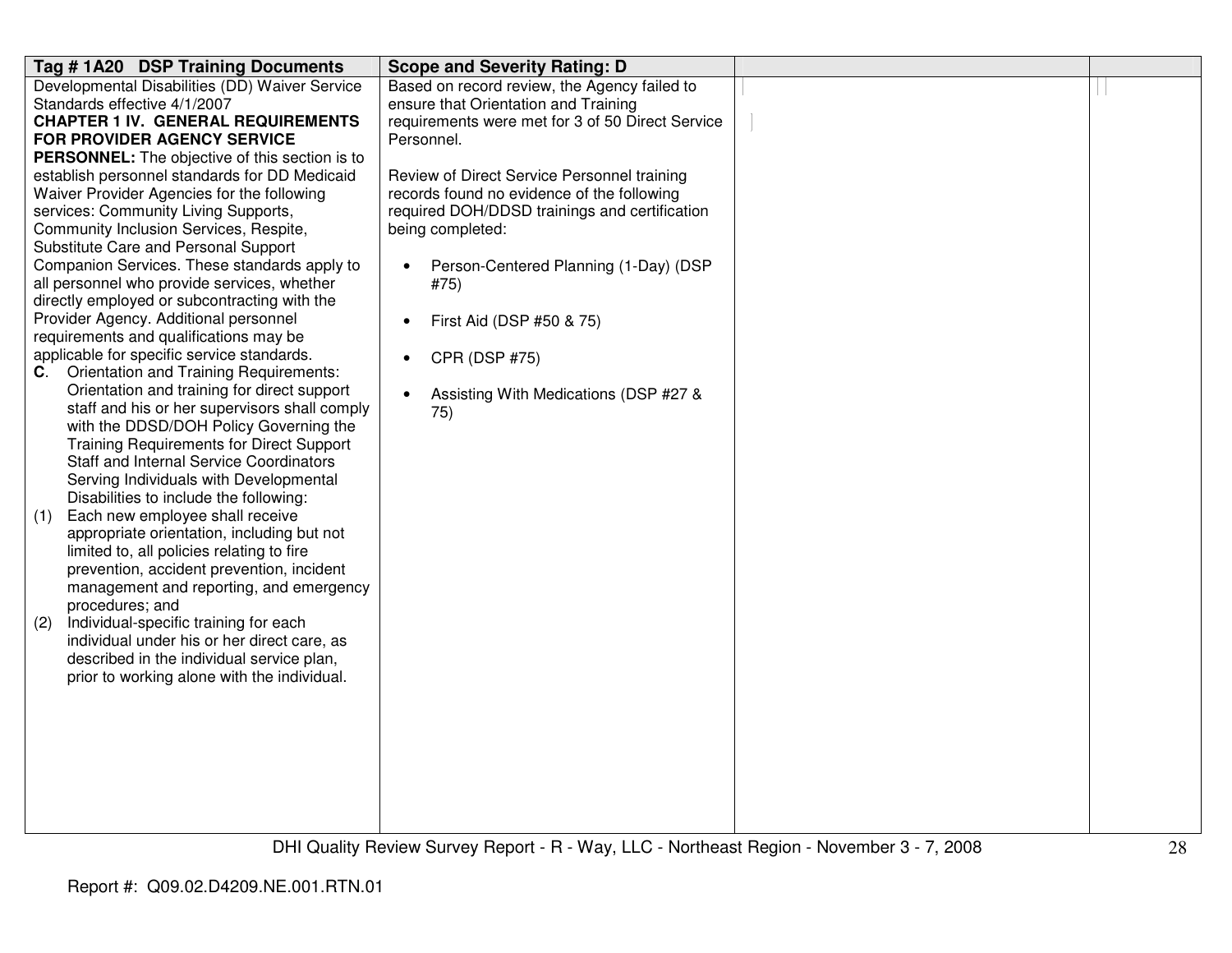| Tag #1A22 Staff Competence                                                            | <b>Scope and Severity Rating: E</b>                                                                                                                                                                                                                                                                                                              |  |
|---------------------------------------------------------------------------------------|--------------------------------------------------------------------------------------------------------------------------------------------------------------------------------------------------------------------------------------------------------------------------------------------------------------------------------------------------|--|
| Developmental Disabilities (DD) Waiver Service                                        | Based on interview, the Agency failed to ensure                                                                                                                                                                                                                                                                                                  |  |
| Standards effective 4/1/2007                                                          | that training competencies were met for 5 of 26                                                                                                                                                                                                                                                                                                  |  |
| <b>CHAPTER 1 IV. GENERAL REQUIREMENTS</b>                                             | Direct Service Personnel.                                                                                                                                                                                                                                                                                                                        |  |
| FOR PROVIDER AGENCY SERVICE                                                           |                                                                                                                                                                                                                                                                                                                                                  |  |
| <b>PERSONNEL:</b> The objective of this section is to                                 | When DSP were asked if they received training                                                                                                                                                                                                                                                                                                    |  |
| establish personnel standards for DD Medicaid                                         | on the Individual's Positive Behavioral Support                                                                                                                                                                                                                                                                                                  |  |
| Waiver Provider Agencies for the following                                            | Plan, the following was reported:                                                                                                                                                                                                                                                                                                                |  |
| services: Community Living Supports,                                                  |                                                                                                                                                                                                                                                                                                                                                  |  |
| Community Inclusion Services, Respite,                                                | • DSP #46 stated, "No, I don't think she                                                                                                                                                                                                                                                                                                         |  |
| Substitute Care and Personal Support                                                  | (Individual #19) has a plan." (Per the Agency                                                                                                                                                                                                                                                                                                    |  |
| Companion Services. These standards apply to                                          | case record, Individual #19 does have a                                                                                                                                                                                                                                                                                                          |  |
| all personnel who provide services, whether                                           | PBSP).                                                                                                                                                                                                                                                                                                                                           |  |
| directly employed or subcontracting with the                                          |                                                                                                                                                                                                                                                                                                                                                  |  |
| Provider Agency. Additional personnel                                                 | When DSP were asked to describe the signs of                                                                                                                                                                                                                                                                                                     |  |
| requirements and qualifications may be                                                | an allergic reaction to a food, the following was                                                                                                                                                                                                                                                                                                |  |
| applicable for specific service standards.                                            | reported:                                                                                                                                                                                                                                                                                                                                        |  |
| <b>Qualifications for Direct Service</b><br>F.                                        |                                                                                                                                                                                                                                                                                                                                                  |  |
| Personnel: The following employment                                                   | • DSP #24 was unable to identify any signs or                                                                                                                                                                                                                                                                                                    |  |
| qualifications and competency requirements                                            | symptoms associated with acute allergic                                                                                                                                                                                                                                                                                                          |  |
| are applicable to all Direct Service                                                  | reactions. The DSP was asked this question                                                                                                                                                                                                                                                                                                       |  |
| Personnel employed by a Provider Agency:                                              | in a number of different ways, nevertheless,                                                                                                                                                                                                                                                                                                     |  |
| Direct service personnel shall be eighteen<br>(1)                                     | the DSP was unable to answer the question.                                                                                                                                                                                                                                                                                                       |  |
| (18) years or older. Exception: Adult                                                 | (Individual #2)                                                                                                                                                                                                                                                                                                                                  |  |
| Habilitation can employ direct care                                                   |                                                                                                                                                                                                                                                                                                                                                  |  |
| personnel under the age of eighteen 18                                                | When DSP were asked to describe the signs of                                                                                                                                                                                                                                                                                                     |  |
| years, but the employee shall work directly                                           | an adverse reaction to a medication the following                                                                                                                                                                                                                                                                                                |  |
| under a supervisor, who is physically                                                 | was reported:                                                                                                                                                                                                                                                                                                                                    |  |
| present at all times;                                                                 |                                                                                                                                                                                                                                                                                                                                                  |  |
| Direct service personnel shall have the<br>(2)                                        | • DSP #24 was unable to identify any signs or                                                                                                                                                                                                                                                                                                    |  |
| ability to read and carry out the                                                     | symptoms associated with an adverse                                                                                                                                                                                                                                                                                                              |  |
| requirements in an ISP;                                                               | reaction to medication. The DSP was asked                                                                                                                                                                                                                                                                                                        |  |
| (3)                                                                                   |                                                                                                                                                                                                                                                                                                                                                  |  |
| to communicate in the language that is                                                |                                                                                                                                                                                                                                                                                                                                                  |  |
| functionally required by the individual or in                                         |                                                                                                                                                                                                                                                                                                                                                  |  |
| the use of any specific augmentative                                                  |                                                                                                                                                                                                                                                                                                                                                  |  |
| communication system utilized by the                                                  |                                                                                                                                                                                                                                                                                                                                                  |  |
| individual;                                                                           |                                                                                                                                                                                                                                                                                                                                                  |  |
| Direct service personnel shall meet the<br>(4)                                        |                                                                                                                                                                                                                                                                                                                                                  |  |
| qualifications specified by DDSD in the                                               |                                                                                                                                                                                                                                                                                                                                                  |  |
| Policy Governing the Training                                                         |                                                                                                                                                                                                                                                                                                                                                  |  |
| Requirements for Direct Support Staff and                                             |                                                                                                                                                                                                                                                                                                                                                  |  |
|                                                                                       |                                                                                                                                                                                                                                                                                                                                                  |  |
| Direct service personnel shall be available<br>Internal Service Coordinators, Serving | this question in a number of different ways,<br>nevertheless, the DSP was unable to<br>answer the question. (Individual #2)<br>• DSP #42 stated, "I don't know." (Individual<br>#16)<br>When DSP were asked if the individual had any<br>food or medication allergies that could potentially<br>be life threatening, the following was reported: |  |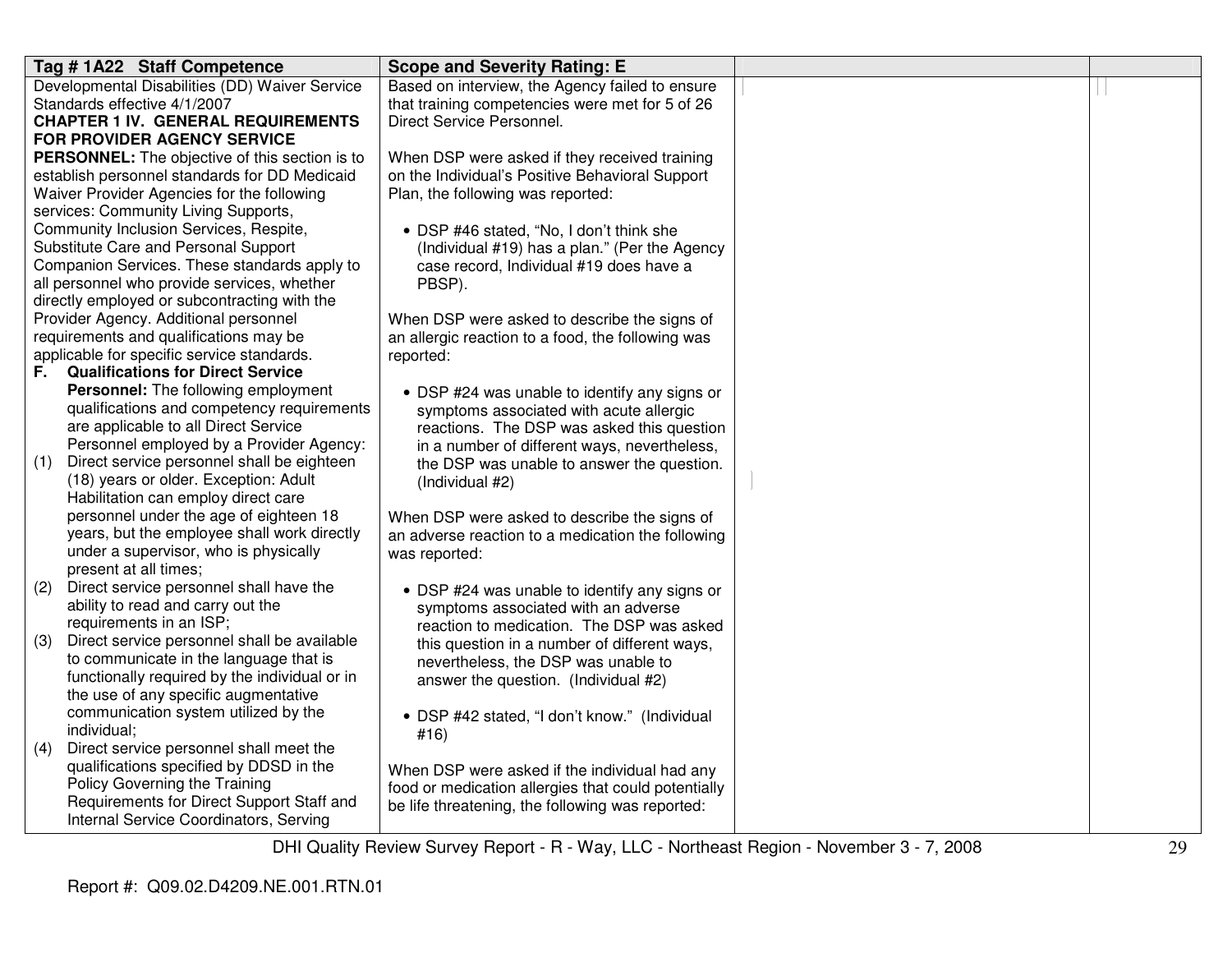| (5) | Individuals with Developmental Disabilities;<br>and<br>Direct service Provider Agencies of Respite<br>Services, Substitute Care, Personal<br>Support Services, Nutritional Counseling,<br>Therapists and Nursing shall demonstrate                                                                                                                                                                                                                                                                                                                                                                                                                                                                                         | • DSP #36 stated, "No." (Per Individual #11's<br>ISP, the individual is allergic to Aspirin.)<br>When DSP were asked if a nurse needed to be<br>contacted prior to administering a PRN<br>medication, the following was reported:                                                                                                                                                                                                                                                                                                                                                                         |  |
|-----|----------------------------------------------------------------------------------------------------------------------------------------------------------------------------------------------------------------------------------------------------------------------------------------------------------------------------------------------------------------------------------------------------------------------------------------------------------------------------------------------------------------------------------------------------------------------------------------------------------------------------------------------------------------------------------------------------------------------------|-----------------------------------------------------------------------------------------------------------------------------------------------------------------------------------------------------------------------------------------------------------------------------------------------------------------------------------------------------------------------------------------------------------------------------------------------------------------------------------------------------------------------------------------------------------------------------------------------------------|--|
| (6) | basic knowledge of developmental<br>disabilities and have training or<br>demonstrable qualifications related to the<br>role he or she is performing and complete<br>individual specific training as required in the<br>ISP for each individual he or she support.<br>Report required personnel training status to<br>the DDSD Statewide Training Database as<br>specified in DDSD policies as related to<br>training requirements as follows:<br>(a) Initial comprehensive personnel status<br>report (name, date of hire, Social Security<br>number category) on all required<br>personnel to be submitted to DDSD<br>Statewide Training Database within the<br>first ninety (90) calendar days of providing<br>services; | • DSP #41 stated, "I don't need to contact<br>anyone. I would just mark it on the MAR<br>and sign it." (Per DDSD Policy Number M-<br>001 prior to self-administration, self-<br>administration with physical assist or<br>assisting with delivery of PRN medications,<br>the direct support staff must contact the<br>agency nurse to describe observed<br>symptoms and thus assure that the PRN<br>medication is being used according to<br>instructions given by the ordering PCP)<br>(Individual #14)<br>When DSP were asked what to do if there is a<br>medication error, the following was reported: |  |
|     | (b) Staff who do not wish to use his or her<br>Social Security Number may request an<br>alternative tracking number; and                                                                                                                                                                                                                                                                                                                                                                                                                                                                                                                                                                                                   | • DSP #41 stated, "I would call the nurse to<br>ask what to do." (Per agency policy, staff are<br>to complete a Medication Error Report Form,                                                                                                                                                                                                                                                                                                                                                                                                                                                             |  |
|     | (c) Quarterly personnel update reports sent<br>to DDSD Statewide Training Database to<br>reflect new hires, terminations, inter-<br>provider Agency position changes, and<br>name changes.                                                                                                                                                                                                                                                                                                                                                                                                                                                                                                                                 | Document on the Medication Administration<br>Record, complete contact log with specific<br>information about the error, then call the<br>Service Coordinator and/or nurse to report<br>the error.) (Individual #14)                                                                                                                                                                                                                                                                                                                                                                                       |  |
|     |                                                                                                                                                                                                                                                                                                                                                                                                                                                                                                                                                                                                                                                                                                                            |                                                                                                                                                                                                                                                                                                                                                                                                                                                                                                                                                                                                           |  |
|     |                                                                                                                                                                                                                                                                                                                                                                                                                                                                                                                                                                                                                                                                                                                            |                                                                                                                                                                                                                                                                                                                                                                                                                                                                                                                                                                                                           |  |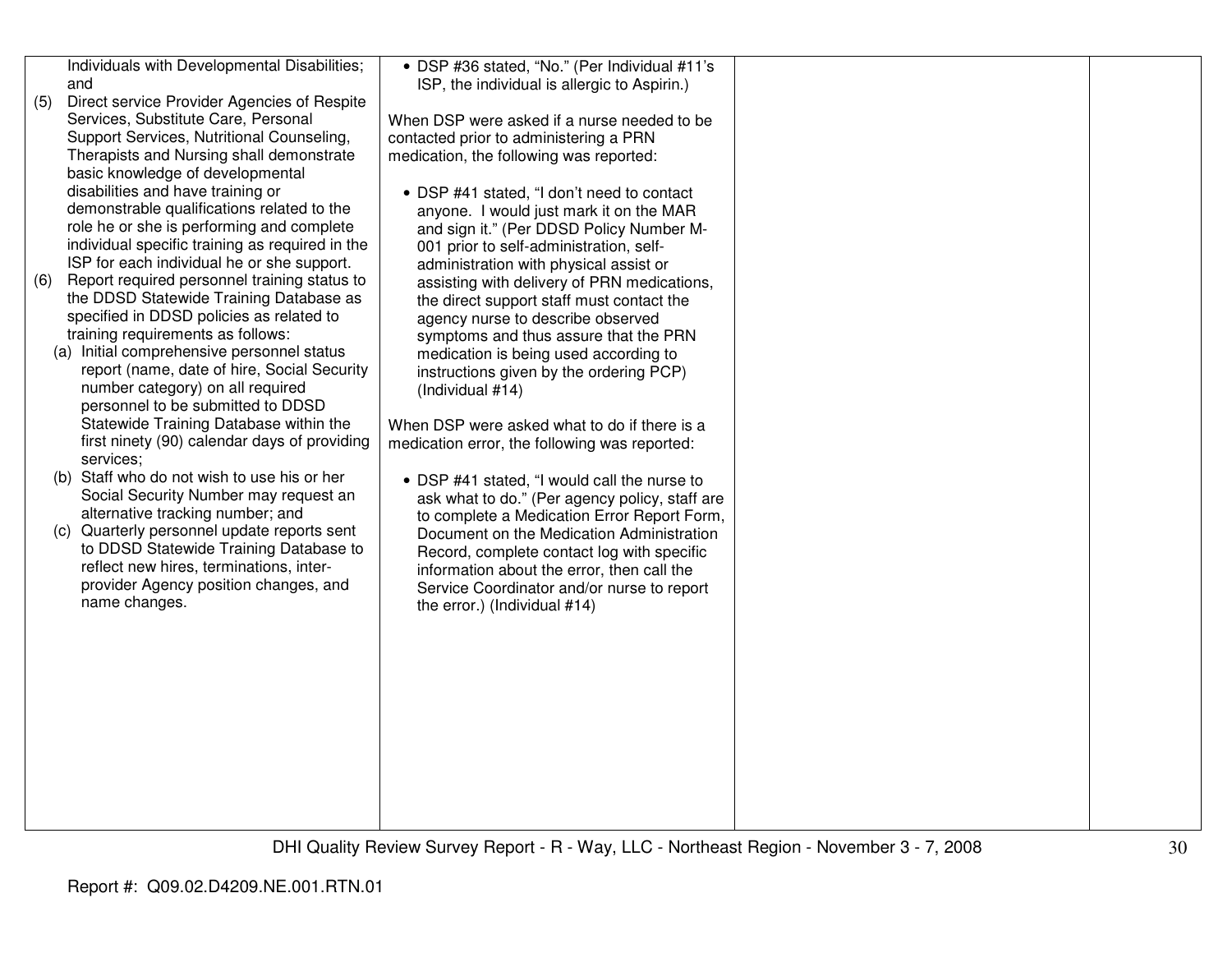| Tag #1A25 (CoP) CCHS                                                                              | <b>Scope and Severity Rating: E</b>             |  |
|---------------------------------------------------------------------------------------------------|-------------------------------------------------|--|
| <b>NMAC 7.1.9.9</b>                                                                               | Based on record review, the Agency failed to    |  |
| A. Prohibition on Employment: A care                                                              | maintain documentation indicating no            |  |
| provider shall not hire or continue the                                                           | "disqualifying convictions" or documentation of |  |
| employment or contractual services of any                                                         | the timely submission of pertinent application  |  |
| applicant, caregiver or hospital caregiver for                                                    | information to the Caregiver Criminal History   |  |
| whom the care provider has received notice of a                                                   | Screening Program was on file for 9 of 54       |  |
| disqualifying conviction, except as provided in                                                   | Agency Personnel.                               |  |
| Subsection B of this section.<br><b>NMAC 7.1.9.11</b>                                             |                                                 |  |
| <b>DISQUALIFYING CONVICTIONS.</b> The                                                             | #29 - Date of Hire 07/01/01                     |  |
|                                                                                                   | #34 - Date of Hire 01/01/08                     |  |
| following felony convictions disqualify an                                                        | #56 - Date of Hire 08/28/06                     |  |
| applicant, caregiver or hospital caregiver from<br>employment or contractual services with a care | #58 - Date of Hire - Not found in<br>$\bullet$  |  |
| provider:                                                                                         | personnel record or provided when               |  |
| A. homicide;                                                                                      | requested during on site visit.                 |  |
| <b>B.</b> trafficking, or trafficking in controlled                                               | #67 - Date of Hire 09/08/08<br>$\bullet$        |  |
| substances:                                                                                       | #69 - Date of Hire 10/01/06                     |  |
| C. kidnapping, false imprisonment, aggravated                                                     | #74 - Date of Hire 04/01/01                     |  |
| assault or aggravated battery;                                                                    | #77 - Date of Hire 09/15/08                     |  |
| D. rape, criminal sexual penetration, criminal                                                    | #79 - Date of Hire 06/23/08                     |  |
| sexual contact, incest, indecent exposure, or                                                     |                                                 |  |
| other related felony sexual offenses;                                                             |                                                 |  |
| E. crimes involving adult abuse, neglect or                                                       |                                                 |  |
| financial exploitation;                                                                           |                                                 |  |
| F. crimes involving child abuse or neglect;                                                       |                                                 |  |
| G. crimes involving robbery, larceny, extortion,                                                  |                                                 |  |
| burglary, fraud, forgery, embezzlement, credit                                                    |                                                 |  |
| card fraud, or receiving stolen property; or                                                      |                                                 |  |
| H. an attempt, solicitation, or conspiracy                                                        |                                                 |  |
| involving any of the felonies in this subsection.                                                 |                                                 |  |
|                                                                                                   |                                                 |  |
| Chapter 1.IV. General Provider Requirements.                                                      |                                                 |  |
| D. Criminal History Screening: All personnel                                                      |                                                 |  |
| shall be screened by the Provider Agency in                                                       |                                                 |  |
| regard to the employee's qualifications,                                                          |                                                 |  |
| references, and employment history, prior to                                                      |                                                 |  |
| employment. All Provider Agencies shall comply                                                    |                                                 |  |
| with the Criminal Records Screening for                                                           |                                                 |  |
| Caregivers 7.1.12 NMAC and Employee Abuse                                                         |                                                 |  |
| Registry 7.1.12 NMAC as required by the                                                           |                                                 |  |
| Department of Health, Division of Health                                                          |                                                 |  |
| Improvement.                                                                                      |                                                 |  |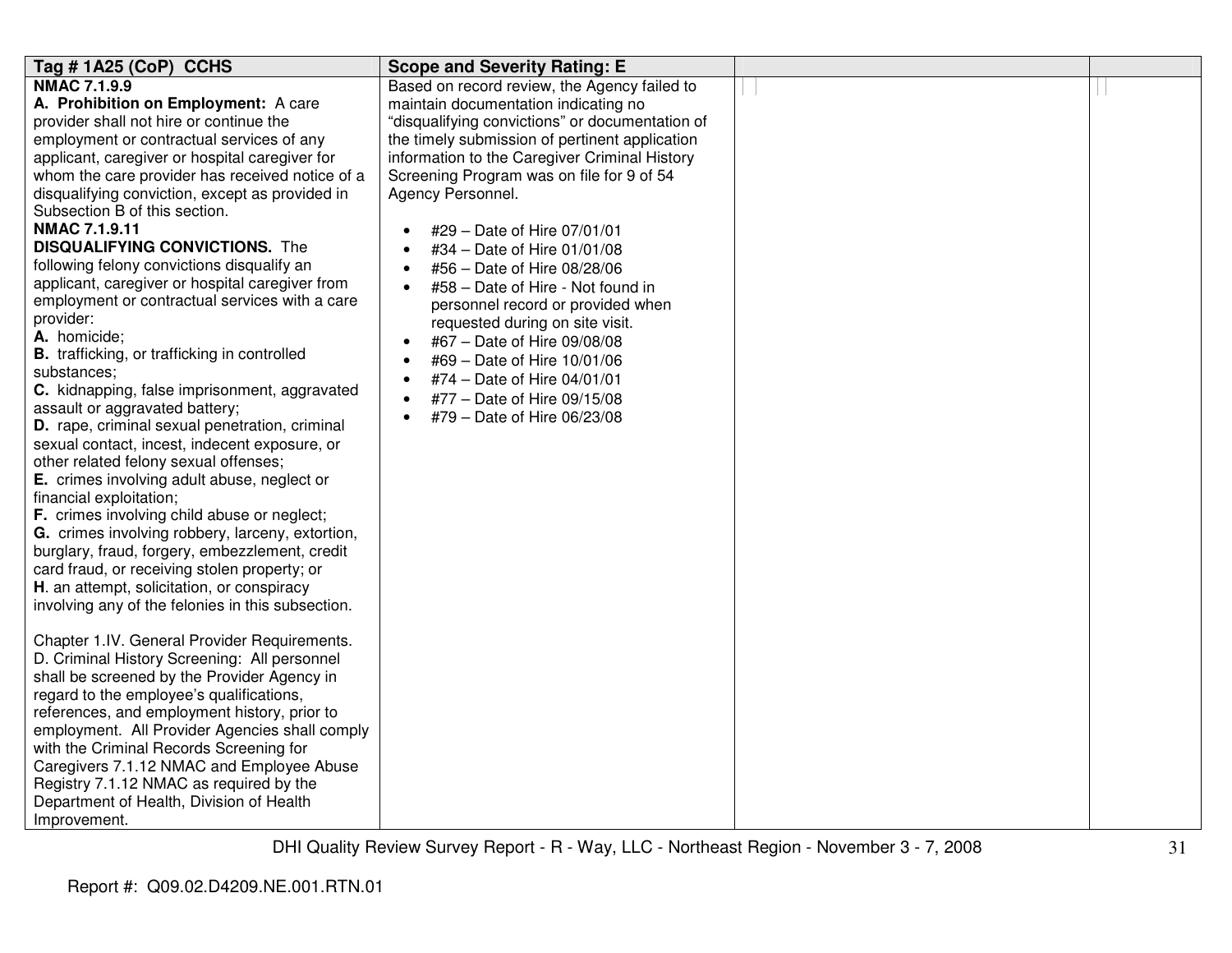| Tag # 1A28 (CoP) Incident Mgt. System               | <b>Scope &amp; Severity Rating: D</b>               |  |
|-----------------------------------------------------|-----------------------------------------------------|--|
| NMAC 7.1.13.10                                      | Based on record review and interview, the           |  |
| <b>INCIDENT MANAGEMENT SYSTEM</b>                   | Agency failed to provide documentation verifying    |  |
| <b>REQUIREMENTS:</b>                                | completion of Incident Management Training for      |  |
| A. General: All licensed health care facilities and | 1 of 54 Agency Personnel.                           |  |
| community based service providers shall             |                                                     |  |
| establish and maintain an incident management       | Incident Management (Abuse, Neglect &               |  |
| system, which emphasizes the principles of          | Exploitation) (#67)                                 |  |
| prevention and staff involvement. The licensed      |                                                     |  |
| health care facility or community based service     | When DSP were asked what two State Agencies         |  |
| provider shall ensure that the incident             | is suspected Abuse, Neglect and Exploitation        |  |
| management system policies and procedures           | reported; 5 of 26 DSP reported the following:       |  |
| requires all employees to be competently trained    |                                                     |  |
| to respond to, report, and document incidents in    | DSP #27 stated, "I would report to Human            |  |
| a timely and accurate manner.                       | Rights Services."                                   |  |
| D. Training Documentation: All licensed             |                                                     |  |
| health care facilities and community based          | DSP #33 stated, "I don't remember what<br>$\bullet$ |  |
| service providers shall prepare training            | they're called."                                    |  |
| documentation for each employee to include a        |                                                     |  |
| signed statement indicating the date, time, and     | DSP #38 stated, "I don't know."<br>$\bullet$        |  |
| place they received their incident management       |                                                     |  |
| reporting instruction. The licensed health care     | DSP #44 stated, "I would contact Sonia<br>$\bullet$ |  |
| facility and community based service provider       | Apodaca (Service Coordinator), then                 |  |
| shall maintain documentation of an employee's       | Barbara (Executive Director) and follow             |  |
| training for a period of at least twelve (12)       | the chain of command."                              |  |
| months, or six (6) months after termination of an   |                                                     |  |
| employee's employment. Training curricula shall     | DSP #46 stated, "I would contact the<br>$\bullet$   |  |
| be kept on the provider premises and made           | Department of Deportationwait no I                  |  |
| available on request by the department. Training    | mean the Human Services Department."                |  |
| documentation shall be made available               |                                                     |  |
| immediately upon a division representative's        |                                                     |  |
| request. Failure to provide employee training       |                                                     |  |
| documentation shall subject the licensed health     |                                                     |  |
| care facility or community based service provider   |                                                     |  |
| to the penalties provided for in this rule.         |                                                     |  |
|                                                     |                                                     |  |
|                                                     |                                                     |  |
|                                                     |                                                     |  |
|                                                     |                                                     |  |
|                                                     |                                                     |  |
|                                                     |                                                     |  |
|                                                     |                                                     |  |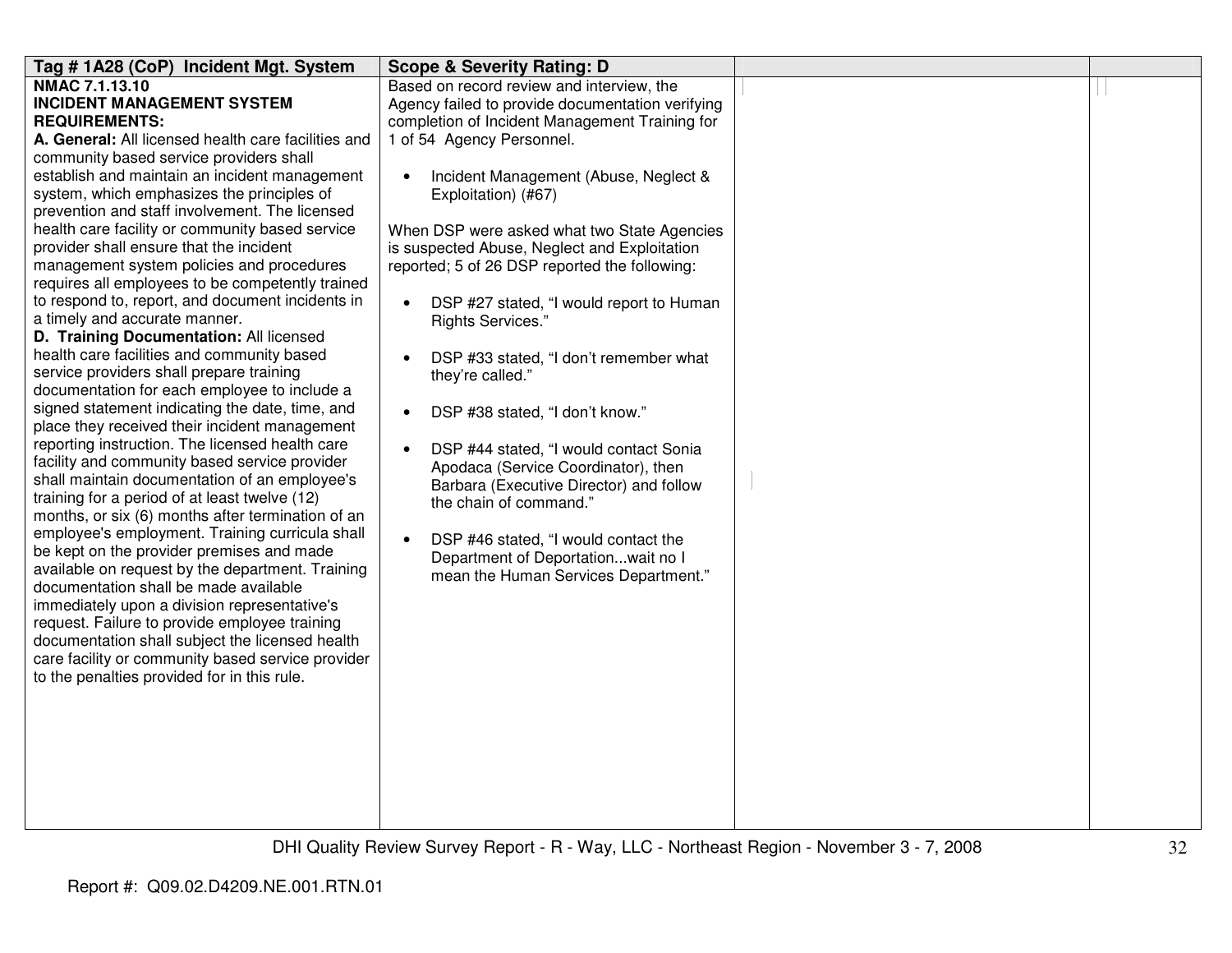| Tag #1A28 (CoP) Incident Mgt. System                                                            | <b>Scope &amp; Severity Rating: D</b>            |  |
|-------------------------------------------------------------------------------------------------|--------------------------------------------------|--|
| <b>NMAC 7.1.13.10</b>                                                                           | Based on record review, the Agency failed to     |  |
| <b>INCIDENT MANAGEMENT SYSTEM</b>                                                               | provide documentation indicating consumer,       |  |
| <b>REQUIREMENTS:</b>                                                                            | family members, or legal guardians had received  |  |
| General: All licensed health care<br>А.                                                         | an orientation packet including incident         |  |
| facilities and community based service providers                                                | management system policies and procedural        |  |
| shall establish and maintain an incident                                                        | information concerning the reporting of abuse,   |  |
| management system, which emphasizes the<br>principles of prevention and staff involvement.      | neglect or exploitation for 3 of 21 individuals. |  |
| The licensed health care facility or community                                                  | Parent/Guardian Incident Management<br>$\bullet$ |  |
| based service provider shall ensure that the                                                    | (Abuse, Neglect & Exploitation) Training         |  |
| incident management system policies and                                                         | (#4, 13 & 17)                                    |  |
| procedures requires all employees to be                                                         |                                                  |  |
| competently trained to respond to, report, and                                                  |                                                  |  |
| document incidents in a timely and accurate                                                     |                                                  |  |
| manner.                                                                                         |                                                  |  |
| Е.<br><b>Consumer and Guardian Orientation</b>                                                  |                                                  |  |
| Packet: Consumers, family members and legal                                                     |                                                  |  |
| guardians shall be made aware of and have                                                       |                                                  |  |
| available immediate accessibility to the licensed                                               |                                                  |  |
| health care facility and community based service                                                |                                                  |  |
| provider incident reporting processes. The                                                      |                                                  |  |
| licensed health care facility and community                                                     |                                                  |  |
| based service provider shall provide consumers,                                                 |                                                  |  |
| family members or legal guardians an orientation                                                |                                                  |  |
| packet to include incident management systems<br>policies and procedural information concerning |                                                  |  |
| the reporting of abuse, neglect or                                                              |                                                  |  |
| misappropriation. The licensed health care                                                      |                                                  |  |
| facility and community based service provider                                                   |                                                  |  |
| shall include a signed statement indicating the                                                 |                                                  |  |
| date, time, and place they received their                                                       |                                                  |  |
| orientation packet to be contained in the                                                       |                                                  |  |
| consumer's file. The appropriate consumer,                                                      |                                                  |  |
| family member or legal guardian shall sign this at                                              |                                                  |  |
| the time of orientation.                                                                        |                                                  |  |
|                                                                                                 |                                                  |  |
|                                                                                                 |                                                  |  |
|                                                                                                 |                                                  |  |
|                                                                                                 |                                                  |  |
|                                                                                                 |                                                  |  |
|                                                                                                 |                                                  |  |
|                                                                                                 |                                                  |  |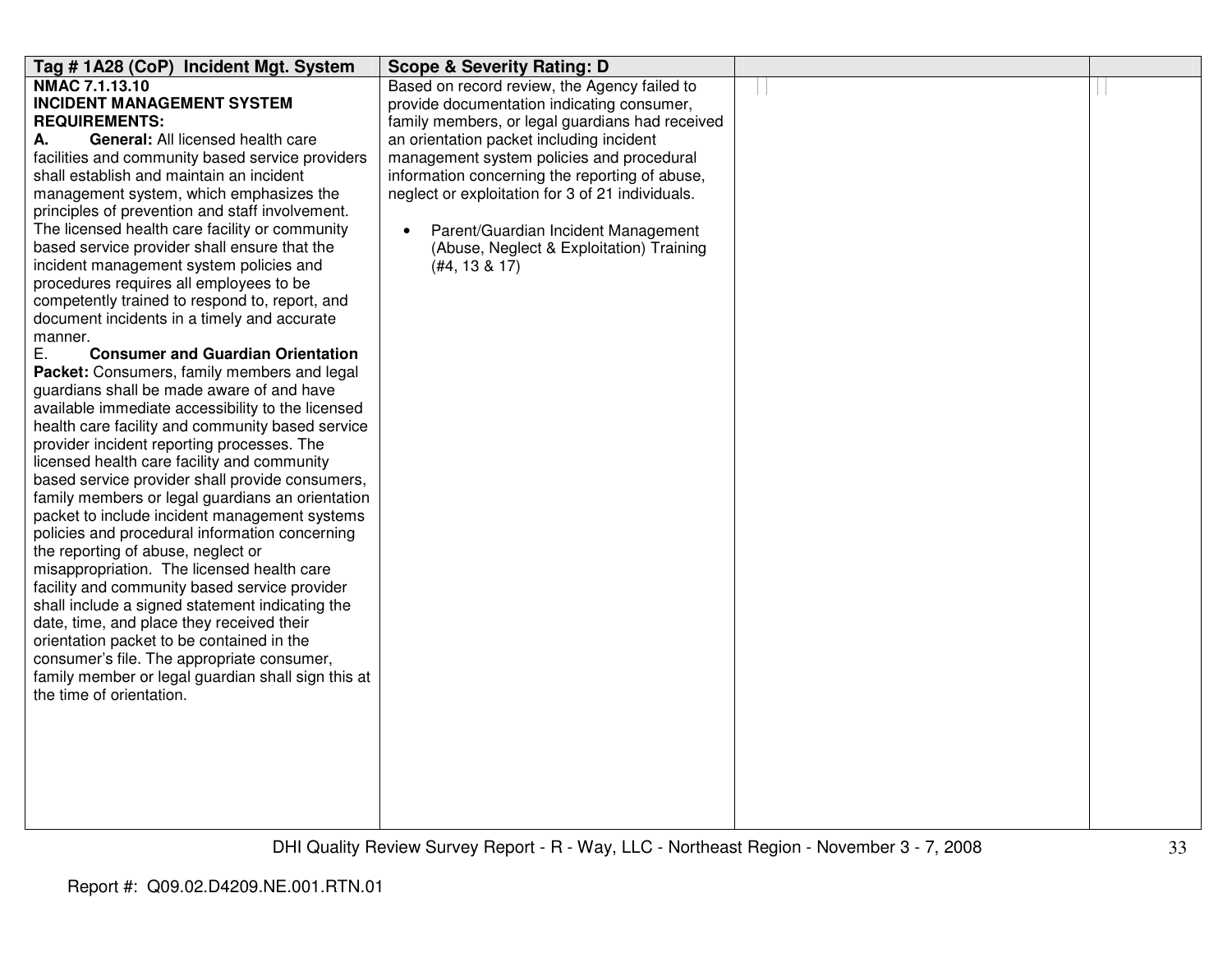| Tag #1A28 (CoP) Incident Mgt. System              | <b>Scope &amp; Severity Rating: D</b>           |  |
|---------------------------------------------------|-------------------------------------------------|--|
| <b>NMAC 7.1.13.10</b>                             | Based on observation, the Agency failed to post |  |
| <b>INCIDENT MANAGEMENT SYSTEM</b>                 | two (2) or more current Incident Management     |  |
| <b>REQUIREMENTS:</b>                              | Information posters in a prominent public       |  |
| <b>General: All licensed health care</b><br>А.    | location for the following locations:           |  |
| facilities and community based service providers  |                                                 |  |
| shall establish and maintain an incident          | Residence of:                                   |  |
| management system, which emphasizes the           |                                                 |  |
| principles of prevention and staff involvement.   | Individual #6 & 13<br>$\bullet$                 |  |
| The licensed health care facility or community    |                                                 |  |
| based service provider shall ensure that the      |                                                 |  |
| incident management system policies and           |                                                 |  |
| procedures requires all employees to be           |                                                 |  |
| competently trained to respond to, report, and    |                                                 |  |
| document incidents in a timely and accurate       |                                                 |  |
| manner.                                           |                                                 |  |
| F.<br><b>Posting of Incident Management</b>       |                                                 |  |
| Information Poster: All licensed health care      |                                                 |  |
| facilities and community based service providers  |                                                 |  |
| shall post two (2) or more posters, to be         |                                                 |  |
| furnished by the division, in a prominent public  |                                                 |  |
| location which states all incident management     |                                                 |  |
| reporting procedures, including contact numbers   |                                                 |  |
| and Internet addresses. All licensed health care  |                                                 |  |
| facilities and community based service providers  |                                                 |  |
| operating sixty (60) or more beds shall post      |                                                 |  |
| three (3) or more posters, to be furnished by the |                                                 |  |
| division, in a prominent public location which    |                                                 |  |
| states all incident management reporting          |                                                 |  |
| procedures, including contact numbers and         |                                                 |  |
| Internet addresses. The posters shall be posted   |                                                 |  |
| where employees report each day and from          |                                                 |  |
| which the employees operate to carry out their    |                                                 |  |
| activities. Each licensed health care facility or |                                                 |  |
| community based service provider shall take       |                                                 |  |
| steps to insure that the notices are not altered, |                                                 |  |
| defaced, removed, or covered by other material.   |                                                 |  |
| [7.1.13.10 NMAC - N, 02/28/06]                    |                                                 |  |
|                                                   |                                                 |  |
|                                                   |                                                 |  |
|                                                   |                                                 |  |
|                                                   |                                                 |  |
|                                                   |                                                 |  |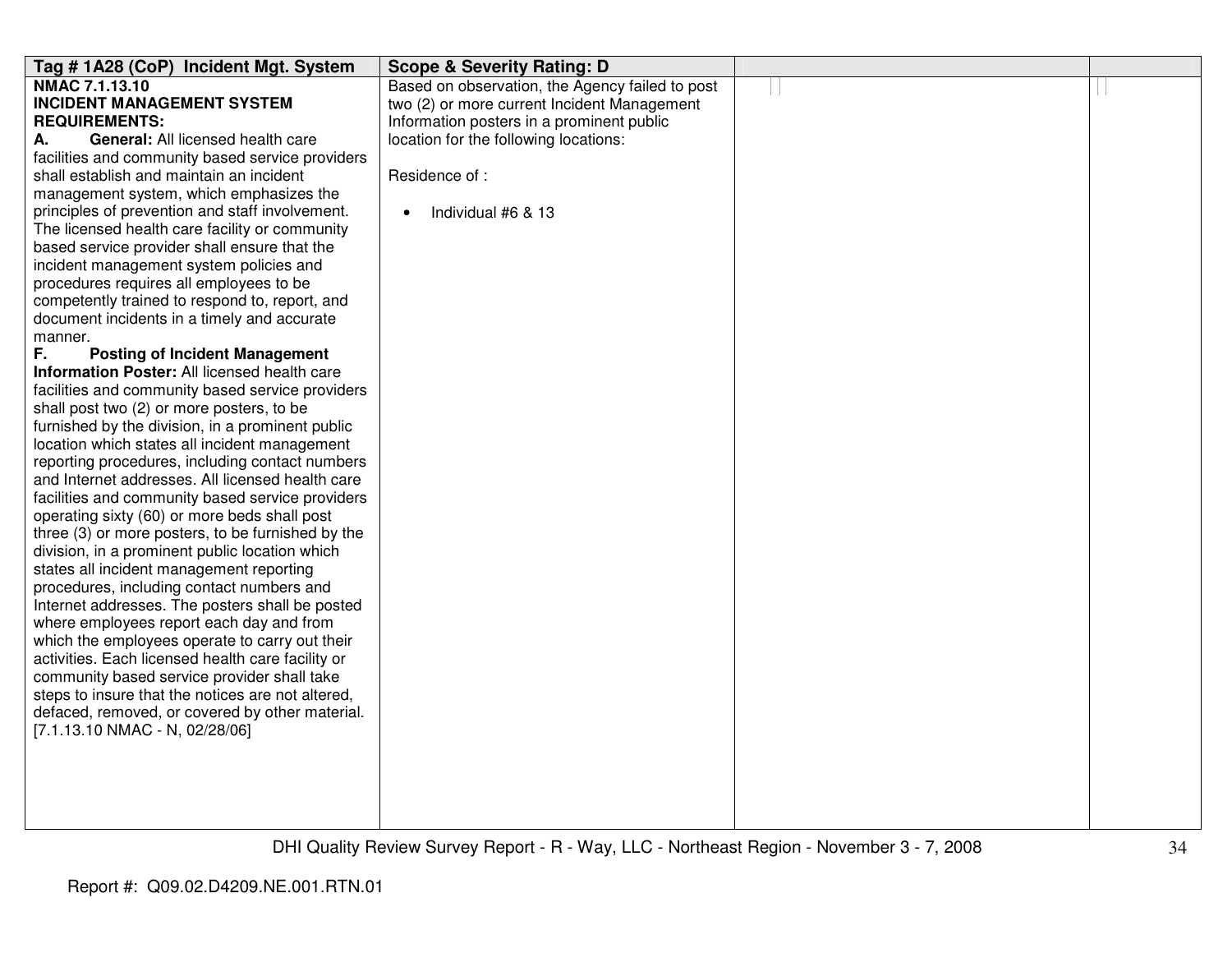| Tag #1A29 Complaints / Grievances                                                             | <b>Scope and Severity Rating: A</b>                              |  |
|-----------------------------------------------------------------------------------------------|------------------------------------------------------------------|--|
| <b>NMAC 7.26.3.6</b>                                                                          | Based on record review, the Agency failed to                     |  |
| These regulations set out rights that the<br>А.                                               | provide documentation that the complaint                         |  |
| department expects all providers of services to                                               | procedure had been made available to                             |  |
| individuals with developmental disabilities to<br>respect. These regulations are intended to  | individuals or their legal guardians for 2 of 21<br>individuals. |  |
| complement the department's Client Complaint                                                  |                                                                  |  |
| Procedures (7 NMAC 26.4) [now 7.26.4 NMAC].                                                   | • Grievance/Complaint Procedure (#13 & 21)                       |  |
|                                                                                               |                                                                  |  |
| NMAC 7.26.3.13 Client Complaint Procedure                                                     |                                                                  |  |
| Available. A complainant may initiate a                                                       |                                                                  |  |
| complaint as provided in the client complaint                                                 |                                                                  |  |
| procedure to resolve complaints alleging that a                                               |                                                                  |  |
| service provider has violated a client's rights as                                            |                                                                  |  |
| described in Section 10 [now 7.26.3.10 NMAC].<br>The department will enforce remedies for     |                                                                  |  |
| substantiated complaints of violation of a client's                                           |                                                                  |  |
| rights as provided in client complaint procedure.                                             |                                                                  |  |
| [09/12/94; 01/15/97; Recompiled 10/31/01]                                                     |                                                                  |  |
|                                                                                               |                                                                  |  |
| NMAC 7.26.4.13 Complaint Process:                                                             |                                                                  |  |
| A. (2). The service provider's complaint or                                                   |                                                                  |  |
| grievance procedure shall provide, at a                                                       |                                                                  |  |
| minimum, that: (a) the client is notified of the<br>service provider's complaint or grievance |                                                                  |  |
| procedure                                                                                     |                                                                  |  |
|                                                                                               |                                                                  |  |
|                                                                                               |                                                                  |  |
|                                                                                               |                                                                  |  |
|                                                                                               |                                                                  |  |
|                                                                                               |                                                                  |  |
|                                                                                               |                                                                  |  |
|                                                                                               |                                                                  |  |
|                                                                                               |                                                                  |  |
|                                                                                               |                                                                  |  |
|                                                                                               |                                                                  |  |
|                                                                                               |                                                                  |  |
|                                                                                               |                                                                  |  |
|                                                                                               |                                                                  |  |
|                                                                                               |                                                                  |  |
|                                                                                               |                                                                  |  |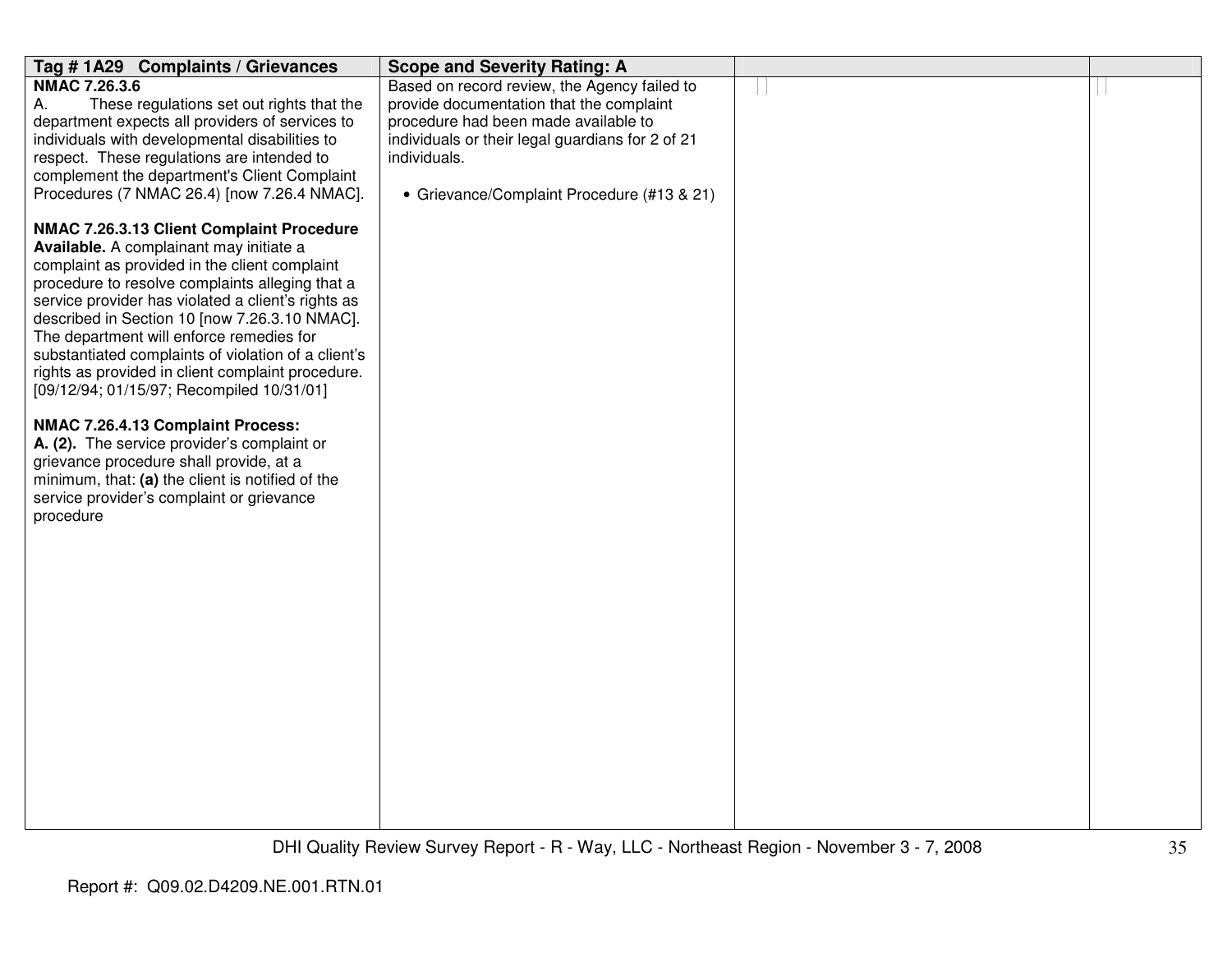| Tag #1A32 (CoP) ISP Implementation                                                                     | <b>Scope and Severity Rating: F</b>             |  |
|--------------------------------------------------------------------------------------------------------|-------------------------------------------------|--|
| NMAC 7.26.5.16.C and D                                                                                 | Based on record review and interview the        |  |
| Development of the ISP. Implementation of                                                              | Agency failed to implement the ISP according to |  |
| the ISP. The ISP shall be implemented                                                                  | the timelines determined by the IDT and as      |  |
| according to the timelines determined by the IDT                                                       | specified in the ISP for each stated desired    |  |
| and as specified in the ISP for each stated                                                            | outcomes and action plan for 18 of 21           |  |
| desired outcomes and action plan.                                                                      | individuals.                                    |  |
|                                                                                                        |                                                 |  |
| C.<br>The IDT shall review and discuss                                                                 | Per Individuals ISP's the following was found   |  |
| information and recommendations with the                                                               | with regards to the implementation of ISP       |  |
| individual, with the goal of supporting the                                                            | Outcomes:                                       |  |
| individual in attaining desired outcomes. The                                                          |                                                 |  |
| IDT develops an ISP based upon the individual's                                                        | <b>Community Living Data Collection/Data</b>    |  |
| personal vision statement, strengths, needs,                                                           | Tracking/Progress with regards to ISP           |  |
| interests and preferences. The ISP is a dynamic                                                        | Outcomes:                                       |  |
| document, revised periodically, as needed, and                                                         | • None found 10/2007 - 10/2008 (Individual      |  |
| amended to reflect progress towards personal                                                           | #4)                                             |  |
| goals and achievements consistent with the                                                             | • None found 10/2007 - 10/2008 (Individual      |  |
| individual's future vision. This regulation is                                                         | #5)                                             |  |
| consistent with standards established for                                                              | • None found 10/2007 - 10/2008 (Individual      |  |
| individual plan development as set forth by the                                                        | #6)                                             |  |
| commission on the accreditation of rehabilitation                                                      | • None found 10/2007 - 10/2008 (Individual      |  |
| facilities (CARF) and/or other program                                                                 | #7)                                             |  |
| accreditation approved and adopted by the                                                              | • None found 10/2007 - 10/2008 (Individual      |  |
| developmental disabilities division and the                                                            | #8)                                             |  |
| department of health. It is the policy of the                                                          | • None found 10/2007 - 10/2008 (Individual      |  |
| developmental disabilities division (DDD), that to                                                     | #9)                                             |  |
| the extent permitted by funding, each individual<br>receive supports and services that will assist and | • None found 10/2007 - 10/2008 (Individual      |  |
| encourage independence and productivity in the                                                         | #10)                                            |  |
| community and attempt to prevent regression or                                                         | • None found 10/2007 - 10/2008 (Individual      |  |
| loss of current capabilities. Services and                                                             | #11)                                            |  |
| supports include specialized and/or generic                                                            | • None found 10/2007 - 10/2008 (Individual      |  |
| services, training, education and/or treatment as                                                      | #13)                                            |  |
| determined by the IDT and documented in the                                                            | • None found 10/2007-10/2008 (Individual        |  |
| ISP.                                                                                                   | #16)                                            |  |
| D. The intent is to provide choice and obtain                                                          | • None found 10/2007-10/2008 (Individual        |  |
| opportunities for individuals to live, work and                                                        | #17)                                            |  |
| play with full participation in their communities.                                                     | • None found 10/2007-10/2008 (Individual        |  |
| The following principles provide direction and                                                         | #18)                                            |  |
| purpose in planning for individuals with                                                               | • None found 10/2007-10/2008 (Individual        |  |
| developmental disabilities.                                                                            | #19)                                            |  |
| [05/03/94; 01/15/97; Recompiled 10/31/01]                                                              | • Outcomes do not match ISP (Individual         |  |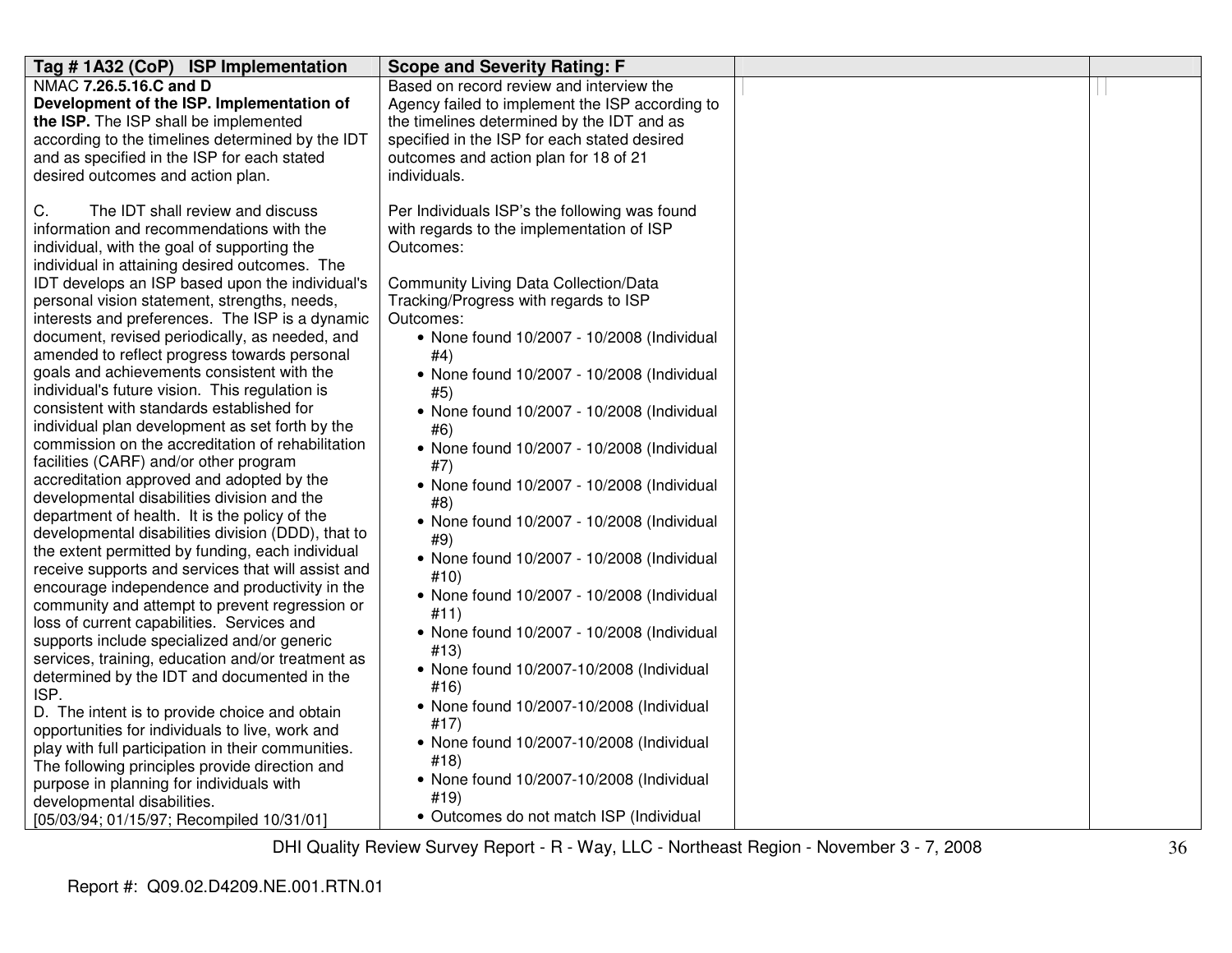| #20)<br>• None found 10/2007 - 10/2008 (Individual<br>#21)                                                                                                                                                   |  |
|--------------------------------------------------------------------------------------------------------------------------------------------------------------------------------------------------------------|--|
| When Service Coordinator #80 was asked if any<br>type of data tracking existed for Individual's #19,<br>20 & 21 SC #80 stated, "There is no data                                                             |  |
| tracking for Individual's #19 & 21. Also, the data<br>tracking for Individual #20 is not correct because<br>the teaching and support strategies that I wrote<br>do not match his ISP outcomes."              |  |
| <b>Community Access Data Collection/Data</b><br>Tracking/Progress with regards to ISP<br>Outcomes:                                                                                                           |  |
| • None found for 10/2007 - 10/2008 (Individual<br>#2)                                                                                                                                                        |  |
| • None found for 10/2007 - 10/2008 (Individual<br>#7)                                                                                                                                                        |  |
| • None found for 10/2007 - 10/2008 (Individual<br>#9)                                                                                                                                                        |  |
| • None found for 10/2007 - 10/2008 (Individual<br>#12)<br>• None found for 10/2007 - 10/2008 (Individual                                                                                                     |  |
| #14)                                                                                                                                                                                                         |  |
| Review of Family Living Daily Notes July, August<br>& September 2008 found no evidence of<br>progress towards goals and appeared to be                                                                       |  |
| duplicated copies for the time period noted.<br>(Individual #2)                                                                                                                                              |  |
| Review of Community Access Daily Notes July,<br>August & September 2008 found no evidence of<br>progress towards goals and appeared to be<br>duplicate copies for the time period noted.<br>(Individual #21) |  |
|                                                                                                                                                                                                              |  |
|                                                                                                                                                                                                              |  |
|                                                                                                                                                                                                              |  |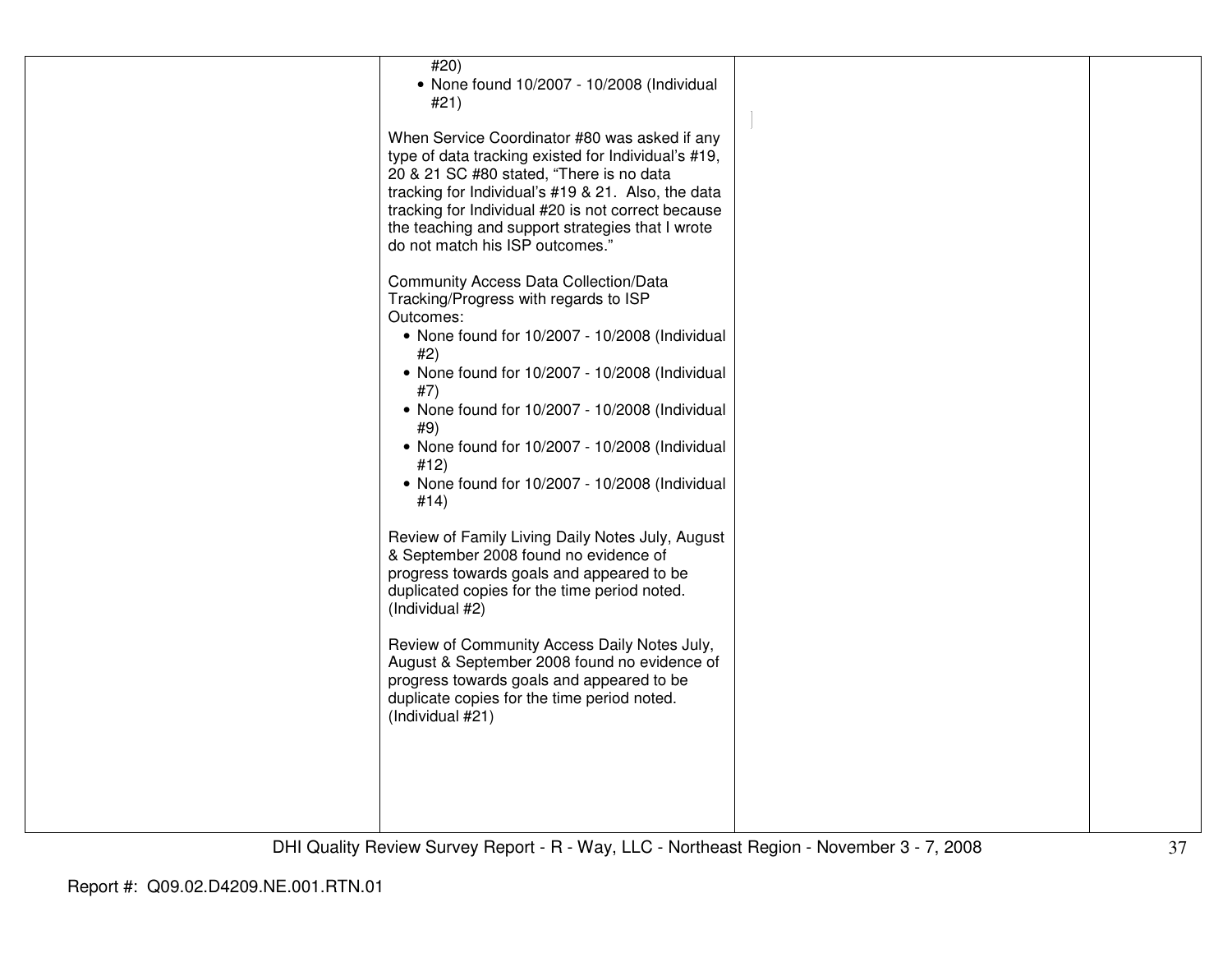| Tag # 5136 CA Reimbursement                       | <b>Scope and Severity Rating: C</b>              |  |
|---------------------------------------------------|--------------------------------------------------|--|
| Developmental Disabilities (DD) Waiver Service    | Based on record review, the Agency failed to     |  |
| Standards effective 4/1/2007                      | provide written or electronic documentation as   |  |
| <b>CHAPTER 5 XI. COMMUNITY ACCESS</b>             | evidence for each unit billed for Community      |  |
| <b>SERVICES REQUIREMENTS</b>                      | Access Services for 7 of 8 individuals.          |  |
| G. Reimbursement                                  |                                                  |  |
| (1) Billable Unit: A billable unit is defined as  | Individual #2                                    |  |
| one-quarter hour of service.                      | September 2008                                   |  |
| (2) Billable Activities: The Community            | • September 21 - 27, 2008 - Agency billed 24     |  |
| Access Provider Agency can bill for those         | units of Community Access. No                    |  |
| activities listed in the Community Access Scope   | documentation found to justify billing.          |  |
| of Service. Billable units are typically provided | • September 28 - 31, 2008 - Agency billed 12     |  |
| face-to-face but time spent in non face-to-face   | units of Community Access. No                    |  |
| activity may be claimed under the following       | documentation found to justify billing.          |  |
| conditions:                                       |                                                  |  |
| (a) Time that is non face-to-face is              | Individual #4                                    |  |
| documented separately and clearly                 | <b>July 2008</b>                                 |  |
| identified as to the nature of the activity,      | · July 13 - 19, 2008 - Agency billed 40 units of |  |
| and is tied directly to the individual's          | Community Access. Documentation                  |  |
| ISP, Action Plan;                                 | received accounted for 8 units.                  |  |
| (b) Time that is non face-to-face involves        | · July 20 - 26, 2008 - Agency billed 12 units of |  |
| outreach and identification and training          | Community Access. No documentation               |  |
| of community connections and natural              | found to justify billing.                        |  |
| supports; and                                     |                                                  |  |
| (c) Non face-to-face hours do not exceed          | August 2008                                      |  |
| 10% of the monthly billable hours.                | • August 4 - 9, 2008 - Agency billed 32 units    |  |
| (3) Non-Billable Activities: Activities that the  | of Community Access. Documentation               |  |
| service Provider Agency may need to conduct,      | received accounted for 16 units.                 |  |
| but which are not separately billable activities, | • August 17 - 23, 2008 - Agency billed 40        |  |
| may include:                                      | units of Community Access. Documentation         |  |
|                                                   | received accounted for 36 units.                 |  |
| (a) Time and expense for training service         |                                                  |  |
| personnel;                                        | September 2008                                   |  |
| (b) Supervision of agency staff;                  | · September 14 - 20, 2008 - Agency billed 8      |  |
| (c) Service documentation and billing             | units of Community Access. No                    |  |
| activities; or                                    | documentation found to justify billing.          |  |
| (d) Time the individual spends in                 | · September 21 - 27, 2008 - Agency billed 8      |  |
| segregated facility-based settings                | units of Community Access. Documentation         |  |
| activities.                                       | received accounted for 4 units.                  |  |
|                                                   |                                                  |  |
|                                                   |                                                  |  |
|                                                   |                                                  |  |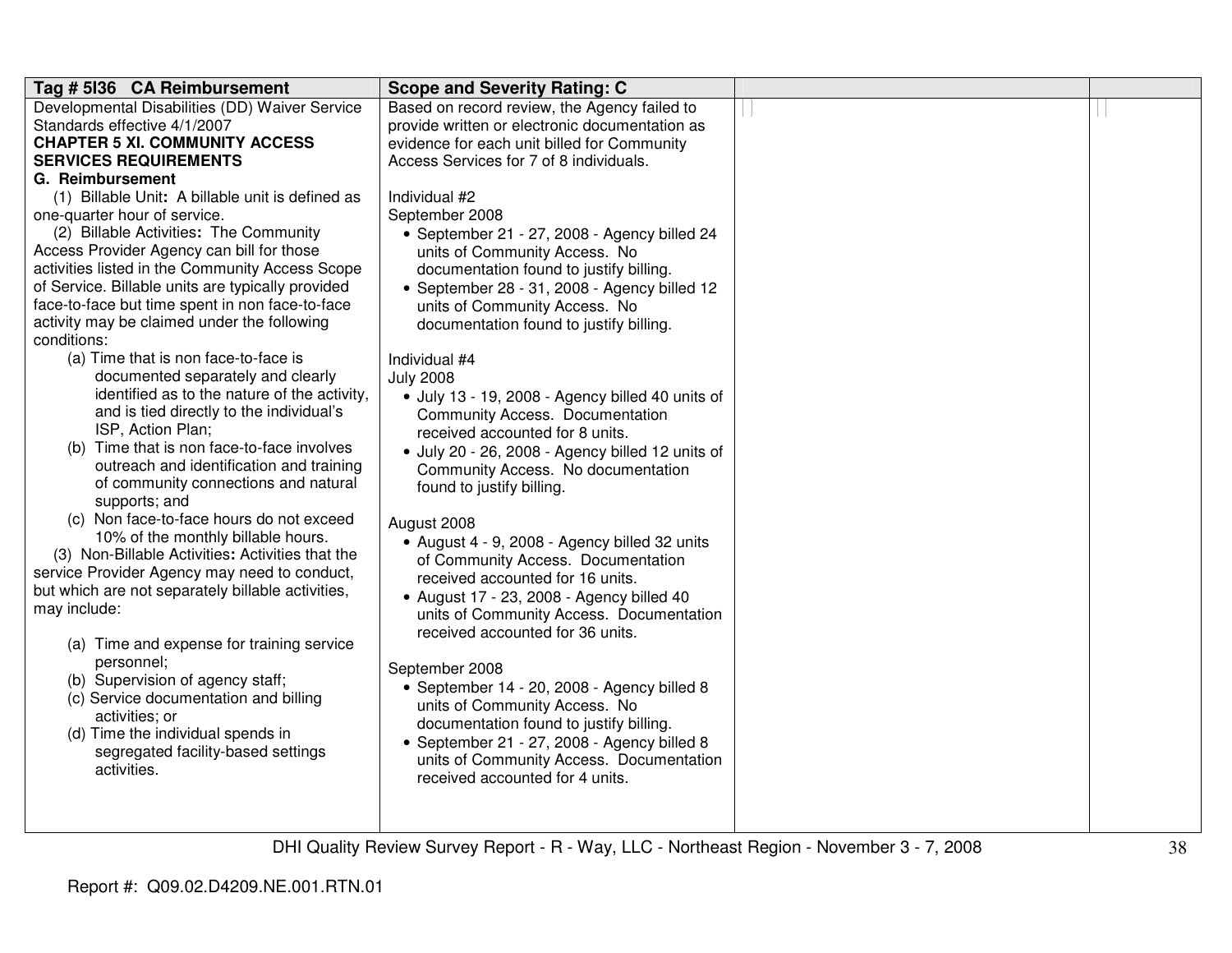| Individual #7<br><b>July 2008</b><br>· July 20 - 26, 2008 - Agency billed 72 units of<br>Community Access. Documentation<br>received accounted for 66 units.<br>· July 27 - 31, 2008 - Agency billed 60 units of<br><b>Community Access. Documentation</b><br>received accounted for 56 units.                                                                                                                                                                                                                                            |  |
|-------------------------------------------------------------------------------------------------------------------------------------------------------------------------------------------------------------------------------------------------------------------------------------------------------------------------------------------------------------------------------------------------------------------------------------------------------------------------------------------------------------------------------------------|--|
| August 2008<br>• August 4 - 9, 2008 - Agency billed 104 units<br>of Community Access. Documentation<br>received accounted for 92 units.<br>• August 10 - 16, 2008 - Agency billed 112<br>units of Community Access. Documentation<br>received accounted for 90 units.<br>• August 17 - 12, 2008 - Agency billed 62<br>units of Community Access. Documentation<br>received accounted for 56 units.                                                                                                                                        |  |
| September 2008<br>• September 7 - 13, 2008 - Agency billed 98<br>units of Community Access. Documentation<br>received accounted for 73 units.<br>• September 14 - 20, 2008 - Agency billed 72<br>units of Community Access. Documentation<br>received accounted for 68 units.<br>• September 21 - 27, 2008 - Agency billed 92<br>units of Community Access. Documentation<br>received accounted for 86 units.<br>• September 28 - 31, 2008 - Agency billed 60<br>units of Community Access. No<br>documentation found to justify billing. |  |
| Individual #9<br><b>July 2008</b><br>· July 7 - 12, 2008 - Agency billed 56 units of<br>Community Access. Review of documents<br>indicated the individual received 1 hour of<br>Occupational Therapy on July 7 <sup>th</sup> ; & 30<br>minutes Speech Therapy on July 11 <sup>th</sup> .<br>Billing documents concluded on these dates                                                                                                                                                                                                    |  |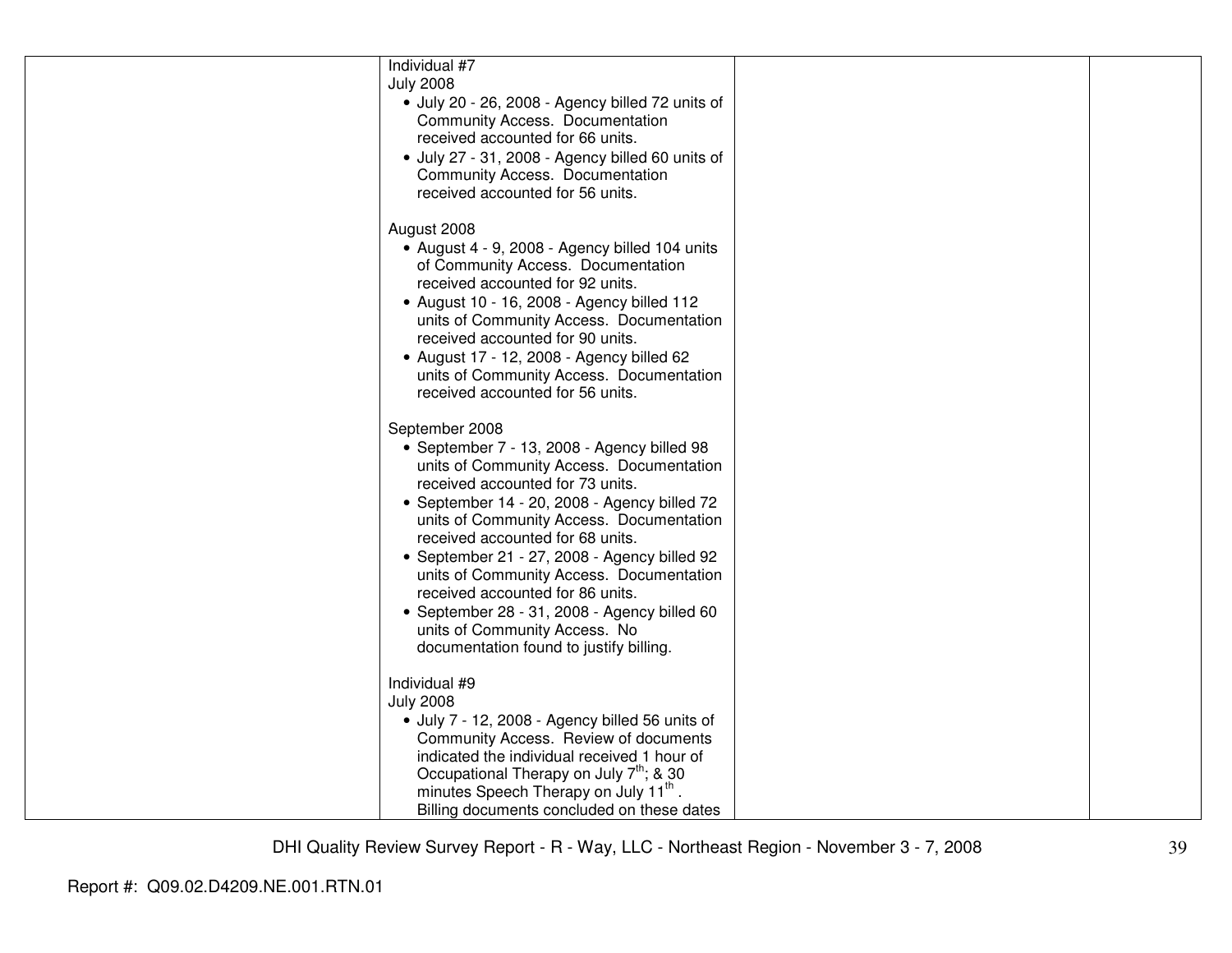| services were provided concurrently.<br>· July 13 - 19, 2008 - Agency billed 56 units of<br>Community Access. Review of documents<br>indicated the individual received 1 hour of<br>Occupational Therapy on July 14 <sup>th</sup> & 30<br>minutes of Speech Therapy on July 18th.<br>Billing documents concluded on these dated<br>services were provided concurrently.<br>· July 20 - 26, 2008 - Agency billed 56 units of                                                                                           |  |
|-----------------------------------------------------------------------------------------------------------------------------------------------------------------------------------------------------------------------------------------------------------------------------------------------------------------------------------------------------------------------------------------------------------------------------------------------------------------------------------------------------------------------|--|
| Community Access. Review of documents<br>indicated individual received 2 hours of<br>Occupational Therapy on July 21 <sup>st</sup> . Billing<br>documents concluded on these dates'<br>services were provided concurrently.<br>· July 27 - 31, 2008 - Agency billed 16 units of<br>Community Access. Review of documents                                                                                                                                                                                              |  |
| indicated individual received 2 hours of<br>Occupational Therapy on July 28 <sup>th</sup> . Billing<br>documents concluded on these dates<br>services were provided concurrently.                                                                                                                                                                                                                                                                                                                                     |  |
| August 2008<br>• August 4 - 9, 2008 - Agency billed 56 units<br>of Community Access. Review of<br>documents indicated individual received 1<br>hour of Speech Therapy on July 8 <sup>th</sup> . Billing<br>documents concluded on these dates<br>services were provided concurrently.<br>• August 17 - 23, 2008 - Agency billed 56<br>units of Community Access. Review of<br>documents indicated individual received 2<br>hours of Occupational Therapy on August<br>18 <sup>th</sup> & 30 minutes Speech Therapy on |  |
| August 22 <sup>nd</sup> . Billing documents concluded<br>on these dates services were provided<br>concurrently.<br>• August 24 - 30, 2008 - Agency billed 56<br>units of Community Access. Review of<br>documents indicated individual received 2<br>hours of Occupation Therapy on August 25 <sup>th</sup><br>& 30 minutes of Speech Therapy on August<br>29 <sup>th</sup> . Billing documents concluded on these                                                                                                    |  |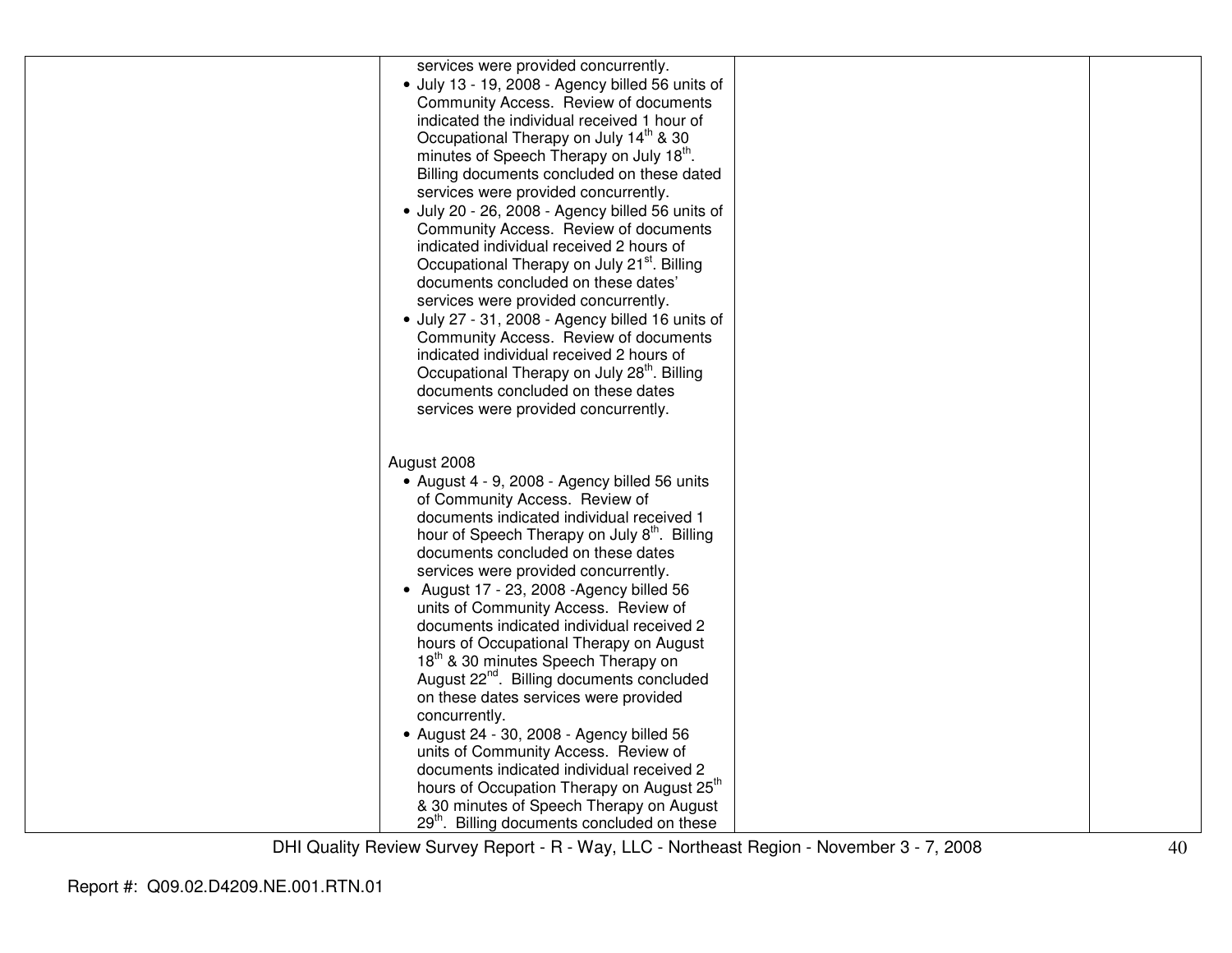| dates services were provided concurrently.                                                           |  |
|------------------------------------------------------------------------------------------------------|--|
| September 2008                                                                                       |  |
| • September 7 - 13, 2008 - Agency billed 56                                                          |  |
| units of Community Access. Documentation                                                             |  |
| received accounted for 54 units.                                                                     |  |
| • September 14 - 20, 2008 - Agency billed 56                                                         |  |
| units of Community Access. Review of                                                                 |  |
| documents indicated individual received 2                                                            |  |
| hours of Occupation Therapy on September                                                             |  |
| 15 <sup>th</sup> & 1 hour of Speech Therapy on                                                       |  |
| September 19 <sup>th</sup> . Billing documents                                                       |  |
| concluded on these dates services were                                                               |  |
| provided concurrently.                                                                               |  |
| • September 21 - 27, 2008 - Agency billed 56                                                         |  |
| units of Community Access. Review of                                                                 |  |
| documents indicated individual received 1                                                            |  |
| hour of Occupational Therapy on September<br>22 <sup>nd</sup> . Billing documents concluded on these |  |
| dates services were provided concurrently.                                                           |  |
| • September 28 - 31, 2008 - Agency billed 16                                                         |  |
| units of Community Access. No                                                                        |  |
| documentation found to justify billing.                                                              |  |
|                                                                                                      |  |
| Individual #11                                                                                       |  |
| September 2008                                                                                       |  |
| • September 7 - 13, 2008 - Agency billed 98                                                          |  |
| units of Community Access. Documentation<br>received accounted for 86 units.                         |  |
| • September 28 - 31, 2008 - Agency billed 48                                                         |  |
| units of Community Access. No                                                                        |  |
| documentation found to justify billing.                                                              |  |
|                                                                                                      |  |
| Individual #12                                                                                       |  |
| August 2008                                                                                          |  |
| • August 4 - 9, 2008 Agency billed 48 units of                                                       |  |
| <b>Community Access. Documentation</b>                                                               |  |
| received accounted for 24 units.                                                                     |  |
| • August 10 - 16, 2008 - Agency billed 48<br>units of Community Access. Documentation                |  |
| received accounted for 24 units.                                                                     |  |
| • August 17 - 23, 2008 - Agency billed 48                                                            |  |
| units of Community Access. Documentation                                                             |  |
|                                                                                                      |  |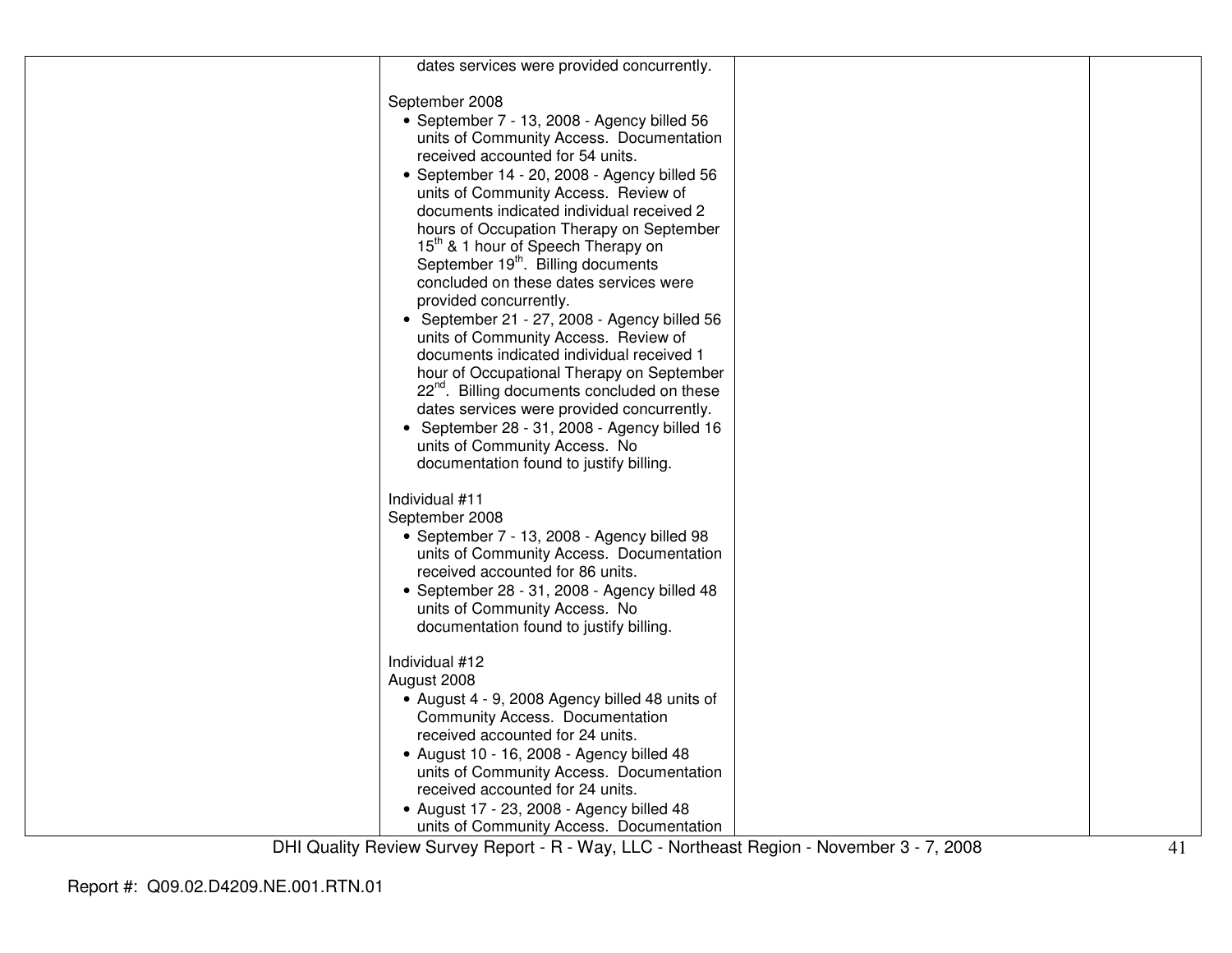| received accounted for 24 units.<br>• August 24 - 30, 2008 - Agency billed 48            |  |
|------------------------------------------------------------------------------------------|--|
| units of Community Access. Documentation                                                 |  |
| received accounted for 36 units.                                                         |  |
| September 2008                                                                           |  |
| • September 1 - 6, 2008 - Agency billed 48                                               |  |
| units of Community Access. Documentation                                                 |  |
| received accounted for 36 units.                                                         |  |
| • September 14 - 20, 2008 - Agency billed 48<br>units of Community Access. Documentation |  |
| received accounted for 36 units.                                                         |  |
|                                                                                          |  |
| Individual #19<br>August 2008                                                            |  |
| • August 24 - 30, 2008 - Agency billed 60                                                |  |
| units of Community Access. No                                                            |  |
| documentation found to justify billing.                                                  |  |
| September 2008                                                                           |  |
| • September 1 - 6, 2008 - Agency billed 44                                               |  |
| units of Community Access. No<br>documentation found to justify billing.                 |  |
| • September 28 & 29, 2008 - Agency billed 16                                             |  |
| units of Community Access. No                                                            |  |
| documentation found to justify billing.                                                  |  |
|                                                                                          |  |
|                                                                                          |  |
|                                                                                          |  |
|                                                                                          |  |
|                                                                                          |  |
|                                                                                          |  |
|                                                                                          |  |
|                                                                                          |  |
|                                                                                          |  |
|                                                                                          |  |
|                                                                                          |  |
|                                                                                          |  |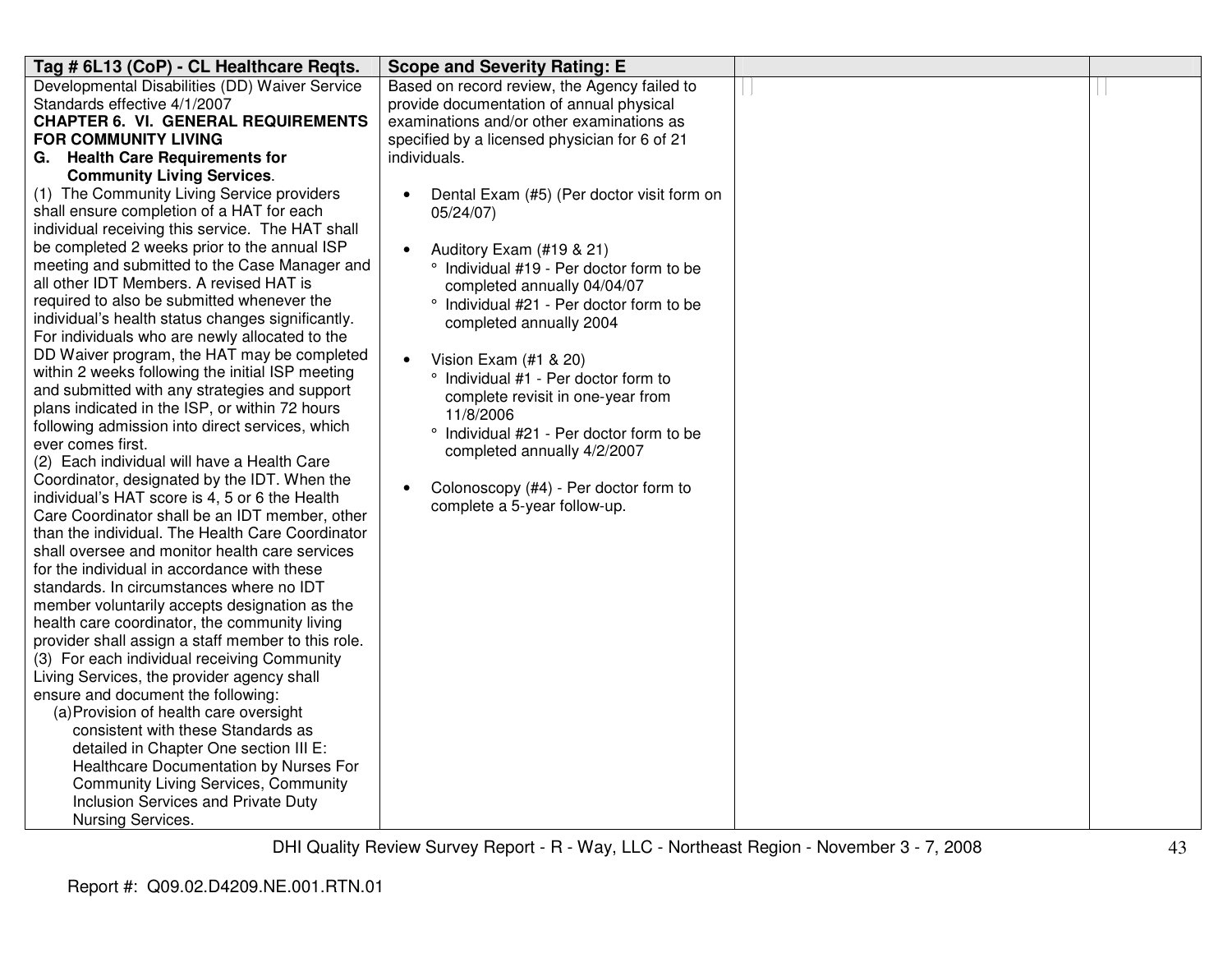| b) That each individual with a score of 4, 5, or  |  |  |
|---------------------------------------------------|--|--|
| 6 on the HAT, has a Health Care Plan              |  |  |
| developed by a licensed nurse.                    |  |  |
| (c) That an individual with chronic condition(s)  |  |  |
| with the potential to exacerbate into a life      |  |  |
| threatening condition, has Crisis                 |  |  |
| Prevention/ Intervention Plan(s) developed        |  |  |
| by a licensed nurse or other appropriate          |  |  |
| professional for each such condition.             |  |  |
| (4) That an average of 3 hours of documented      |  |  |
| nutritional counseling is available annually, if  |  |  |
| recommended by the IDT.                           |  |  |
| (5) That the physical property and grounds are    |  |  |
| free of hazards to the individual's health and    |  |  |
| safety.                                           |  |  |
| (6) In addition, for each individual receiving    |  |  |
| Supported Living or Family Living Services, the   |  |  |
| provider shall verify and document the following: |  |  |
| (a) The individual has a primary licensed         |  |  |
| physician;                                        |  |  |
| (b) The individual receives an annual physical    |  |  |
| examination and other examinations as             |  |  |
| specified by a licensed physician;                |  |  |
| (c) The individual receives annual dental         |  |  |
| check-ups and other check-ups as                  |  |  |
| specified by a licensed dentist;                  |  |  |
| (d) The individual receives eye examinations      |  |  |
| as specified by a licensed optometrist or         |  |  |
| ophthalmologist; and                              |  |  |
| (e) Agency activities that occur as follow-up to  |  |  |
| medical appointments (e.g. treatment,             |  |  |
| visits to specialists, changes in medication      |  |  |
| or daily routine).                                |  |  |
|                                                   |  |  |
|                                                   |  |  |
|                                                   |  |  |
|                                                   |  |  |
|                                                   |  |  |
|                                                   |  |  |
|                                                   |  |  |
|                                                   |  |  |
|                                                   |  |  |
|                                                   |  |  |
|                                                   |  |  |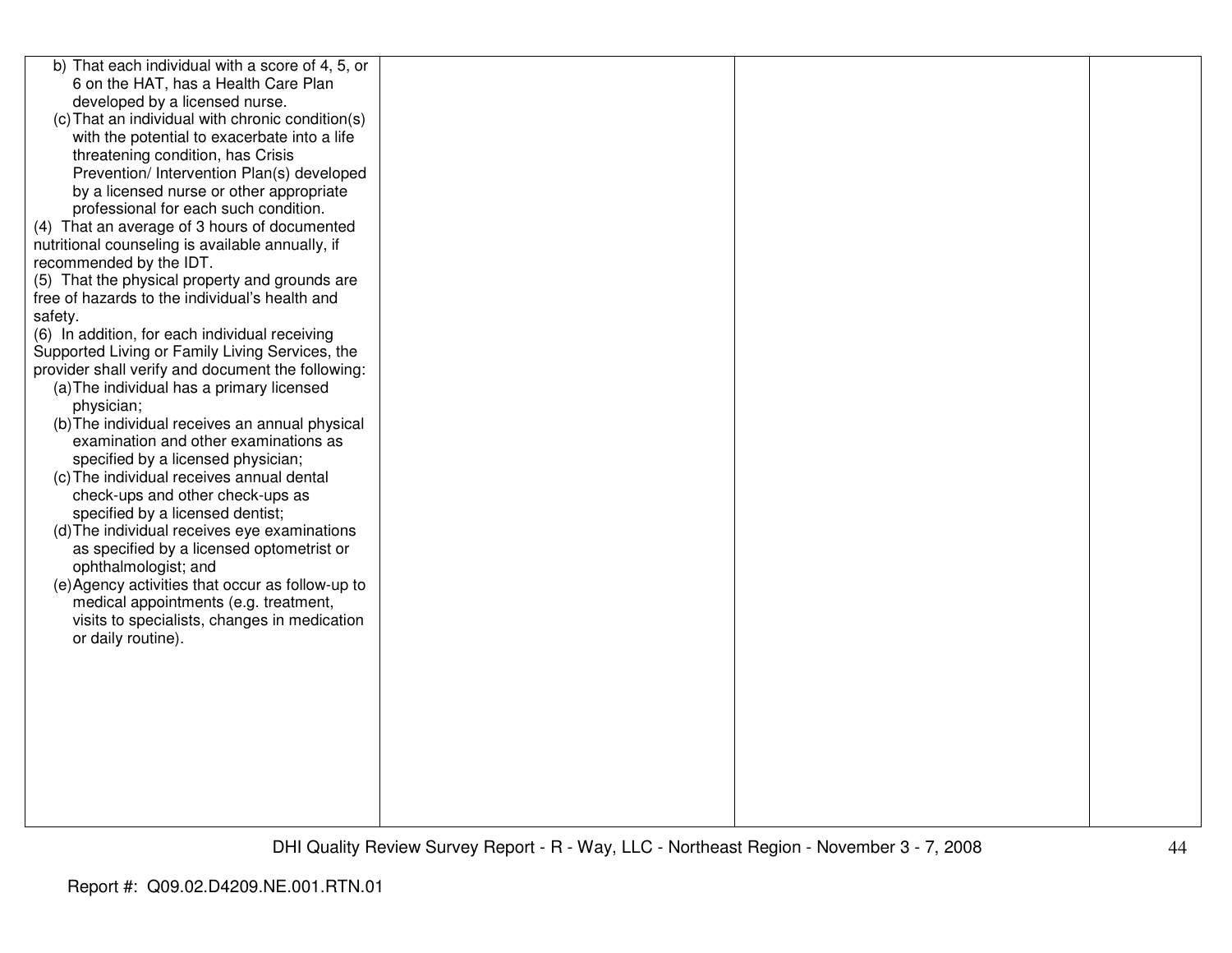| Tag # 6L14 Residential Case File                    | <b>Scope and Severity Rating: E</b>               |  |
|-----------------------------------------------------|---------------------------------------------------|--|
| Developmental Disabilities (DD) Waiver Service      | Based on record review, the Agency failed to      |  |
| Standards effective 4/1/2007                        | maintain a complete and confidential case file in |  |
| <b>CHAPTER 6. VIII. COMMUNITY LIVING</b>            | the residence for 11 of 17 Individuals receiving  |  |
| <b>SERVICE PROVIDER AGENCY</b>                      | Family Living Services.                           |  |
| <b>REQUIREMENTS</b>                                 |                                                   |  |
| A. Residence Case File: For individuals             | Annual ISP (#6, 7 & 19)                           |  |
| receiving Supported Living or Family Living, the    |                                                   |  |
| Agency shall maintain in the individual's home a    | ISP Signature Page (#6, 7 & 19)<br>$\bullet$      |  |
| complete and current confidential case file for     |                                                   |  |
| each individual. For individuals receiving          | Addendum A (#6, 7 & 19)                           |  |
| Independent Living Services, rather than            |                                                   |  |
| maintaining this file at the individual's home, the | Individual Specific Training (Addendum            |  |
| complete and current confidential case file for     | B) (#6, 7 & 19)                                   |  |
| each individual shall be maintained at the          |                                                   |  |
| agency's administrative site. Each file shall       | Positive Behavioral Plan (#6 & 7)                 |  |
| include the following:                              |                                                   |  |
| (1) Complete and current ISP and all                | <b>Positive Behavioral Crisis</b>                 |  |
| supplemental plans specific to the individual;      | Intervention/Prevention Plan (#6 & 7)             |  |
| (2) Complete and current Health Assessment          |                                                   |  |
| Tool;                                               | Speech Therapy Plan (#5, 6, 8, 13 &,              |  |
| (3) Current emergency contact information,          |                                                   |  |
| which includes the individual's address,            | 14)                                               |  |
| telephone number, names and telephone               |                                                   |  |
| numbers of residential Community Living             | Occupational Therapy Plan (#6 & 7)                |  |
| Support providers, relatives, or guardian or        |                                                   |  |
| conservator, primary care physician's name(s)       | Physical Therapy Plan (#6 & 8)                    |  |
| and telephone number(s), pharmacy name,             |                                                   |  |
| address and telephone number and dentist            | Special Health Care Needs                         |  |
| name, address and telephone number, and             | • Meal Time Plan (#13)                            |  |
| health plan;                                        |                                                   |  |
|                                                     | Health Assessment Tool (#7, 14 & 21)              |  |
| (4) Up-to-date progress notes, signed and dated     |                                                   |  |
| by the person making the note for at least the      | Health Care Plans (#14)                           |  |
| past month (older notes may be transferred to       |                                                   |  |
| the agency office);                                 | Crisis Plan                                       |  |
| (5) Data collected to document ISP Action Plan      | • Seizures $(#5 & 14)$                            |  |
| implementation                                      |                                                   |  |
|                                                     | Data Collection/Data Tracking (#3, 4, 5,          |  |
| (6) Progress notes written by direct care staff     | 6, 13, 14, 19, 20 & 21)                           |  |
| and by nurses regarding individual health status    |                                                   |  |
| and physical conditions including action taken in   | Progress Notes written by DSP and/or              |  |
| response to identified changes in condition for at  | Nurses (#13 & 20)                                 |  |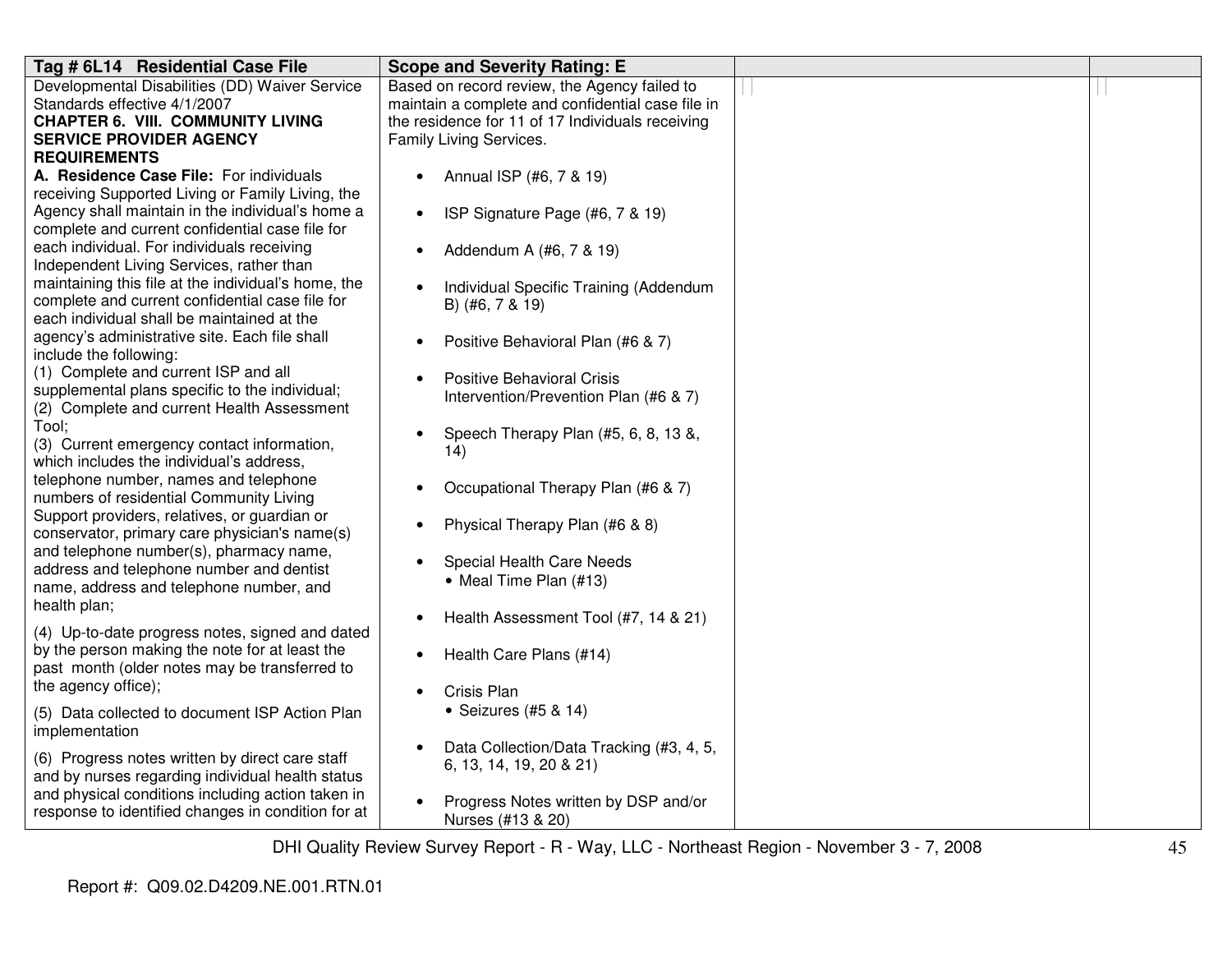| least the past month;                              |                                      |  |
|----------------------------------------------------|--------------------------------------|--|
| (7) Physician's or qualified health care providers | Health Care Providers Written Orders |  |
| written orders:                                    | (H13 & 14)                           |  |
| (8) Progress notes documenting implementation      |                                      |  |
| of a physician's or qualified health care          |                                      |  |
| provider's order(s);                               | Record of visits of healthcare       |  |
|                                                    | practitioners (#13)                  |  |
| (9) Medication Administration Record (MAR) for     |                                      |  |
| the past three (3) months which includes:          |                                      |  |
| (a) The name of the individual;                    |                                      |  |
| (b) A transcription of the healthcare              |                                      |  |
| practitioners prescription including the           |                                      |  |
| brand and generic name of the medication;          |                                      |  |
| (c) Diagnosis for which the medication is          |                                      |  |
| prescribed;                                        |                                      |  |
| (d) Dosage, frequency and method/route of          |                                      |  |
| delivery;                                          |                                      |  |
| (e) Times and dates of delivery;                   |                                      |  |
| Initials of person administering or assisting      |                                      |  |
| with medication; and                               |                                      |  |
| An explanation of any medication<br>(g)            |                                      |  |
| irregularity, allergic reaction or adverse         |                                      |  |
| effect.                                            |                                      |  |
| For PRN medication an explanation for the<br>(h)   |                                      |  |
| use of the PRN must include:                       |                                      |  |
| Observable signs/symptoms or<br>(i)                |                                      |  |
| circumstances in which the medication              |                                      |  |
| is to be used, and                                 |                                      |  |
| Documentation of the<br>(ii)                       |                                      |  |
| effectiveness/result of the PRN                    |                                      |  |
| delivered.                                         |                                      |  |
| A MAR is not required for individuals<br>(i)       |                                      |  |
| participating in Independent Living Services       |                                      |  |
| who self-administer their own medication.          |                                      |  |
| However, when medication administration is         |                                      |  |
| provided as part of the Independent Living         |                                      |  |
| Service a MAR must be maintained at the            |                                      |  |
| individual's home and an updated copy              |                                      |  |
| must be placed in the agency file on a             |                                      |  |
| weekly basis.                                      |                                      |  |
| (10) Record of visits to healthcare practitioners  |                                      |  |
| including any treatment provided at the visit and  |                                      |  |
| a record of all diagnostic testing for the current |                                      |  |
| ISP year; and                                      |                                      |  |
|                                                    |                                      |  |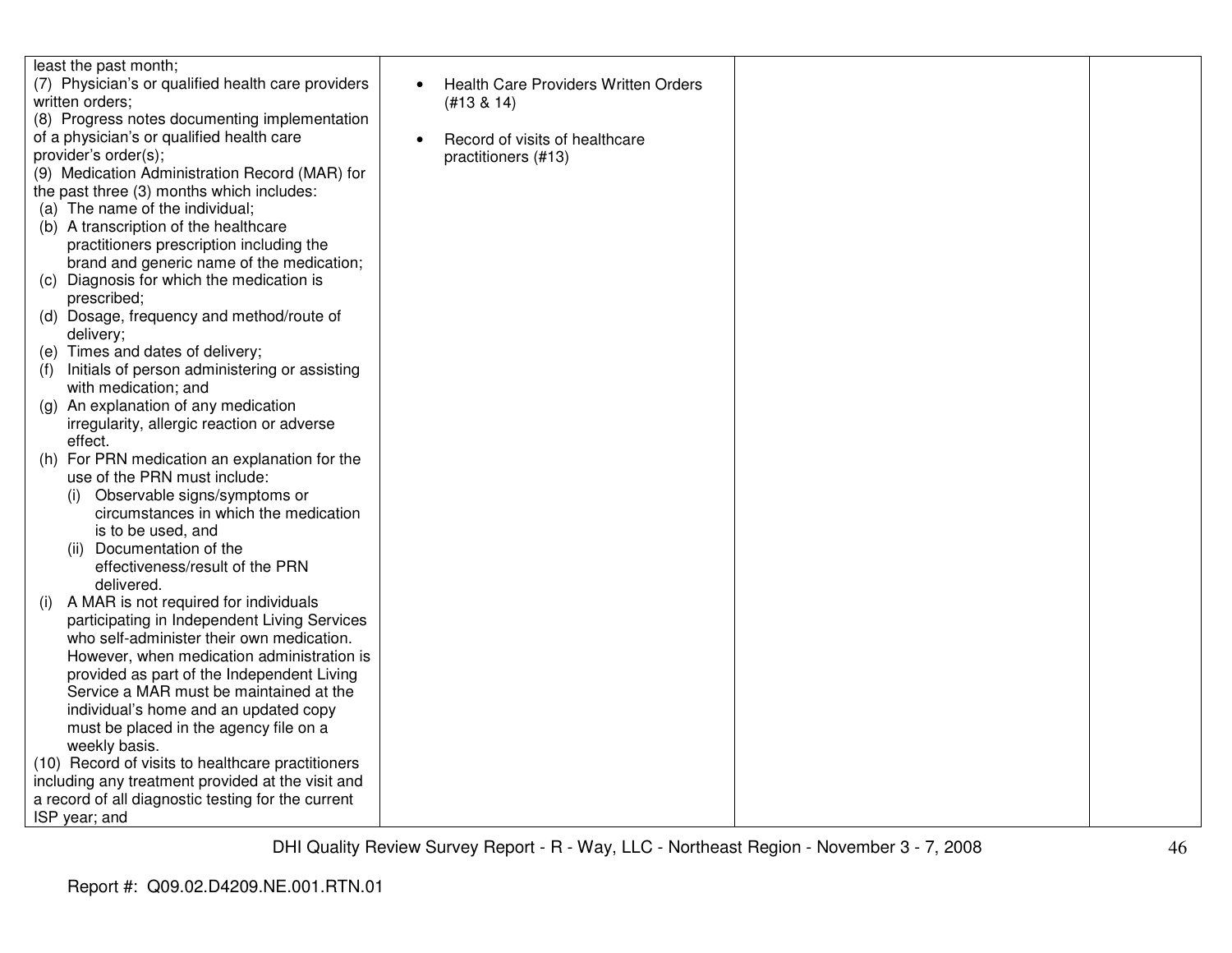| (11) Medical History to include: demographic<br>data, current and past medical diagnoses       |  |  |
|------------------------------------------------------------------------------------------------|--|--|
| including the cause (if known) of the                                                          |  |  |
| developmental disability and any psychiatric<br>diagnosis, allergies (food, environmental,     |  |  |
| medications), status of routine adult health care                                              |  |  |
| screenings, immunizations, hospital discharge                                                  |  |  |
| summaries for past twelve (12) months, past                                                    |  |  |
| medical history including hospitalizations,<br>surgeries, injuries, family history and current |  |  |
| physical exam.                                                                                 |  |  |
|                                                                                                |  |  |
|                                                                                                |  |  |
|                                                                                                |  |  |
|                                                                                                |  |  |
|                                                                                                |  |  |
|                                                                                                |  |  |
|                                                                                                |  |  |
|                                                                                                |  |  |
|                                                                                                |  |  |
|                                                                                                |  |  |
|                                                                                                |  |  |
|                                                                                                |  |  |
|                                                                                                |  |  |
|                                                                                                |  |  |
|                                                                                                |  |  |
|                                                                                                |  |  |
|                                                                                                |  |  |
|                                                                                                |  |  |
|                                                                                                |  |  |
|                                                                                                |  |  |
|                                                                                                |  |  |
|                                                                                                |  |  |
|                                                                                                |  |  |
|                                                                                                |  |  |
|                                                                                                |  |  |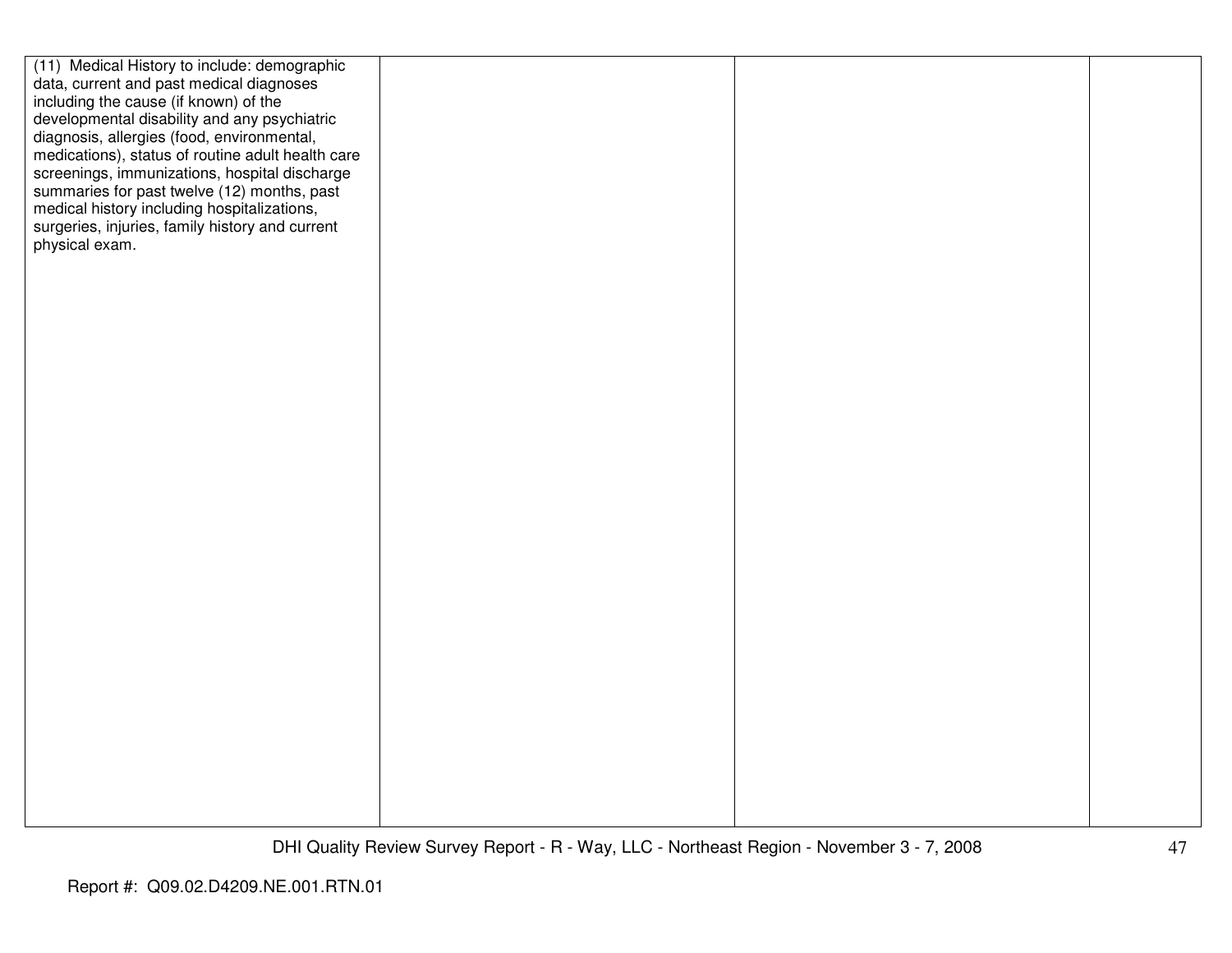| Tag # 6L25 (CoP) Residential Reqts.               | <b>Scope and Severity Rating: E</b>             |  |
|---------------------------------------------------|-------------------------------------------------|--|
| Developmental Disabilities (DD) Waiver Service    | Based on observation, the Agency failed to      |  |
| Standards effective 4/1/2007                      | ensure that each individual's residence met all |  |
| <b>CHAPTER 6. VIII. COMMUNITY LIVING</b>          | requirements within the standard for 3 of 16    |  |
| <b>SERVICE PROVIDER AGENCY</b>                    | Family Living residences.                       |  |
| <b>REQUIREMENTS</b>                               |                                                 |  |
| L. Residence Requirements for Family Living       | The following items were missing, not           |  |
| <b>Services and Supported Living Services</b>     | functioning or incomplete:                      |  |
| (1) Supported Living Services and Family Living   |                                                 |  |
| Services providers shall assure that each         | • Accessible written procedures for             |  |
| individual's residence has:                       | emergency evacuation e.g. fire and weather-     |  |
| (a) Battery operated or electric smoke            | related threats (#19 & 20)                      |  |
| detectors, heat sensors, or a sprinkler           |                                                 |  |
| system installed in the residence;                | • Accessible telephone numbers of poison        |  |
| (b) General-purpose first aid kit;                | control centers located within the line of      |  |
| (c) When applicable due to an individual's        | sight of the telephone (#6)                     |  |
| health status, a blood borne pathogens kit;       |                                                 |  |
| (d) Accessible written procedures for             | • Accessible written procedures for the safe    |  |
| emergency evacuation e.g. fire and                | storage of all medications with dispensing      |  |
| weather-related threats;                          | instructions for each individual that are       |  |
| (e) Accessible telephone numbers of poison        | consistent with the Assisting with Medication   |  |
| control centers located within the line of        | Administration training or each individual's    |  |
| sight of the telephone;                           | ISP (#19 & 20)                                  |  |
| Accessible written documentation of actual<br>(f) |                                                 |  |
| evacuation drills occurring at least three (3)    | • Accessible written procedures for             |  |
| times a year. For Supported Living                | emergency placement and relocation of           |  |
| evacuation drills shall occur at least once a     | individuals in the event of an emergency        |  |
| year during each shift;                           | evacuation that makes the residence             |  |
| (g) Accessible written procedures for the safe    | unsuitable for occupancy. The emergency         |  |
| storage of all medications with dispensing        | evacuation procedures shall address, but        |  |
| instructions for each individual that are         | are not limited to, fire, chemical and/or       |  |
| consistent with the Assisting with                | hazardous waste spills, and flooding (#19 &     |  |
| Medication Administration training or each        | 20)                                             |  |
| individual's ISP; and                             |                                                 |  |
| (h) Accessible written procedures for             |                                                 |  |
| emergency placement and relocation of             |                                                 |  |
| individuals in the event of an emergency          |                                                 |  |
| evacuation that makes the residence               |                                                 |  |
| unsuitable for occupancy. The emergency           |                                                 |  |
| evacuation procedures shall address, but          |                                                 |  |
| are not limited to, fire, chemical and/or         |                                                 |  |
| hazardous waste spills, and flooding.             |                                                 |  |